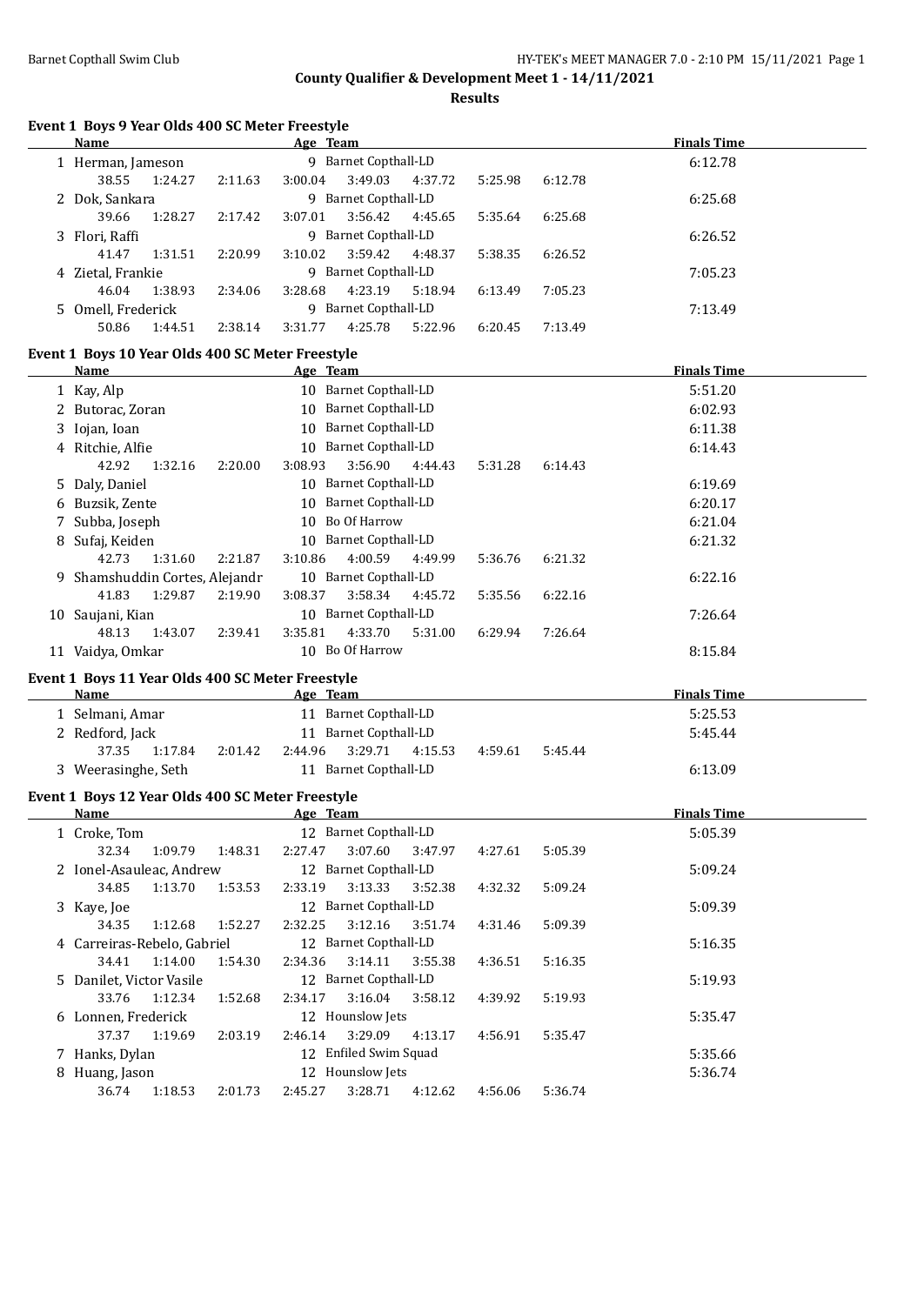**Results**

| (Event 1 Boys 12 Year Olds 400 SC Meter Freestyle)<br>Name |         | <b>Example 2016</b> Age Team                |                    |           | <b>Finals Time</b> |  |
|------------------------------------------------------------|---------|---------------------------------------------|--------------------|-----------|--------------------|--|
| 9 Takemoto, Yuto                                           |         | 12 Barnet Copthall-LD                       |                    |           | 5:54.57            |  |
| 38.02<br>1:20.41                                           | 2:05.00 | 2:51.49<br>3:38.59                          | 4:25.16<br>5:10.26 | 5:54.57   |                    |  |
| 10 Cox, Jasper                                             |         | 12 SouthWest Londonfin SC                   |                    |           | 6:50.12            |  |
| 42.93<br>1:33.43                                           | 2:26.66 | 3:19.39<br>4:14.63                          | 5:06.98<br>5:59.07 | 6:50.12   |                    |  |
| Event 1 Boys 13 Year Olds 400 SC Meter Freestyle           |         |                                             |                    |           |                    |  |
| Name                                                       |         | Age Team                                    |                    |           | <b>Finals Time</b> |  |
| 1 Roberts, Owen                                            |         | 13 Bo Of Harrow                             |                    |           | 4:39.34            |  |
| 31.08<br>1:05.97                                           | 1:41.50 | 2:18.40<br>2:53.82                          | 3:30.04<br>4:05.54 | 4:39.34   |                    |  |
| 2 Selmani, Yassin                                          |         | 13 Barnet Copthall-LD                       |                    |           | 4:44.44            |  |
| 32.07<br>1:07.90                                           | 1:44.36 | 2:20.23<br>2:56.86                          | 3:33.16<br>4:09.49 | 4:44.44   |                    |  |
| 3 Hiotis-Sclavenitis, Romanos                              |         | 13 Barnet Copthall-LD                       |                    |           | 4:58.46            |  |
| 33.18<br>1:09.43                                           | 1:47.46 | 3:03.18<br>2:25.53                          | 3:41.31<br>4:19.93 | 4:58.46   |                    |  |
|                                                            |         | 13 Chelsea and Westminster Swimmi-LD        |                    |           |                    |  |
| 4 Lui, Maxwell                                             |         |                                             |                    |           | 5:13.43            |  |
| 35.92<br>1:15.81                                           | 1:56.89 | 2:36.90<br>3:17.34                          | 3:56.43<br>4:35.27 | 5:13.43   |                    |  |
| 5 Lorenzim, Damiano                                        |         | 13 Barnet Copthall-LD                       |                    |           | 5:14.31            |  |
| 34.54<br>1:13.26                                           | 1:53.35 | 2:33.72<br>3:15.21                          | 3:55.81<br>4:37.24 | 5:14.31   |                    |  |
| 6 Kostrzak, Filip                                          |         | 13 Chelsea and Westminster Swimmi-LD        |                    |           | 5:27.87            |  |
| 36.37<br>1:17.61                                           | 2:00.60 | 2:43.48<br>3:25.64                          | 4:08.22<br>4:49.49 | 5:27.87   |                    |  |
| 7 Litwin, Oliver                                           |         | 13 Bo Of Harrow                             |                    |           | 10:09.86           |  |
| 54.51<br>2:08.98                                           | 3:24.26 | 4:43.60<br>6:06.27                          | 7:28.18<br>8:51.63 | 10:09.86  |                    |  |
| Event 1 Boys 14 Year Olds 400 SC Meter Freestyle           |         |                                             |                    |           |                    |  |
| Name                                                       |         | Age Team                                    |                    |           | <b>Finals Time</b> |  |
| 1 Daryanani, Jai                                           |         | 14 Barnet Copthall-LD                       |                    |           | 4:25.18            |  |
| 30.58<br>1:04.06                                           | 1:38.13 | 2:11.72<br>2:45.43                          | 3:52.73<br>3:19.34 | 4:25.18   |                    |  |
| 2 Harris-Eze, Kene                                         |         | 14 Barnet Copthall-LD                       |                    |           | 4:26.75            |  |
| 30.38<br>1:03.73                                           | 1:37.61 | 2:11.23<br>2:45.02                          | 3:19.57<br>3:53.57 | 4:26.75   |                    |  |
| 3 Sinnott, Dante                                           |         | 14 Barnet Copthall-LD                       |                    |           | 4:26.79            |  |
| 30.43<br>1:03.72                                           | 1:37.46 | 2:11.42<br>2:45.65                          | 3:19.93<br>3:54.01 | 4:26.79   |                    |  |
| 4 Ridard, Luca                                             |         | 14 Haringey Aquatics                        |                    |           | 4:49.53            |  |
| 32.68<br>1:08.77                                           | 1:46.09 | 3:00.59<br>2:23.80                          | 3:37.48<br>4:14.97 | 4:49.53   |                    |  |
| 5 Sethi, Sanchit                                           |         | 14 Bo Of Harrow                             |                    |           | 4:57.48            |  |
| 31.31<br>1:06.52                                           | 1:43.73 | 2:21.99<br>3:01.24                          | 3:40.43<br>4:19.46 | 4:57.48   |                    |  |
|                                                            |         | 14 Haringey Aquatics                        |                    |           |                    |  |
| 6 Ratcliffe, Angus<br>36.33<br>1:18.14                     | 2:03.28 | 3:33.37<br>2:47.58                          | 4:18.62<br>5:05.87 | 5:47.38   | 5:47.38            |  |
|                                                            |         | 14 Haringey Aquatics                        |                    |           |                    |  |
| 7 Bainbridge, Harrison                                     |         |                                             |                    |           | 5:58.40            |  |
| 36.85<br>1:19.79                                           | 2:05.76 | 3:37.86<br>2:50.44<br>14 Barnet Copthall-LD | 4:25.54<br>5:12.25 | 5:58.40   |                    |  |
| --- Flynn, Thomas                                          |         |                                             |                    |           | DQ                 |  |
| 4.4 Start before starting signal<br>28.91<br>1:00.52       |         | 2:06.08<br>2:38.74                          | 3:11.62<br>3:44.13 | <b>DQ</b> |                    |  |
|                                                            | 1:33.18 |                                             |                    |           |                    |  |
| Event 1 Boys 15 & Over 400 SC Meter Freestyle              |         |                                             |                    |           |                    |  |
| <b>Name</b>                                                |         | Age Team                                    |                    |           | <b>Finals Time</b> |  |
| 1 Kaye, James                                              |         | 16 Barnet Copthall-LD                       |                    |           | 4:07.10            |  |
| 29.12<br>59.69                                             | 1:30.91 | 2:34.03<br>2:02.41                          | 3:05.51<br>3:36.74 | 4:07.10   |                    |  |
| 2 Carlos, Kai                                              |         | 16 Barnet Copthall-LD                       |                    |           | 4:08.01            |  |
| 28.51<br>58.85                                             | 1:30.28 | 2:02.22<br>2:34.27                          | 3:06.67<br>3:37.74 | 4:08.01   |                    |  |
| 3 Tomkins, Jake                                            |         | 15 Barnet Copthall-LD                       |                    |           | 4:14.89            |  |
| 28.54<br>1:00.24                                           | 1:32.87 | 2:38.14<br>2:05.57                          | 3:10.44<br>3:43.06 | 4:14.89   |                    |  |
| 4 Drienovsky, Daniel                                       |         | 16 Barnet Copthall-LD                       |                    |           | 4:26.53            |  |
|                                                            |         |                                             |                    |           |                    |  |
| 30.06<br>1:03.05                                           | 1:36.69 | 2:45.12<br>2:10.87                          | 3:19.41<br>3:53.33 | 4:26.53   |                    |  |
| 5 Wavamuno, Dylan                                          |         | 15 London Bourough OF Hounslow SC           |                    |           | 5:10.52            |  |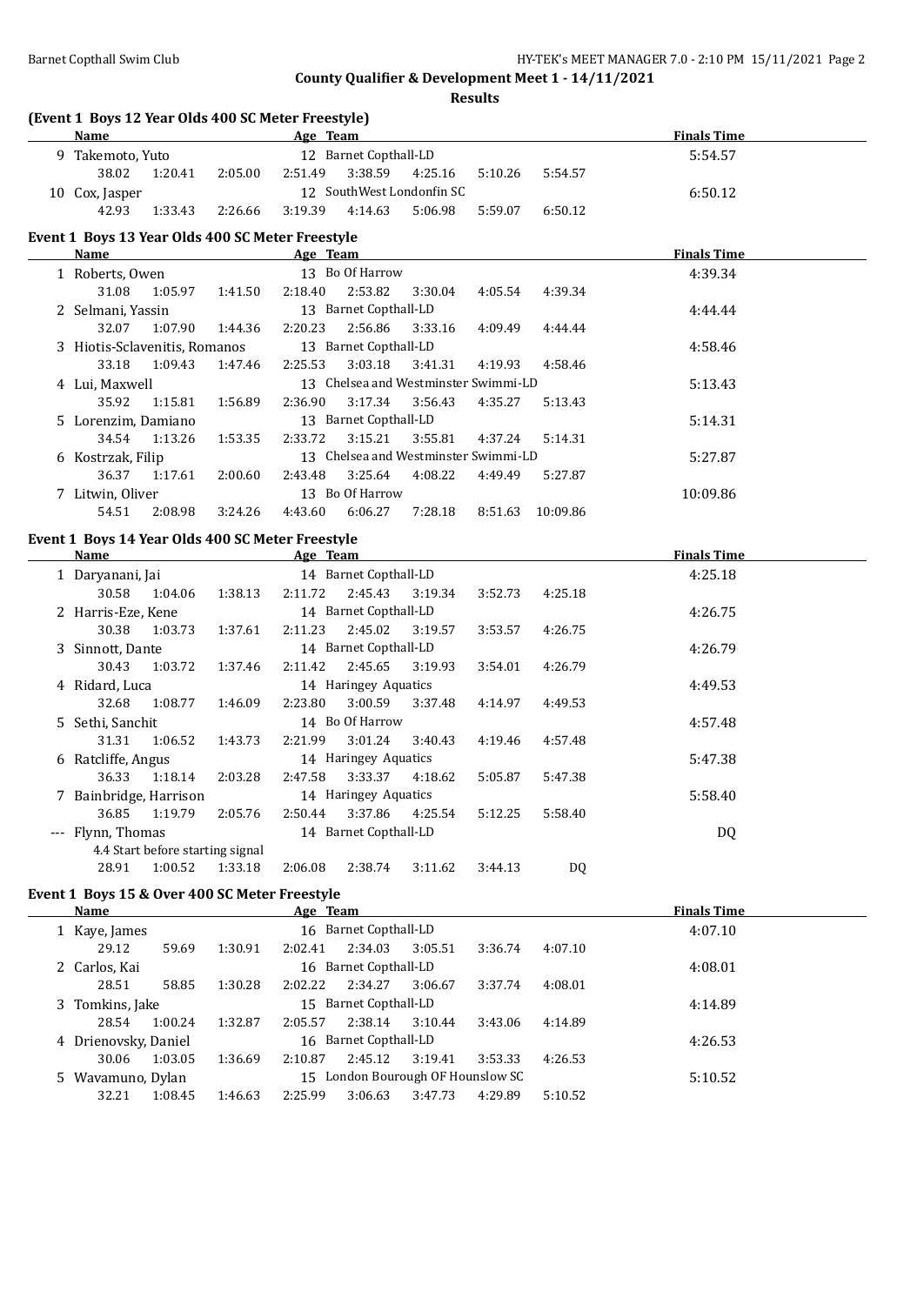**Results**

| (Event 1 Boys 15 & Over 400 SC Meter Freestyle)<br>Name |         | Age Team |                                  |         |         |         | <b>Finals Time</b> |
|---------------------------------------------------------|---------|----------|----------------------------------|---------|---------|---------|--------------------|
| 6 Carstairs, Ryan                                       |         |          | 16 Bo Of Harrow                  |         |         |         | 5:15.54            |
| 33.98<br>1:12.15                                        | 1:53.04 | 2:33.94  | 3:15.79                          | 3:57.48 | 4:38.58 | 5:15.54 |                    |
| Event 2 Girls 9 Year Olds 400 SC Meter Freestyle        |         |          |                                  |         |         |         |                    |
| Name                                                    |         | Age Team |                                  |         |         |         | <b>Finals Time</b> |
| 1 Mirza, Amelie                                         |         |          | 9 Barnet Copthall-LD             |         |         |         | 6:06.81            |
| 39.75<br>1:25.63                                        | 2:12.62 | 3:00.62  | 3:47.28                          | 4:33.51 | 5:21.10 | 6:06.81 |                    |
| 2 Osele, Isabella                                       |         |          | 9 Barnet Copthall-LD             |         |         |         | 7:06.74            |
| 43.73<br>1:35.69                                        | 2:29.82 | 3:24.14  | 4:19.10                          | 5:14.40 | 6:11.02 | 7:06.74 |                    |
| 3 Shah, Sareena                                         |         |          | 9 Barnet Copthall-LD             |         |         |         | 7:23.45            |
| 49.61<br>1:44.19                                        | 2:40.40 | 3:38.07  | 4:36.65                          | 5:33.39 | 6:31.61 | 7:23.45 |                    |
| 4 Onobrauche, Sara                                      |         |          | 9 Barnet Copthall-LD             |         |         |         | 7:27.11            |
| 48.58<br>1:43.98                                        | 2:37.56 | 3:33.71  | 4:31.96                          | 5:30.35 | 6:29.72 | 7:27.11 |                    |
| 5 Escobar Reina, Kayla S                                |         |          | 9 Barnet Copthall-LD             |         |         |         | 7:36.63            |
| 47.06<br>1:42.51                                        | 2:41.63 | 3:41.32  | 4:40.83                          | 5:41.27 | 6:39.33 | 7:36.63 |                    |
| 6 Takemoto, Kanon                                       |         |          | 9 Barnet Copthall-LD             |         |         |         | 7:41.62            |
| 50.05<br>1:48.59                                        | 2:48.03 | 3:49.24  | 4:49.03                          | 5:48.35 | 6:46.08 | 7:41.62 |                    |
| 7 Kotak, Aarya                                          |         |          | 9 Barnet Copthall-LD             |         |         |         | 8:25.39            |
| 52.55<br>1:57.39                                        | 3:03.73 | 4:10.83  | 5:15.17                          | 6:21.23 | 7:22.27 | 8:25.39 |                    |
| 8 Kazazi, Roniya<br>58.88                               |         |          | 9 Barnet Copthall-LD             |         |         |         | 9:16.10            |
| 2:04.82                                                 | 3:12.97 | 4:25.72  | 5:37.83                          | 6:49.55 | 8:02.77 | 9:16.10 |                    |
| Event 2 Girls 10 Year Olds 400 SC Meter Freestyle       |         |          |                                  |         |         |         |                    |
| Name                                                    |         | Age Team |                                  |         |         |         | <b>Finals Time</b> |
|                                                         |         |          |                                  |         |         |         |                    |
| 1 Nosinova, Sofia                                       |         |          | 10 Barnet Copthall-LD            |         |         |         | 5:40.74            |
| 38.34<br>1:20.10                                        | 2:03.63 | 2:47.51  | 3:31.05                          | 4:14.60 | 4:58.61 | 5:40.74 |                    |
| 2 Jelbaoui, Leyla                                       |         |          | 10 Barnet Copthall-LD            |         |         |         | 5:48.46            |
| 38.68<br>1:22.52                                        | 2:07.17 | 2:52.02  | 3:36.94                          | 4:21.95 | 5:07.48 | 5:48.46 |                    |
| 3 Hurcombe, Lulu                                        |         |          | 10 Haringey Aquatics             |         |         |         | 6:10.71            |
| 40.52<br>1:28.16                                        | 2:15.49 | 3:04.61  | 3:52.14                          | 4:39.82 | 5:27.54 | 6:10.71 |                    |
| 4 Hayakawa, Jui                                         |         |          | 10 Barnet Copthall-LD            |         |         |         | 6:18.83            |
| 40.93<br>1:27.92                                        | 2:18.27 | 3:07.02  | 3:55.75                          | 4:44.14 | 5:33.00 | 6:18.83 |                    |
| 5 Harris, Amy                                           |         |          | 10 Barnet Copthall-LD            |         |         |         | 6:38.11            |
| 40.93<br>1:31.11                                        | 2:21.77 | 3:13.54  | 4:04.66                          | 4:55.07 | 5:46.36 | 6:38.11 |                    |
| 6 Demetriou, Sofia                                      |         |          | 10 Barnet Copthall-LD            |         |         |         | 6:39.03            |
| 40.11<br>1:28.92                                        | 2:19.88 | 3:11.70  | 4:03.53                          | 4:55.58 | 6:41.89 | 6:39.03 |                    |
| 7 Adebola-Lawal, Tishe                                  |         |          | 10 Barnet Copthall-LD            |         |         |         | 6:44.31            |
| 40.61<br>1:28.25                                        | 2:19.50 | 3:12.35  | 4:06.89                          | 5:00.99 | 5:54.57 | 6:44.31 |                    |
| 8 Lazarevic, Sofia                                      |         |          | 10 Barnet Copthall-LD            |         |         |         | 6:51.83            |
| 42.71<br>1:34.24                                        | 2:27.06 | 3:20.16  | 4:14.78                          | 5:09.30 | 6:03.32 | 6:51.83 |                    |
| 9 Anyanwu, Greatwin<br>43.41                            |         | 3:27.89  | 10 Barnet Copthall-LD<br>4:23.46 | 5:15.15 |         | 6:59.99 | 6:59.99            |
| 1:37.03<br>10 Kaye, Ava                                 | 2:32.92 |          | 10 Barnet Copthall-LD            |         | 6:09.75 |         | 7:13.60            |
| 46.04<br>1:39.45                                        | 2:35.76 | 3:31.06  | 4:27.41                          | 5:23.77 | 6:19.37 | 7:13.60 |                    |
| 11 Oyekanmi, Olivia                                     |         |          | 10 Barnet Copthall-LD            |         |         |         | 7:19.27            |

#### **Event 2 Girls 11 Year Olds 400 SC Meter Freestyle**

| Name               |         |         | Age Team |                       |         |         |         | <b>Finals Time</b> |
|--------------------|---------|---------|----------|-----------------------|---------|---------|---------|--------------------|
| Olszewska, Nadia   |         |         |          | 11 Barnet Copthall-LD |         |         |         | 5:22.27            |
| 35.28              | 1:13.60 | 1:54.84 | 2:36.49  | 3:18.26               | 4:00.01 | 4:42.31 | 5:22.27 |                    |
| 2 Longhurst, Freya |         |         |          | 11 Barnet Copthall-LD |         |         |         | 5:31.62            |
| 37.04              | 1:18.66 | 2:01.81 | 2:44.40  | 3:27.13               | 4:09.33 | 4:51.40 | 5:31.62 |                    |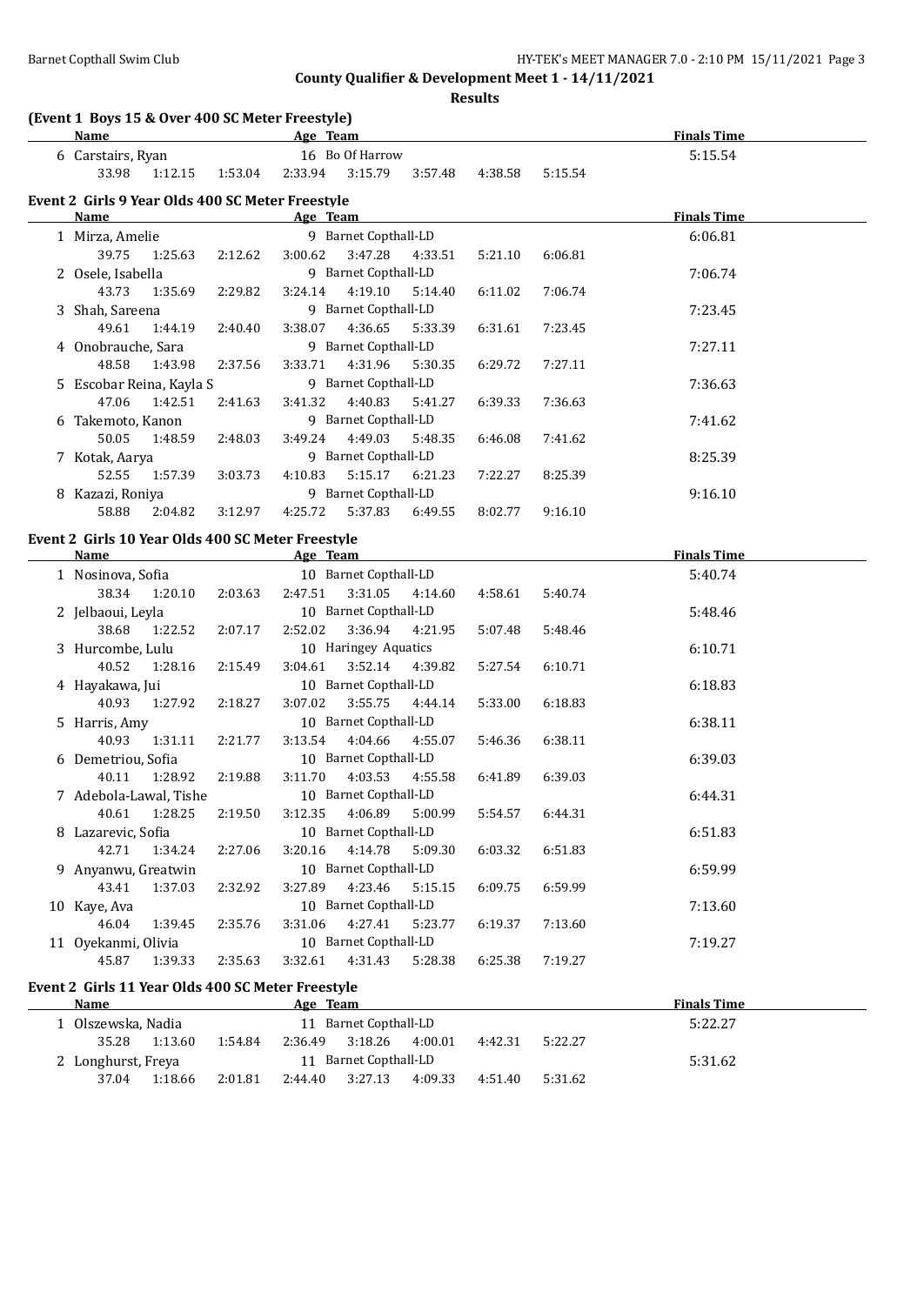**Results**

### **(Event 2 Girls 11 Year Olds 400 SC Meter Freestyle)**

| Name                                                                                                                                                                                                                                               |         |                       | Age Team |                       |                 |         |         | <b>Finals Time</b> |
|----------------------------------------------------------------------------------------------------------------------------------------------------------------------------------------------------------------------------------------------------|---------|-----------------------|----------|-----------------------|-----------------|---------|---------|--------------------|
| 3 Alden, Amelia                                                                                                                                                                                                                                    |         |                       |          | 11 Barnet Copthall-LD |                 |         |         | 6:00.75            |
| 38.07                                                                                                                                                                                                                                              | 1:21.18 | 2:06.94               | 2:53.37  | 3:40.93               | 4:27.52         | 5:14.39 | 6:00.75 |                    |
| 4 Meges, Olivia                                                                                                                                                                                                                                    |         | 11 Barnet Copthall-LD |          |                       |                 |         |         | 6:05.02            |
| 39.16                                                                                                                                                                                                                                              | 1:24.95 | 2:12.56               | 2:58.91  | 3:46.33               | 4:33.02         | 5:20.26 | 6:05.02 |                    |
| 5 Singer, Eleanor                                                                                                                                                                                                                                  |         |                       |          | 11 Enfiled Swim Squad |                 |         |         | 6:08.64            |
| 37.82                                                                                                                                                                                                                                              | 1:22.43 | 2:09.16               | 2:56.63  |                       | 3:45.14 4:33.66 | 5:23.16 | 6:08.64 |                    |
| 6 Hayakawa, Mei                                                                                                                                                                                                                                    |         |                       |          | 11 Barnet Copthall-LD |                 |         |         | 6:17.38            |
| 44.38                                                                                                                                                                                                                                              | 1:30.23 | 2:17.78               | 3:04.92  |                       | 3:52.62 4:40.75 | 5:29.26 | 6:17.38 |                    |
| 7 Veingard, Amelia                                                                                                                                                                                                                                 |         |                       |          | 11 Barnet Copthall-LD |                 |         |         | 6:28.15            |
| 40.62                                                                                                                                                                                                                                              | 1:30.58 | 2:20.67               | 3:10.46  | 4:00.90               | 4:50.05         | 5:39.43 | 6:28.15 |                    |
| 8 Reindorf Asamoah Dan, Victoria-1 11 Barnet Copthall-LD                                                                                                                                                                                           |         |                       |          |                       |                 |         |         | 6:32.56            |
| 38.05                                                                                                                                                                                                                                              | 1:26.62 | 2:17.06               | 3:07.03  | 3:58.25               | 4:49.96         | 5:41.81 | 6:32.56 |                    |
| 9 Lawrie, Jessica                                                                                                                                                                                                                                  |         |                       |          | 11 Enfiled Swim Squad |                 |         |         | 6:41.03            |
| 44.28                                                                                                                                                                                                                                              | 1:34.34 | 2:26.41               | 3:17.98  | 4:10.15               | 5:01.56         | 5:53.40 | 6:41.03 |                    |
| 11 Barnet Copthall-LD<br>10 Woolfe, Sophia                                                                                                                                                                                                         |         |                       |          |                       |                 | 7:13.74 |         |                    |
| 43.66                                                                                                                                                                                                                                              | 1:35.99 | 2:31.67               | 3:27.12  | 4:23.48               | 5:21.79         | 6:19.14 | 7:13.74 |                    |
| $\sim$ 0.01 $\pm$ 0.11 $\pm$ 0.00 $\pm$ 0.11 $\pm$ 0.00 $\pm$ 0.11 $\pm$ 0.00 $\pm$ 0.11 $\pm$ 0.00 $\pm$ 0.11 $\pm$ 0.00 $\pm$ 0.11 $\pm$ 0.11 $\pm$ 0.11 $\pm$ 0.00 $\pm$ 0.11 $\pm$ 0.00 $\pm$ 0.11 $\pm$ 0.00 $\pm$ 0.11 $\pm$ 0.00 $\pm$ 0.11 |         |                       |          |                       |                 |         |         |                    |

# **Event 2 Girls 12 Year Olds 400 SC Meter Freestyle**

|   | Name                  |         |         | Age Team |                       |                           |         |         | <b>Finals Time</b> |  |
|---|-----------------------|---------|---------|----------|-----------------------|---------------------------|---------|---------|--------------------|--|
|   | 1 Onobrauche, Malaika |         |         |          | 12 Barnet Copthall-LD |                           |         |         | 4:57.30            |  |
|   | 32.46                 | 1:08.33 | 1:45.78 | 2:24.13  | 3:02.65               | 3:41.19                   | 4:20.13 | 4:57.30 |                    |  |
|   | 2 Elias, Antonia      |         |         |          | 12 Barnet Copthall-LD |                           |         |         | 5:12.81            |  |
|   | 36.05                 | 1:14.76 | 1:54.38 | 2:34.19  | 3:14.39               | 3:54.21                   | 4:34.05 | 5:12.81 |                    |  |
|   | 3 Hudszky, Emily      |         |         |          | 12 Barnet Copthall-LD |                           |         |         | 5:19.69            |  |
|   | 36.02                 | 1:16.52 | 1:56.89 | 2:37.66  | 3:18.85               | 4:00.03                   | 4:41.21 | 5:19.69 |                    |  |
|   | 4 Livina, Luize       |         |         |          |                       | 12 SouthWest Londonfin SC |         |         | 5:23.17            |  |
|   | 35.56                 | 1:16.32 | 1:57.77 | 2:39.50  | 3:21.32               | 4:02.63                   | 4:44.59 | 5:23.17 |                    |  |
|   | 5 Panayi, Zoe         |         |         |          | 12 Barnet Copthall-LD |                           |         |         | 5:24.04            |  |
|   | 36.24                 | 1:16.00 | 1:56.57 | 2:37.12  | 3:18.51               | 4:00.19                   | 4:41.65 | 5:24.04 |                    |  |
|   | 6 Bostan, Crina       |         |         |          | 12 Barnet Copthall-LD |                           |         |         | 5:25.99            |  |
|   | 36.90                 | 1:17.97 | 1:59.33 | 2:40.73  | 3:22.54               | 4:04.03                   | 4:45.46 | 5:25.99 |                    |  |
|   | 7 Cucu, Olivia        |         |         |          | 12 Barnet Copthall-LD |                           |         |         | 5:26.46            |  |
|   | 35.16                 | 1:16.00 | 1:57.57 | 2:38.81  | 3:21.20               | 4:03.44                   | 4:45.87 | 5:26.46 |                    |  |
| 8 | Bavishi, Shreva       |         |         |          | 12 Barnet Copthall-LD |                           |         |         | 5:34.93            |  |
|   | 37.08                 | 1:18.83 | 2:02.31 | 2:45.08  | 3:27.84               | 4:10.66                   | 4:52.23 | 5:34.93 |                    |  |
|   | 9 Chu, Maxine         |         |         |          | 12 Haringey Aquatics  |                           |         |         | 5:59.07            |  |
|   | 36.53                 | 1:18.12 | 2:02.44 | 2:48.52  | 3:35.91               | 4:24.40                   | 5:14.05 | 5:59.07 |                    |  |
|   |                       |         |         |          |                       |                           |         |         |                    |  |

### **Event 2 Girls 13 Year Olds 400 SC Meter Freestyle**

| Name                  |         |         | Age Team |                                   |         |         |         | <b>Finals Time</b> |  |
|-----------------------|---------|---------|----------|-----------------------------------|---------|---------|---------|--------------------|--|
| 1 Carlos, Isabelle    |         |         |          | 13 Barnet Copthall-LD             |         |         |         | 5:01.54            |  |
| 33.43                 | 1:10.55 | 1:48.97 | 2:27.20  | 3:05.17                           | 3:43.69 | 4:21.17 | 5:01.54 |                    |  |
| 2 Karagianni, Anisa   |         |         |          | 13 London Bourough OF Hounslow SC |         |         |         | 5:13.55            |  |
| 33.87                 | 1:12.32 | 1:52.18 | 2:33.31  | 3:14.78                           | 3:55.54 | 4:35.77 | 5:13.55 |                    |  |
| 3 Down, Alexandra     |         |         |          | 13 Hounslow Jets                  |         |         |         | 5:15.30            |  |
| 34.48                 | 1:13.43 | 1:53.90 | 2:33.86  | 3:14.66                           | 3:56.11 | 4:37.42 | 5:15.30 |                    |  |
| 4 Reder, Liliana      |         |         |          | 13 London Bourough OF Hounslow SC |         |         |         | 5:24.77            |  |
| 34.80                 | 1:14.54 | 1:56.39 | 2:39.10  | 3:21.59                           | 4:03.60 | 4:45.21 | 5:24.77 |                    |  |
| 5 Wavamuno, Chantelle |         |         |          | 13 London Bourough OF Hounslow SC |         |         |         | 5:25.05            |  |
| 35.08                 | 1:14.80 | 1:56.77 | 2:39.00  | 3:21.31                           | 4:03.27 | 4:45.09 | 5:25.05 |                    |  |
| 6 Weclewska, Olivia   |         |         |          | 13 London Bourough OF Hounslow SC |         |         |         | 5:37.22            |  |
| 35.93                 | 1:16.29 | 1:59.06 | 2:42.64  | 3:25.67                           | 4:09.29 | 4:54.24 | 5:37.22 |                    |  |
| 7 Skinner, Lottie     |         |         |          | 13 Haringey Aquatics              |         |         |         | 6:05.04            |  |
| 38.77                 | 1:22.18 | 2:08.42 | 2:55.52  | 3:42.92                           | 4:31.82 | 5:20.69 | 6:05.04 |                    |  |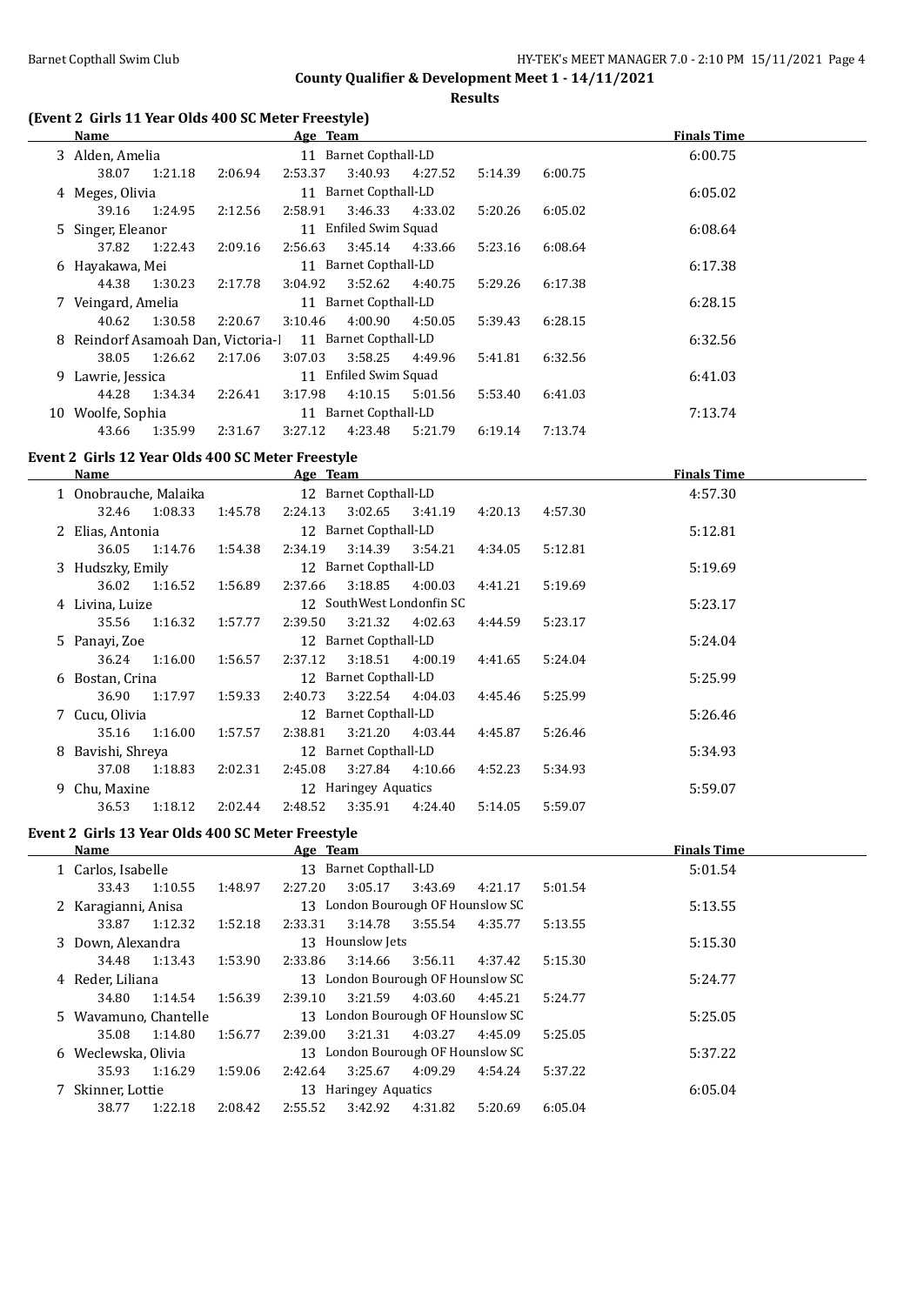**Results**

#### **Event 2 Girls 14 Year Olds 400 SC Meter Freestyle**

| Name               |         |         | Age Team |                           |         |         |         | <b>Finals Time</b> |
|--------------------|---------|---------|----------|---------------------------|---------|---------|---------|--------------------|
| 1 Chadwick, Ellie  |         |         |          | 14 Barnet Copthall-LD     |         |         |         | 4:37.59            |
| 31.91              | 1:06.29 | 1:41.05 | 2:16.39  | 2:51.47                   | 3:27.37 | 4:03.07 | 4:37.59 |                    |
| 2 Grzybek, Maja    |         |         |          | 14 Haringey Aquatics      |         |         |         | 5:13.78            |
| 32.94              | 1:10.91 | 1:50.69 | 2:31.19  | 3:12.12                   | 3:53.28 | 4:34.35 | 5:13.78 |                    |
| 3 Presland, Lauren |         |         |          | 14 Bo Of Harrow           |         |         |         | 5:22.31            |
| 33.89              | 1:12.23 | 1:53.11 | 2:34.92  | 3:17.38                   | 4:00.39 | 4:42.87 | 5:22.31 |                    |
| 4 Martin, Faith    |         |         |          | 14 Hounslow Jets          |         |         |         | 5:23.10            |
| 33.81              | 1:12.39 | 1:52.44 | 2:34.06  | 3:16.95                   | 4:00.67 | 4:44.16 | 5:23.10 |                    |
| 5 Ukeje, Leah      |         |         |          | 14 SouthWest Londonfin SC |         |         |         | 5:30.09            |
| 34.53              | 1:13.27 | 1:55.17 | 2:37.64  | 3:21.15                   | 4:05.24 | 4:50.02 | 5:30.09 |                    |
| 6 Dannatt, Zara    |         |         |          | 14 Hounslow Jets          |         |         |         | 5:34.23            |
| 36.33              | 1:18.38 | 2:01.07 | 2:44.75  | 3:27.07                   | 4:10.56 | 4:53.68 | 5:34.23 |                    |
| 7 Clarke, Rosa     |         |         |          | 14 Haringey Aquatics      |         |         |         | 6:37.02            |
| 43.80              | 1:32.06 | 2:23.70 | 3:13.97  | 4:06.52                   | 4:58.25 | 5:49.97 | 6:37.02 |                    |

### **Event 2 Girls 15 & Over 400 SC Meter Freestyle**

| <b>Name</b>         |         |         | Age Team |                       |         |         |         | <b>Finals Time</b> |
|---------------------|---------|---------|----------|-----------------------|---------|---------|---------|--------------------|
| 1 Bernholt, Tsala   |         |         |          | 15 Barnet Copthall-LD |         |         |         | 4:21.90            |
| 30.13               | 1:02.58 | 1:35.19 | 2:08.07  | 2:40.95               | 3:14.65 | 3:48.39 | 4:21.90 |                    |
| 2 Mew, Lauren       |         |         |          | 15 Barnet Copthall-LD |         |         |         | 4:30.66            |
| 31.51               | 1:04.51 | 1:38.04 | 2:12.09  | 2:45.70               | 3:20.92 | 3:56.28 | 4:30.66 |                    |
| 3 Arundale, Jessica |         |         |          | 15 Barnet Copthall-LD |         |         |         | 4:31.68            |
| 30.93               | 1:03.71 | 1:37.59 | 2:12.19  | 2:46.94               | 3:21.92 | 3:57.04 | 4:31.68 |                    |
| 4 Chadwick, Isobel  |         |         |          | 16 Barnet Copthall-LD |         |         |         | 4:39.64            |
| 32.57               | 1:07.08 | 1:42.20 | 2:17.66  | 2:53.13               | 3:28.98 | 4:04.52 | 4:39.64 |                    |
| 5 Hobsley, Jo       |         |         | 17       | Barnet Copthall-LD    |         |         |         | 4:45.51            |
| 32.48               | 1:07.53 | 1:43.26 | 2:19.42  | 2:55.84               | 3:32.51 | 4:09.56 | 4:45.51 |                    |

### **Event 3 Boys 9 Year Olds 50 SC Meter Butterfly**

 $\overline{\phantom{0}}$ 

| <b>Name</b>        | Age Team                 | <b>Finals Time</b> |
|--------------------|--------------------------|--------------------|
| 1 Herman, Jameson  | 9 Barnet Copthall-LD     | 47.46              |
| 2 Zietal, Frankie  | 9 Barnet Copthall-LD     | 49.73              |
| 3 Flori, Raffi     | 9 Barnet Copthall-LD     | 50.21              |
| 4 Dok, Sankara     | 9 Barnet Copthall-LD     | 51.09              |
| 5 Omell, Frederick | 9 Barnet Copthall-LD     | 1:00.30            |
| --- Laszlo, Oliver | 9 SouthWest Londonfin SC | X44.17             |

### **Event 3 Boys 10 Year Olds 50 SC Meter Butterfly**

|    | Name                           |     | Age Team                                                                                 | <b>Finals Time</b> |
|----|--------------------------------|-----|------------------------------------------------------------------------------------------|--------------------|
|    | 1 Szczygiel, Alexander         |     | 10 Haringey Aquatics                                                                     | 39.06              |
|    | 2 Subba, Joseph                | 10. | Bo Of Harrow                                                                             | 41.28              |
|    | 3 Kay, Alp                     |     | 10 Barnet Copthall-LD                                                                    | 41.50              |
|    | 4 Butorac, Zoran               | 10  | Barnet Copthall-LD                                                                       | 42.29              |
|    | 5 Daly, Daniel                 | 10  | Barnet Copthall-LD                                                                       | 43.55              |
|    | 6 Shamshuddin Cortes, Alejandr | 10  | Barnet Copthall-LD                                                                       | 44.73              |
|    | 7 Ritchie, Alfie               | 10  | Barnet Copthall-LD                                                                       | 46.13              |
|    | 8 Aoun, Rayan                  |     | 10 Hounslow Jets                                                                         | 50.62              |
|    | 9 Tam, David                   |     | 10 London Bourough OF Hounslow SC                                                        | 50.70              |
| 10 | Saujani, Kian                  | 10  | Barnet Copthall-LD                                                                       | 53.31              |
|    | --- Buzsik. Zente              | 10  | Barnet Copthall-LD                                                                       | DQ                 |
|    |                                |     | 8.3 Movements of the legs not simultaneous or alternating movement of legs or feet       |                    |
|    | --- Sufaj, Keiden              | 10  | Barnet Copthall-LD                                                                       | DQ                 |
|    |                                |     | 0.2 Agma not brought formand given ten cought or owng not brought forward over the water |                    |

8.2 Arms not brought forward simultaneously or arms not brought forward over the water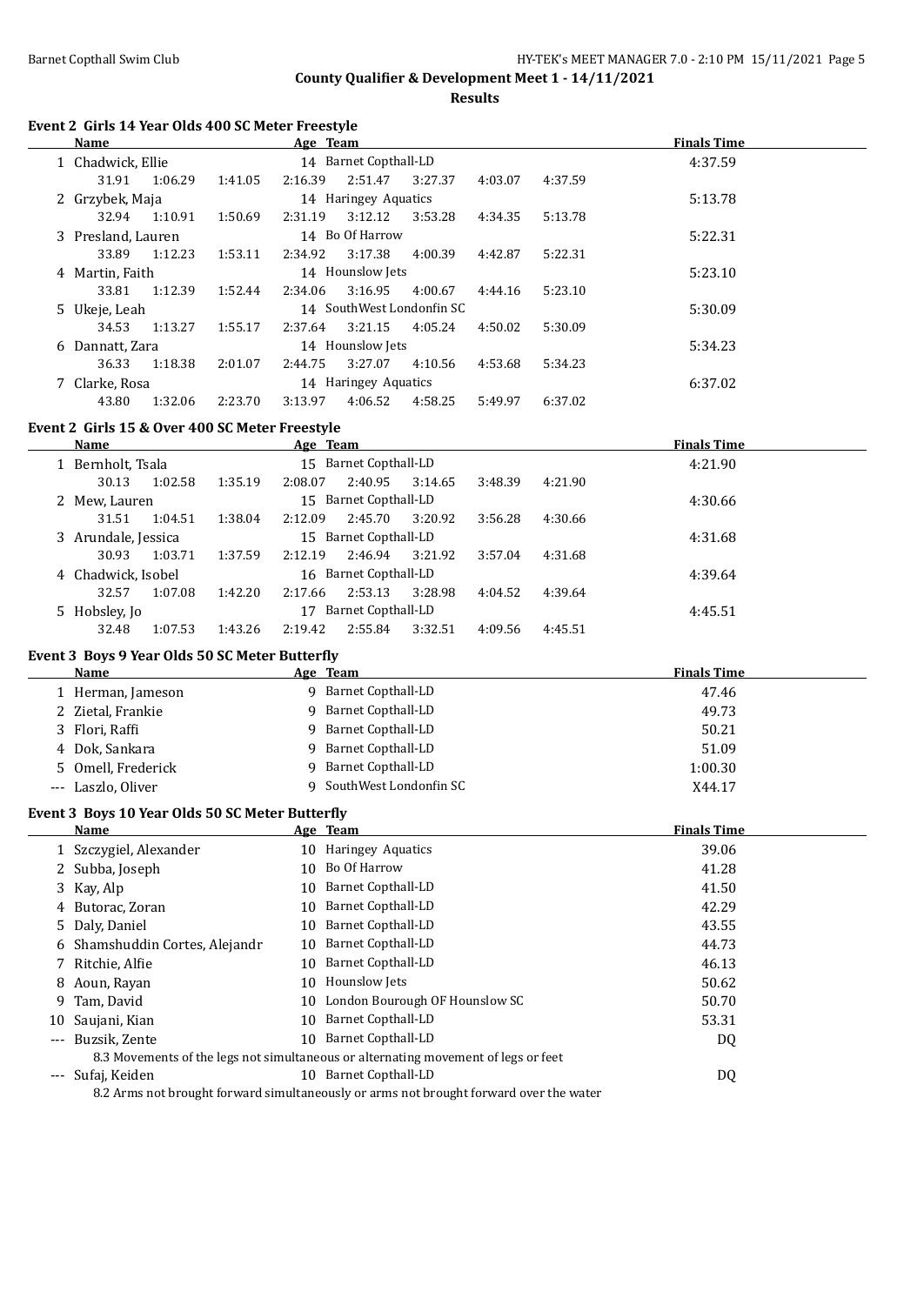**Results**

### **Event 3 Boys 11 Year Olds 50 SC Meter Butterfly**

|                                                                                            | Name                  |    | Age Team                       | <b>Finals Time</b> |  |  |
|--------------------------------------------------------------------------------------------|-----------------------|----|--------------------------------|--------------------|--|--|
|                                                                                            | . Selmani, Amar       |    | 11 Barnet Copthall-LD          | 36.75              |  |  |
|                                                                                            | 2 Tang, Alfred Loktin | 11 | Hounslow Jets                  | 38.16              |  |  |
|                                                                                            | 3 Redford, Jack       | 11 | <b>Barnet Copthall-LD</b>      | 38.91              |  |  |
|                                                                                            | 4 Yalovets, Timofiy   | 11 | London Bourough OF Hounslow SC | 40.41              |  |  |
|                                                                                            | 5 Zegiri, Gert        | 11 | Bo Of Harrow                   | 42.92              |  |  |
|                                                                                            | 6 Weerasinghe, Seth   | 11 | <b>Barnet Copthall-LD</b>      | 46.90              |  |  |
|                                                                                            | --- Patel, Henley     | 11 | Bo Of Harrow                   | DQ                 |  |  |
| 8.4 Did not touch at turn or finish with both hands or touch not simultaneous or hands sep |                       |    |                                |                    |  |  |

### **Event 3 Boys 12 Year Olds 50 SC Meter Butterfly**

|    | <b>Name</b>                                     |    | Age Team                             | <b>Finals Time</b> |
|----|-------------------------------------------------|----|--------------------------------------|--------------------|
|    | 12 SouthWest Londonfin SC<br>1 Ukeje, Elendu    |    |                                      | 32.87              |
|    | 2 Croke, Tom                                    |    | 12 Barnet Copthall-LD                | 33.26              |
|    | 3 Lam, Yin Fung                                 |    | 12 Bo Of Harrow                      | 35.22              |
| 4  | Lonnen, Frederick                               |    | 12 Hounslow Jets                     | 35.86              |
| 5. | Carstairs, Adam                                 | 12 | Bo Of Harrow                         | 37.12              |
| 6  | Ionel-Asauleac, Andrew                          |    | 12 Barnet Copthall-LD                | 38.51              |
|    | Takemoto, Yuto                                  |    | 12 Barnet Copthall-LD                | 45.93              |
|    | 8 Cox, Jasper                                   |    | 12 SouthWest Londonfin SC            | 47.55              |
|    | Event 3 Boys 13 Year Olds 50 SC Meter Butterfly |    |                                      |                    |
|    | Name                                            |    | Age Team                             | <b>Finals Time</b> |
|    | 1 Selmani, Yassin                               |    | 13 Barnet Copthall-LD                | 31.72              |
|    | 2 Jelbaoui, Amir                                |    | 13 Barnet Copthall-LD                | 31.94              |
|    | 3 Lesesne, Eric                                 |    | 13 Chelsea and Westminster Swimmi-LD | 33.46              |
|    | 4 Sharma, Aditya                                |    | 13 Bo Of Harrow                      | 34.64              |
|    | 5 Hiotis-Sclavenitis, Romanos                   |    | 13 Barnet Copthall-LD                | 36.11              |
|    | 6 Lorenzim, Damiano                             |    | 13 Barnet Copthall-LD                | 36.49              |
|    | Event 3 Boys 14 Year Olds 50 SC Meter Butterfly |    |                                      |                    |
|    | Name                                            |    | Age Team                             | <b>Finals Time</b> |
|    | 1 Flynn, Thomas                                 |    | 14 Barnet Copthall-LD                | 28.44              |
|    | 2 Harris-Eze, Kene                              |    | 14 Barnet Copthall-LD                | 30.97              |
| 3  | Otulak, Dawid                                   |    | 14 Bo Of Harrow                      | 33.62              |
| 4  | Nunes Teixeira, Cristovao                       |    | 14 SouthWest Londonfin SC            | 36.98              |
| 5  | Rabenda, Olivier                                |    | 14 Hounslow Jets                     | 37.73              |
|    | 6 Ratcliffe, Angus                              |    | 14 Haringey Aquatics                 | 38.91              |
|    | 7 Patel, Arjan                                  |    | 14 Bo Of Harrow                      | 43.62              |
|    | Event 3 Boys 15 & Over 50 SC Meter Butterfly    |    |                                      |                    |
|    | Name                                            |    | Age Team                             | <b>Finals Time</b> |
|    | 1 Hoole, Haydn                                  |    | 17 Haringey Aquatics                 | 27.20              |
|    | 2 Sesson-Farre, Nicolas                         |    | 15 Chelsea and Westminster Swimmi-LD | 27.56              |
| 3  | Wong, Adam                                      | 15 | Chelsea and Westminster Swimmi-LD    | 27.70              |
| 4  | Kaye, James                                     | 16 | <b>Barnet Copthall-LD</b>            | 28.12              |
|    | Quiddington, Harvey                             |    | 17 Barnet Copthall-LD                | 28.27              |
|    | 6 Reder, Gabriel                                |    | 15 London Bourough OF Hounslow SC    | 29.23              |

 Beardwell, Nathan 20 Barnet Copthall-LD 29.68 8 Ellingham, Luke 17 Haringey Aquatics 30.38 Simpson, Alexander 15 Hounslow Jets 32.29 Griffith-Preprah, Kyrique 15 Haringey Aquatics 32.72 Wavamuno, Dylan 15 London Bourough OF Hounslow SC 34.06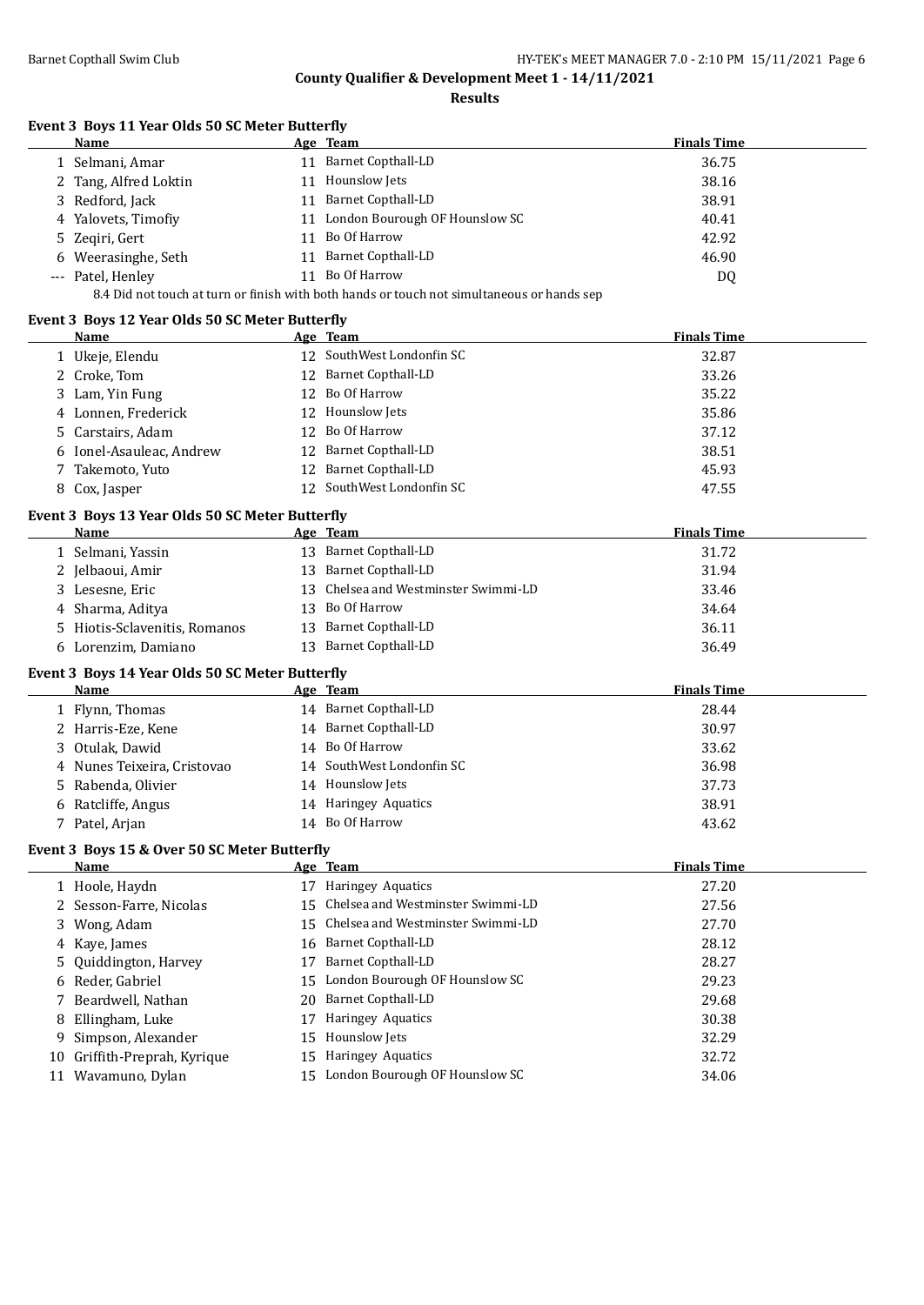**Results**

### **(Event 3 Boys 15 & Over 50 SC Meter Butterfly)**

|                     | <b>Name</b>                                     |    | Age Team                  | <b>Finals Time</b> |
|---------------------|-------------------------------------------------|----|---------------------------|--------------------|
|                     | 12 Assaker, Brayan                              | 15 | Barnet Copthall-LD        | 34.07              |
|                     | 13 Carstairs, Ryan                              | 16 | Bo Of Harrow              | 35.76              |
|                     | Event 4 Girls 9 Year Olds 50 SC Meter Butterfly |    |                           |                    |
|                     | Name                                            |    | Age Team                  | <b>Finals Time</b> |
|                     | 1 Mirza, Amelie                                 |    | 9 Barnet Copthall-LD      | 45.15              |
|                     | 2 Muralidhar, Violet                            | 9  | Hounslow Jets             | 47.46              |
|                     | 3 Onobrauche, Sara                              | 9  | Barnet Copthall-LD        | 49.62              |
|                     | 4 Takemoto, Kanon                               | 9  | Barnet Copthall-LD        | 49.94              |
|                     | 5 Osele, Isabella                               | 9  | Barnet Copthall-LD        | 50.09              |
| 6                   | Shah, Sareena                                   | 9  | <b>Barnet Copthall-LD</b> | 54.30              |
|                     | Escobar Reina, Kayla S                          | 9  | Barnet Copthall-LD        | 54.92              |
| 8                   | Kazazi, Roniya                                  | 9  | <b>Barnet Copthall-LD</b> | 1:00.53            |
| 9                   | Kotak, Aarya                                    | 9  | Barnet Copthall-LD        | 1:03.24            |
| 10                  | Chandrashekar, Mahika                           | 9  | Bo Of Harrow              | 1:03.94            |
| 11                  | Hillman, Charlotte                              | 9  | Hounslow Jets             | 1:10.61            |
| $\qquad \qquad - -$ | Patel, Miraya                                   | 9  | Bo Of Harrow              | DQ                 |

8.3 Breaststroke kick used (legal in Masters Competitions)

### **Event 4 Girls 10 Year Olds 50 SC Meter Butterfly**

 $\frac{1}{2}$ 

|                     | Name                 |    | Age Team                                                                                   | <b>Finals Time</b> |
|---------------------|----------------------|----|--------------------------------------------------------------------------------------------|--------------------|
|                     | 1 Jelbaoui, Leyla    | 10 | <b>Barnet Copthall-LD</b>                                                                  | 37.53              |
|                     | 2 Nosinova, Sofia    | 10 | <b>Barnet Copthall-LD</b>                                                                  | 40.42              |
|                     | 3 Garner, Mia J      | 10 | Bo Of Harrow                                                                               | 42.78              |
|                     | 4 Anyanwu, Greatwin  | 10 | Barnet Copthall-LD                                                                         | 43.97              |
|                     | 5 Hayakawa, Jui      | 10 | <b>Barnet Copthall-LD</b>                                                                  | 44.72              |
|                     | 6 Harris, Amy        | 10 | <b>Barnet Copthall-LD</b>                                                                  | 47.99              |
|                     | 7 Livina, Elize      | 10 | SouthWest Londonfin SC                                                                     | 48.97              |
|                     | 8 Demetriou, Sofia   | 10 | <b>Barnet Copthall-LD</b>                                                                  | 50.36              |
| 9.                  | Lazarevic, Sofia     | 10 | <b>Barnet Copthall-LD</b>                                                                  | 56.56              |
| 10                  | Kaye, Ava            | 10 | <b>Barnet Copthall-LD</b>                                                                  | 58.73              |
| $\cdots$            | Adebola-Lawal, Tishe | 10 | <b>Barnet Copthall-LD</b>                                                                  | DQ                 |
|                     |                      |    | 8.4 Did not touch at turn or finish with both hands or touch not simultaneous or hands sep |                    |
| $\qquad \qquad - -$ | Jennings-Mace, Lola  |    | 10 London Bourough OF Hounslow SC                                                          | DQ                 |
|                     |                      |    | 8.4 Did not touch at turn or finish with both hands or touch not simultaneous or hands sep |                    |
| $---$               | Ovekanmi, Olivia     | 10 | Barnet Copthall-LD                                                                         | DQ                 |
|                     |                      |    | 8.2 Arms not brought forward simultaneously or arms not brought forward over the water     |                    |

### **Event 4 Girls 11 Year Olds 50 SC Meter Butterfly**

|  | Name                               |    | Age Team                  | <b>Finals Time</b> |
|--|------------------------------------|----|---------------------------|--------------------|
|  | 1 Hayakawa, Mei                    |    | 11 Barnet Copthall-LD     | 38.72              |
|  | 2 Longhurst, Freya                 | 11 | Barnet Copthall-LD        | 39.68              |
|  | 3 Olszewska, Nadia                 | 11 | Barnet Copthall-LD        | 40.20              |
|  | 4 Snow, Theresa                    | 11 | Hounslow Jets             | 40.54              |
|  | 5 Alden, Amelia                    |    | 11 Barnet Copthall-LD     | 43.15              |
|  | 6 Reindorf Asamoah Dan, Victoria-l | 11 | <b>Barnet Copthall-LD</b> | 47.28              |
|  | 7 Woolfe, Sophia                   | 11 | Barnet Copthall-LD        | 48.03              |
|  | 8 Clarke, Romilly                  | 11 | <b>Hounslow Jets</b>      | 50.54              |
|  | 9 Perex-Badalbit, Claudia          | 11 | SouthWest Londonfin SC    | 51.40              |
|  | 10 Veingard, Amelia                | 11 | Barnet Copthall-LD        | 52.14              |
|  | 11 Jide-Ajagbe, Dara               | 11 | <b>Barnet Copthall-LD</b> | 54.30              |
|  | 12 Dharmaraja, Aanya               | 11 | Bo Of Harrow              | 56.25              |
|  |                                    |    |                           |                    |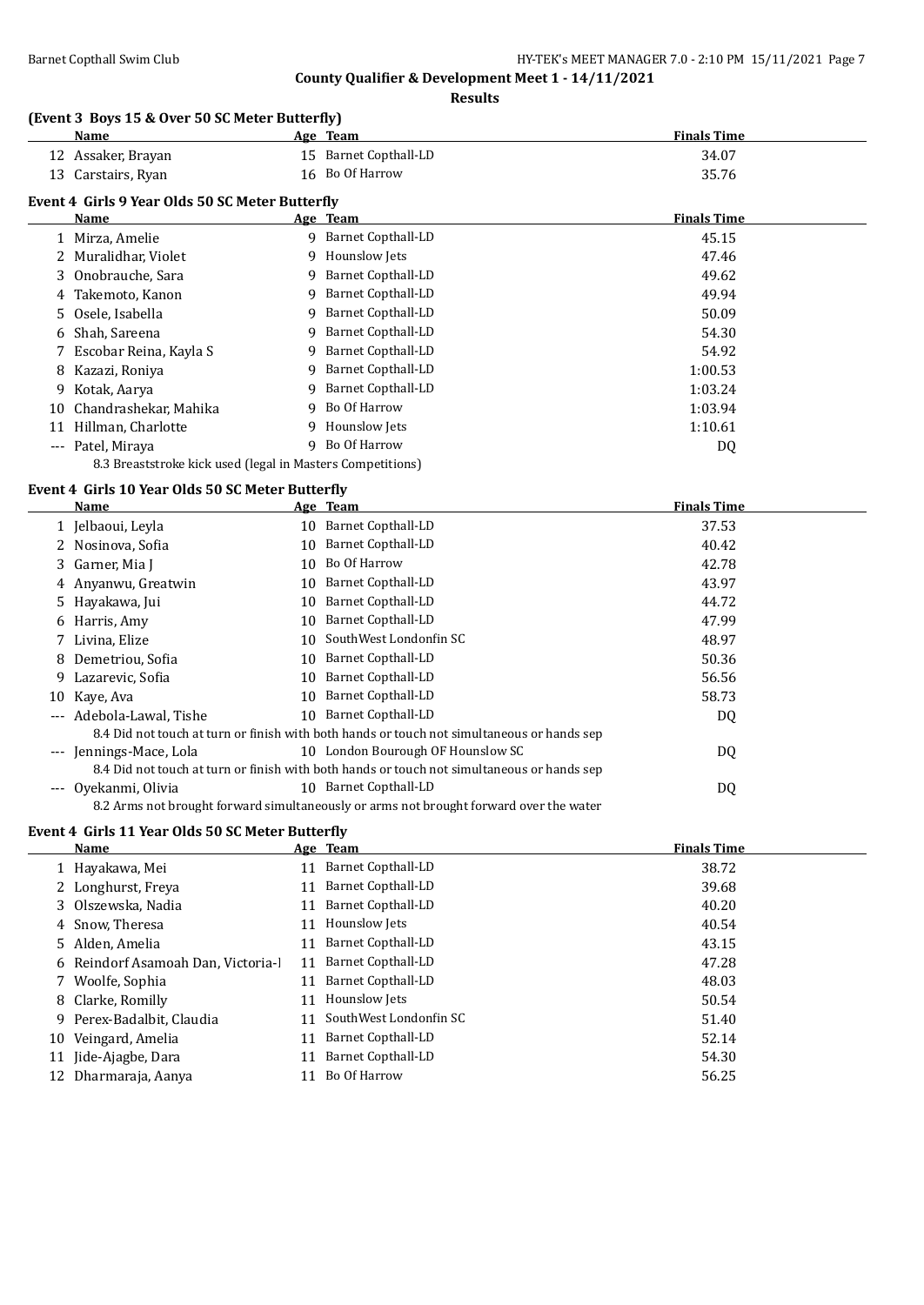$\overline{\phantom{0}}$ 

**County Qualifier & Development Meet 1 - 14/11/2021**

**Results**

#### **(Event 4 Girls 11 Year Olds 50 SC Meter Butterfly)**

|                                                                                    | <b>Name</b>            |  | Age Team         | <b>Finals Time</b> |
|------------------------------------------------------------------------------------|------------------------|--|------------------|--------------------|
|                                                                                    | 13 Davison, Ella       |  | 11 Hounslow Jets | 58.55              |
|                                                                                    | --- Martin, Bernadette |  | 11 Hounslow Jets | D0                 |
| 8.3 Movements of the legs not simultaneous or alternating movement of legs or feet |                        |  |                  |                    |

### **Event 4 Girls 12 Year Olds 50 SC Meter Butterfly**

|    | Name                  |    | Age Team                          | <b>Finals Time</b> |  |
|----|-----------------------|----|-----------------------------------|--------------------|--|
|    | 1 Onobrauche, Malaika | 12 | <b>Barnet Copthall-LD</b>         | 31.10              |  |
|    | 2 Kurati, Kaltra      | 12 | Chelsea and Westminster Swimmi-LD | 34.59              |  |
|    | 3 Elias, Antonia      | 12 | Barnet Copthall-LD                | 35.65              |  |
|    | 4 Bostan, Crina       | 12 | <b>Barnet Copthall-LD</b>         | 35.72              |  |
|    | 5 Panayi, Zoe         | 12 | Barnet Copthall-LD                | 36.02              |  |
|    | 6 Fairbairn, Khai     | 12 | <b>Haringey Aquatics</b>          | 37.21              |  |
|    | 7 Sopala, Ellie       | 12 | Hertford Swimming Club            | 37.73              |  |
|    | 8 Cucu, Olivia        | 12 | <b>Barnet Copthall-LD</b>         | 37.76              |  |
| 9. | Livina, Luize         |    | 12 SouthWest Londonfin SC         | 40.19              |  |
|    | 10 Chudasama, Jiya    | 12 | Bo Of Harrow                      | 45.09              |  |
| 11 | Kerai, Divya          | 12 | Bo Of Harrow                      | 46.56              |  |
| 12 | Bilici, Dilara        | 12 | <b>Haringey Aquatics</b>          | 46.71              |  |
| 13 | Martin, Niamh         | 12 | Hounslow Jets                     | 48.69              |  |
|    | 14 Elmadiova, Jasmine | 12 | Bo Of Harrow                      | 49.68              |  |

#### **Event 4 Girls 13 Year Olds 50 SC Meter Butterfly**

| <b>Name</b>           | Age Team                             | <b>Finals Time</b> |
|-----------------------|--------------------------------------|--------------------|
| 1 Reder, Liliana      | 13 London Bourough OF Hounslow SC    | 34.94              |
| 2 Leksander, Laura    | 13 Bo Of Harrow                      | 34.99              |
| 3 Karagianni, Anisa   | 13 London Bourough OF Hounslow SC    | 35.37              |
| 4 Down, Alexandra     | 13 Hounslow Jets                     | 35.40              |
| 5 Perera, Ashani      | 13 Barnet Copthall-LD                | 35.49              |
| 6 Bonfiglio, Dahlia I | 13 Chelsea and Westminster Swimmi-LD | 36.30              |
| 7 Wavamuno, Chantelle | 13 London Bourough OF Hounslow SC    | 37.30              |
| 8 Skinner, Lottie     | 13 Haringey Aquatics                 | 38.65              |
| 9 Lennon, Zoe         | 13 Hounslow Jets                     | 41.89              |
| 10 Sakhuja, Mehar     | 13 Bo Of Harrow                      | 46.60              |

#### **Event 4 Girls 14 Year Olds 50 SC Meter Butterfly**

| Name                        |                                   | Age Team                                                                           | <b>Finals Time</b> |  |
|-----------------------------|-----------------------------------|------------------------------------------------------------------------------------|--------------------|--|
| Ukeje, Leah                 |                                   | 14 SouthWest Londonfin SC                                                          | 32.78              |  |
| 2 Whittaker, Martha         | 14 London Bourough OF Hounslow SC |                                                                                    | 33.43              |  |
| 3 Martin, Faith             |                                   | 14 Hounslow Jets                                                                   | 33.66              |  |
| 4 Owens, Poppy              |                                   | 14 London Bourough OF Hounslow SC                                                  | 36.21              |  |
| 5 Davison, Zoe              |                                   | 14 Hounslow Jets                                                                   | 36.50              |  |
| 6 Shah, Mahi                |                                   | 14 Bo Of Harrow                                                                    | 36.55              |  |
| 7 Dannatt, Zara             |                                   | 14 Hounslow Jets                                                                   | 39.54              |  |
| 8 Spyrou, Isabel            |                                   | 14 Haringey Aquatics                                                               | 40.10              |  |
| 9 Clarke, Rosa              |                                   | 14 Haringey Aquatics                                                               | 47.53              |  |
| --- Karthikeyan, Bhayanaa C |                                   | 14 Bo Of Harrow                                                                    | DQ                 |  |
|                             |                                   | 8.3 Movements of the legs not simultaneous or alternating movement of legs or feet |                    |  |

#### **Event 4 Girls 15 & Over 50 SC Meter Butterfly**

| <b>Name</b>         | Age Team              | <b>Finals Time</b> |
|---------------------|-----------------------|--------------------|
| 1 Adelaja, Toluwani | 15 Barnet Copthall-LD | 29.79              |
| 2 Hobsley, Jo       | 17 Barnet Copthall-LD | 30.45              |
| 3 Bernholt, Tsala   | 15 Barnet Copthall-LD | 30.60              |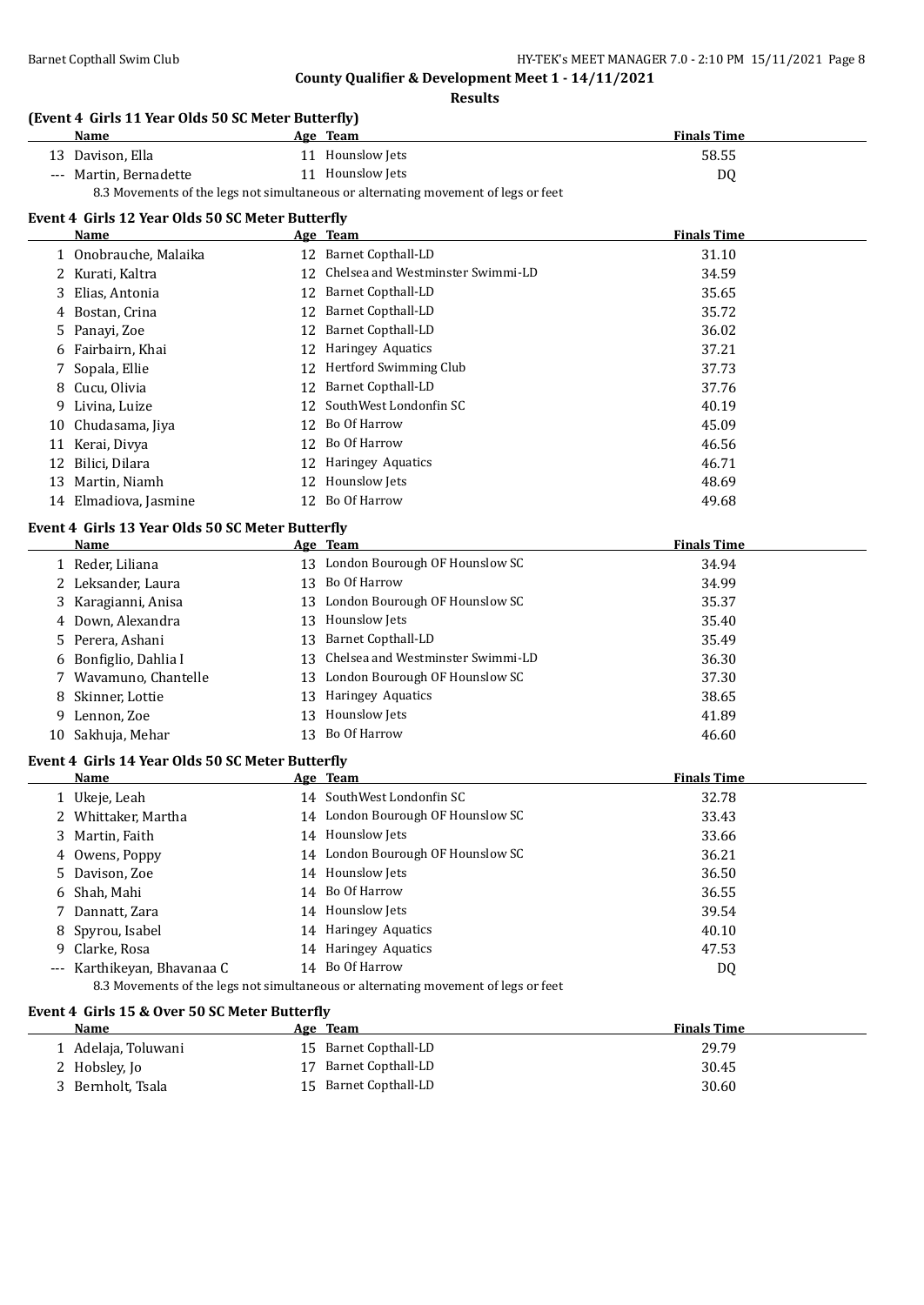**(Event 4 Girls 15 & Over 50 SC Meter Butterfly)**

**County Qualifier & Development Meet 1 - 14/11/2021**

**Results**

| Name<br>the company of the company of the company of                                     |                 |         |                                      |                 |         | Age Team and the state of the state of the state of the state of the state of the state of the state of the state of the state of the state of the state of the state of the state of the state of the state of the state of t | <b>Finals Time</b> |
|------------------------------------------------------------------------------------------|-----------------|---------|--------------------------------------|-----------------|---------|--------------------------------------------------------------------------------------------------------------------------------------------------------------------------------------------------------------------------------|--------------------|
| 4 Gomez-Velasco, Miranda                                                                 |                 |         | 17 Haringey Aquatics                 |                 |         |                                                                                                                                                                                                                                | 39.17              |
| 5 Guellal, Nora                                                                          |                 |         | 15 Hounslow Jets                     |                 |         |                                                                                                                                                                                                                                | 39.87              |
|                                                                                          |                 |         |                                      |                 |         |                                                                                                                                                                                                                                |                    |
| Event 5 Boys 12 Year Olds 400 SC Meter IM                                                |                 |         |                                      |                 |         |                                                                                                                                                                                                                                |                    |
| Name                                                                                     |                 |         | Age Team                             |                 |         |                                                                                                                                                                                                                                | <b>Finals Time</b> |
| 1 Carreiras-Rebelo, Gabriel                                                              |                 |         | 12 Barnet Copthall-LD                |                 |         |                                                                                                                                                                                                                                | 5:54.34            |
| 38.16<br>1:23.62                                                                         | 2:09.16         | 2:54.52 | 3:43.88                              | 4:36.41         | 5:16.13 | 5:54.34                                                                                                                                                                                                                        |                    |
| 2 Ionel-Asauleac, Andrew                                                                 |                 |         | 12 Barnet Copthall-LD                |                 |         |                                                                                                                                                                                                                                | 6:05.58            |
| 41.48<br>1:28.94                                                                         | 2:14.18         | 2:59.45 | 3:53.29                              | 4:49.19         | 5:28.61 | 6:05.58                                                                                                                                                                                                                        |                    |
| --- Danilet, Victor Vasile                                                               |                 |         | 12 Barnet Copthall-LD                |                 |         |                                                                                                                                                                                                                                | DQ                 |
| 6.2 Left position on the back (other than to initiate a turn) - back                     |                 |         |                                      |                 |         |                                                                                                                                                                                                                                |                    |
| 1:23.44<br>38.96                                                                         | 2:05.96         | 2:50.35 | 3:41.17                              | 4:31.83         | 5:10.42 | DQ.                                                                                                                                                                                                                            |                    |
| Event 5 Boys 13 Year Olds 400 SC Meter IM                                                |                 |         |                                      |                 |         |                                                                                                                                                                                                                                |                    |
| Name<br><b>Example 2</b> Age Team                                                        |                 |         |                                      |                 |         |                                                                                                                                                                                                                                | <b>Finals Time</b> |
| 1 Eler, Aslan M                                                                          |                 |         | 13 Chelsea and Westminster Swimmi-LD |                 |         |                                                                                                                                                                                                                                | 6:02.21            |
| 37.80<br>1:24.58                                                                         | 2:11.17         | 2:55.63 | 3:49.87                              | 4:42.81         | 5:23.34 | 6:02.21                                                                                                                                                                                                                        |                    |
| 2 Sharma, Aditya                                                                         |                 |         | 13 Bo Of Harrow                      |                 |         |                                                                                                                                                                                                                                | 6:15.74            |
| 36.86<br>1:22.80                                                                         | 3:03.16         |         | 4:00.44                              | 4:58.60         | 5:37.75 | 6:15.74                                                                                                                                                                                                                        |                    |
| 3 Lui, Maxwell                                                                           |                 |         | 13 Chelsea and Westminster Swimmi-LD |                 |         |                                                                                                                                                                                                                                | 6:15.79            |
| 43.37<br>1:35.43                                                                         |                 | 3:12.33 | 4:04.53                              | 4:56.58         | 5:37.18 |                                                                                                                                                                                                                                |                    |
|                                                                                          | 2:23.89         |         |                                      |                 |         | 6:15.79                                                                                                                                                                                                                        |                    |
| --- Lorenzim, Damiano                                                                    |                 |         | 13 Barnet Copthall-LD                |                 |         |                                                                                                                                                                                                                                | DQ                 |
| 6.2 Left position on the back (other than to initiate a turn) - back<br>1:22.15<br>37.63 | 2:07.37 2:54.15 |         | 3:49.10                              | 4:45.87         |         |                                                                                                                                                                                                                                |                    |
|                                                                                          |                 |         |                                      |                 | 5:27.43 | DQ.                                                                                                                                                                                                                            |                    |
| Event 5 Boys 14 Year Olds 400 SC Meter IM                                                |                 |         |                                      |                 |         |                                                                                                                                                                                                                                |                    |
| Name                                                                                     |                 |         |                                      |                 |         | Age Team and the contract of the contract of the contract of the contract of the contract of the contract of the contract of the contract of the contract of the contract of the contract of the contract of the contract of t | <b>Finals Time</b> |
| 1 Daryanani, Jai                                                                         |                 |         | 14 Barnet Copthall-LD                |                 |         |                                                                                                                                                                                                                                | 5:02.39            |
| 32.26<br>1:08.59                                                                         | 1:48.47         | 2:26.32 | 3:11.99                              | 3:56.08         | 4:29.92 | 5:02.39                                                                                                                                                                                                                        |                    |
| 2 Sinnott, Dante                                                                         |                 |         | 14 Barnet Copthall-LD                |                 |         |                                                                                                                                                                                                                                | 5:02.90            |
| 30.76<br>1:06.86                                                                         | 1:45.18         | 2:23.80 | 3:10.49                              | 3:56.51         | 4:30.43 | 5:02.90                                                                                                                                                                                                                        |                    |
| 3 Ridard, Luca                                                                           |                 |         | 14 Haringey Aquatics                 |                 |         |                                                                                                                                                                                                                                | 5:34.65            |
| 35.59<br>1:18.58                                                                         | 1:59.66         | 2:41.52 | 3:31.06                              | 4:19.68         | 4:58.04 | 5:34.65                                                                                                                                                                                                                        |                    |
|                                                                                          |                 |         |                                      |                 |         |                                                                                                                                                                                                                                |                    |
| Event 5 Boys 15 & Over 400 SC Meter IM                                                   |                 |         |                                      |                 |         |                                                                                                                                                                                                                                |                    |
| <b>Name</b>                                                                              |                 |         |                                      |                 |         | Age Team and the contract of the contract of the contract of the contract of the contract of the contract of the contract of the contract of the contract of the contract of the contract of the contract of the contract of t | <b>Finals Time</b> |
| 1 Carlos, Kai                                                                            |                 |         | 16 Barnet Copthall-LD                |                 |         |                                                                                                                                                                                                                                | 4:40.63            |
| 29.40<br>1:03.95                                                                         | 1:39.61         | 2:14.62 |                                      | 2:55.59 3:38.03 | 4:10.13 | 4:40.63                                                                                                                                                                                                                        |                    |
| 2 Quiddington, Harvey                                                                    |                 |         | 17 Barnet Copthall-LD                |                 |         |                                                                                                                                                                                                                                | 4:41.33            |
| 30.12 1:04.12 1:41.14 2:17.96 2:56.83 3:35.37 4:09.14 4:41.33                            |                 |         |                                      |                 |         |                                                                                                                                                                                                                                |                    |
| 3 Tomkins, Jake                                                                          |                 |         | 15 Barnet Copthall-LD                |                 |         |                                                                                                                                                                                                                                | 4:50.26            |
| 31.23<br>1:05.87                                                                         | 1:44.22         | 2:20.98 | 3:04.05                              | 3:46.72         | 4:19.79 | 4:50.26                                                                                                                                                                                                                        |                    |
| 4 Kaye, James                                                                            |                 |         | 16 Barnet Copthall-LD                |                 |         |                                                                                                                                                                                                                                | 4:50.55            |
| 29.59<br>1:03.39                                                                         | 1:40.96         | 2:17.91 | 3:01.06                              | 3:46.05         | 4:19.30 | 4:50.55                                                                                                                                                                                                                        |                    |
|                                                                                          |                 |         |                                      |                 |         |                                                                                                                                                                                                                                |                    |
| Event 6 Girls 12 Year Olds 400 SC Meter IM                                               |                 |         |                                      |                 |         |                                                                                                                                                                                                                                | <b>Finals Time</b> |
| Name                                                                                     |                 |         | Age Team                             |                 |         |                                                                                                                                                                                                                                |                    |
| 1 Hudszky, Emily                                                                         |                 |         | 12 Barnet Copthall-LD                |                 |         |                                                                                                                                                                                                                                | 5:57.62            |
| 1:20.41<br>36.60                                                                         | 2:06.24         | 2:51.52 | 3:42.88                              | 4:36.12         | 5:17.59 | 5:57.62                                                                                                                                                                                                                        |                    |
| Event 6 Girls 13 Year Olds 400 SC Meter IM                                               |                 |         |                                      |                 |         |                                                                                                                                                                                                                                |                    |
| Name                                                                                     |                 |         | Age Team                             |                 |         |                                                                                                                                                                                                                                | <b>Finals Time</b> |
| 1 Down, Alexandra                                                                        |                 |         | 13 Hounslow Jets                     |                 |         |                                                                                                                                                                                                                                | 6:05.56            |
| 39.98 1:26.90                                                                            | 2:10.61         |         | 2:56.43 3:51.13 4:47.82              |                 | 5:27.04 | 6:05.56                                                                                                                                                                                                                        |                    |
|                                                                                          |                 |         |                                      |                 |         |                                                                                                                                                                                                                                |                    |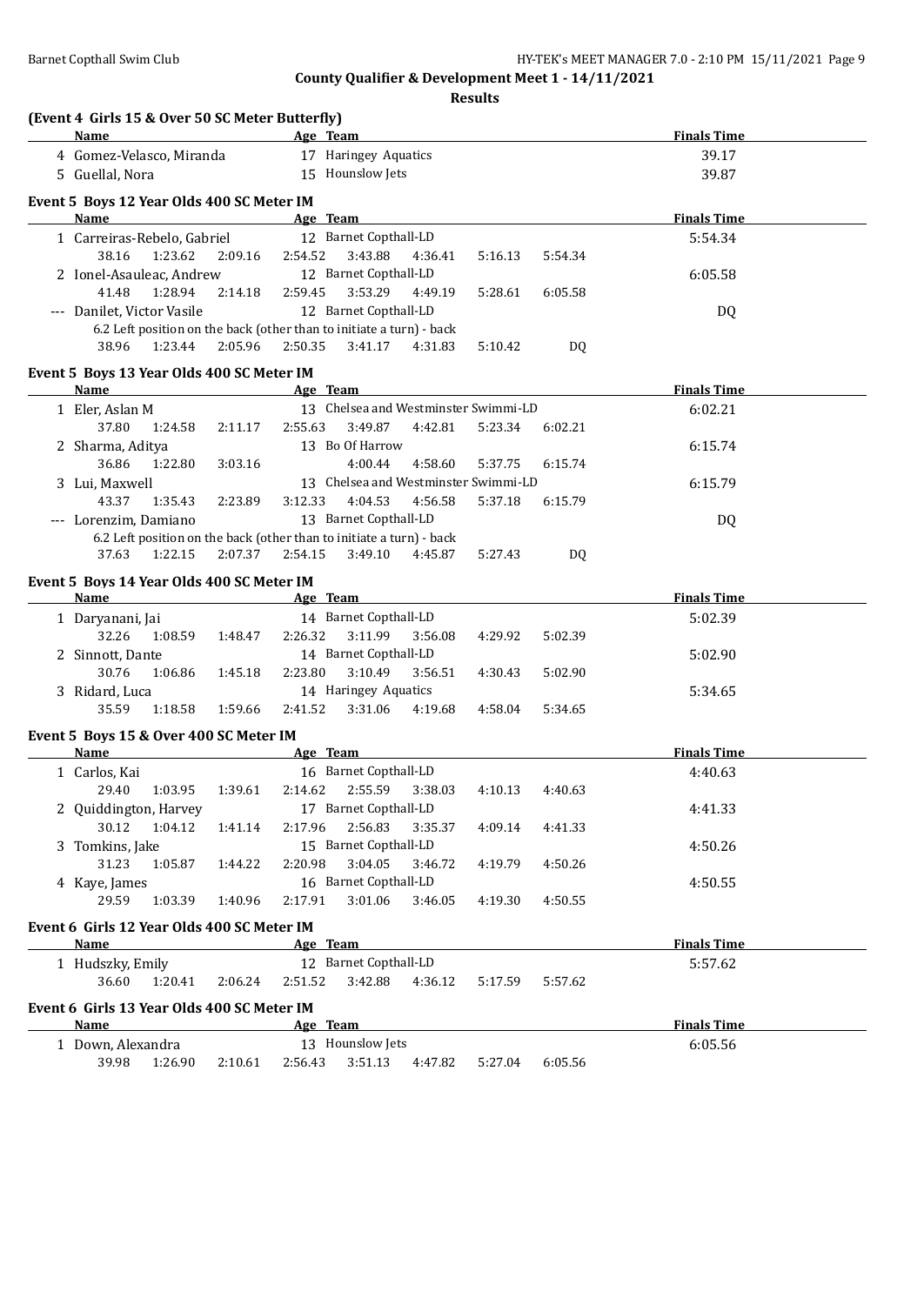**Results**

|    | (Event 6 Girls 13 Year Olds 400 SC Meter IM)             |         |                                   |         |         |         |                    |  |
|----|----------------------------------------------------------|---------|-----------------------------------|---------|---------|---------|--------------------|--|
|    | <b>Name</b>                                              |         | Age Team                          |         |         |         | <b>Finals Time</b> |  |
|    | 2 Reder, Liliana                                         |         | 13 London Bourough OF Hounslow SC |         |         |         | 6:10.27            |  |
|    | 38.25<br>1:26.49<br>2:14.46                              | 3:00.89 | 3:54.70                           | 4:48.02 | 5:29.82 | 6:10.27 |                    |  |
|    | 3 Skinner, Lottie                                        |         | 13 Haringey Aquatics              |         |         |         | 6:48.26            |  |
|    | 42.80<br>2:22.26<br>3:14.17                              |         | 4:13.52                           | 5:14.27 | 6:03.21 | 6:48.26 |                    |  |
|    | Event 6 Girls 14 Year Olds 400 SC Meter IM               |         |                                   |         |         |         |                    |  |
|    | Name                                                     |         | Age Team                          |         |         |         | <b>Finals Time</b> |  |
|    | 1 Presland, Lauren                                       |         | 14 Bo Of Harrow                   |         |         |         | 6:15.69            |  |
|    | 39.28<br>1:27.48<br>2:14.46                              | 3:00.41 | 3:56.98                           | 4:53.37 | 5:35.65 | 6:15.69 |                    |  |
|    | 2 Owens, Poppy                                           |         | 14 London Bourough OF Hounslow SC |         |         |         | 6:23.47            |  |
|    | 40.81<br>1:29.40<br>2:12.91                              | 2:59.22 | 3:56.67                           | 4:54.83 | 5:39.95 | 6:23.47 |                    |  |
|    | Event 6 Girls 15 & Over 400 SC Meter IM                  |         |                                   |         |         |         |                    |  |
|    | Name                                                     |         | Age Team                          |         |         |         | <b>Finals Time</b> |  |
|    | 1 Arundale, Jessica                                      |         | 15 Barnet Copthall-LD             |         |         |         | 5:11.68            |  |
|    | 33.56<br>1:11.70<br>1:52.55                              | 2:33.18 | 3:18.21                           | 4:03.82 | 4:38.05 | 5:11.68 |                    |  |
|    | 2 Wootton, Evie                                          |         | 16 Haringey Aquatics              |         |         |         | 5:50.02            |  |
|    | 35.95<br>1:19.28<br>2:04.63                              | 2:48.98 | 3:36.97                           | 4:26.30 | 5:08.63 | 5:50.02 |                    |  |
|    | Event 7 Boys 9 Year Olds 50 SC Meter Backstroke          |         |                                   |         |         |         |                    |  |
|    | Name                                                     |         | Age Team                          |         |         |         | <b>Finals Time</b> |  |
|    | 1 Zietal, Frankie                                        |         | 9 Barnet Copthall-LD              |         |         |         | 43.47              |  |
|    | 2 Herman, Jameson                                        |         | 9 Barnet Copthall-LD              |         |         |         | 44.80              |  |
|    | 3 Dok, Sankara                                           |         | 9 Barnet Copthall-LD              |         |         |         | 44.88              |  |
|    | 4 Flori, Raffi                                           |         | 9 Barnet Copthall-LD              |         |         |         | 45.51              |  |
|    | 5 Eden, Anthony                                          |         | 9 Barnet Copthall-LD              |         |         |         | 47.12              |  |
|    | 6 Jalil, Ari                                             |         | 9 Barnet Copthall-LD              |         |         |         | 48.75              |  |
|    | 7 Coleman, Flynn                                         |         | 9 Barnet Copthall-LD              |         |         |         | 50.33              |  |
|    | 8 Aljourbouri, Deeyar                                    |         | 9 Barnet Copthall-LD              |         |         |         | 50.41              |  |
|    | 9 Assaker, David-Joseph                                  |         | 9 Barnet Copthall-LD              |         |         |         | 52.37              |  |
|    | 10 Omell, Frederick                                      |         | 9 Barnet Copthall-LD              |         |         |         | 53.57              |  |
|    | 11 Xie, Lewis                                            |         | 9 Barnet Copthall-LD              |         |         |         | 53.80              |  |
|    | 12 Kay, Deniz                                            |         | 9 Barnet Copthall-LD              |         |         |         | 54.73              |  |
|    | 13 Nielsen, Danyal K                                     |         | 9 Barnet Copthall-LD              |         |         |         | 56.91              |  |
|    |                                                          |         |                                   |         |         |         |                    |  |
|    | Event 7 Boys 10 Year Olds 50 SC Meter Backstroke<br>Name |         | Age Team                          |         |         |         | <b>Finals Time</b> |  |
|    | 1 Kay, Alp                                               |         | 10 Barnet Copthall-LD             |         |         |         | 40.81              |  |
|    | Ritchie, Alfie                                           |         | 10 Barnet Copthall-LD             |         |         |         | 41.62              |  |
| 3. | Daly, Daniel                                             | 10      | <b>Barnet Copthall-LD</b>         |         |         |         | 42.42              |  |
|    | 4 Iojan, Ioan                                            | 10      | <b>Barnet Copthall-LD</b>         |         |         |         | 42.45              |  |
| 5  | Szczygiel, Alexander                                     | 10      | Haringey Aquatics                 |         |         |         | 43.02              |  |
| 6  | Butorac, Zoran                                           | 10      | <b>Barnet Copthall-LD</b>         |         |         |         | 44.14              |  |
|    | Aoun, Rayan                                              | 10      | Hounslow Jets                     |         |         |         | 44.19              |  |
| 7. | Shamshuddin Cortes, Alejandr                             |         | <b>Barnet Copthall-LD</b>         |         |         |         | 44.86              |  |
| 8  |                                                          | 10      | <b>Barnet Copthall-LD</b>         |         |         |         |                    |  |
| 9  | Chan, Matthew                                            | 10      | <b>Barnet Copthall-LD</b>         |         |         |         | 45.44              |  |
| 10 | Sufaj, Keiden                                            | 10      | <b>Barnet Copthall-LD</b>         |         |         |         | 45.98              |  |
| 11 | Saujani, Kian                                            | 10      |                                   |         |         |         | 46.24              |  |
| 12 | Buzsik, Zente                                            | 10      | <b>Barnet Copthall-LD</b>         |         |         |         | 46.47              |  |
| 13 | Tam, David                                               | 10      | London Bourough OF Hounslow SC    |         |         |         | 49.77              |  |
|    | 14 Karunadasa, Dhruv                                     | 10      | Bo Of Harrow                      |         |         |         | 49.92              |  |
| 15 | Lonberg, Christian                                       | 10      | SouthWest Londonfin SC            |         |         |         | 50.27              |  |
|    | 16 Shanbhag, Dhruv                                       | 10      | <b>Barnet Copthall-LD</b>         |         |         |         | 50.87              |  |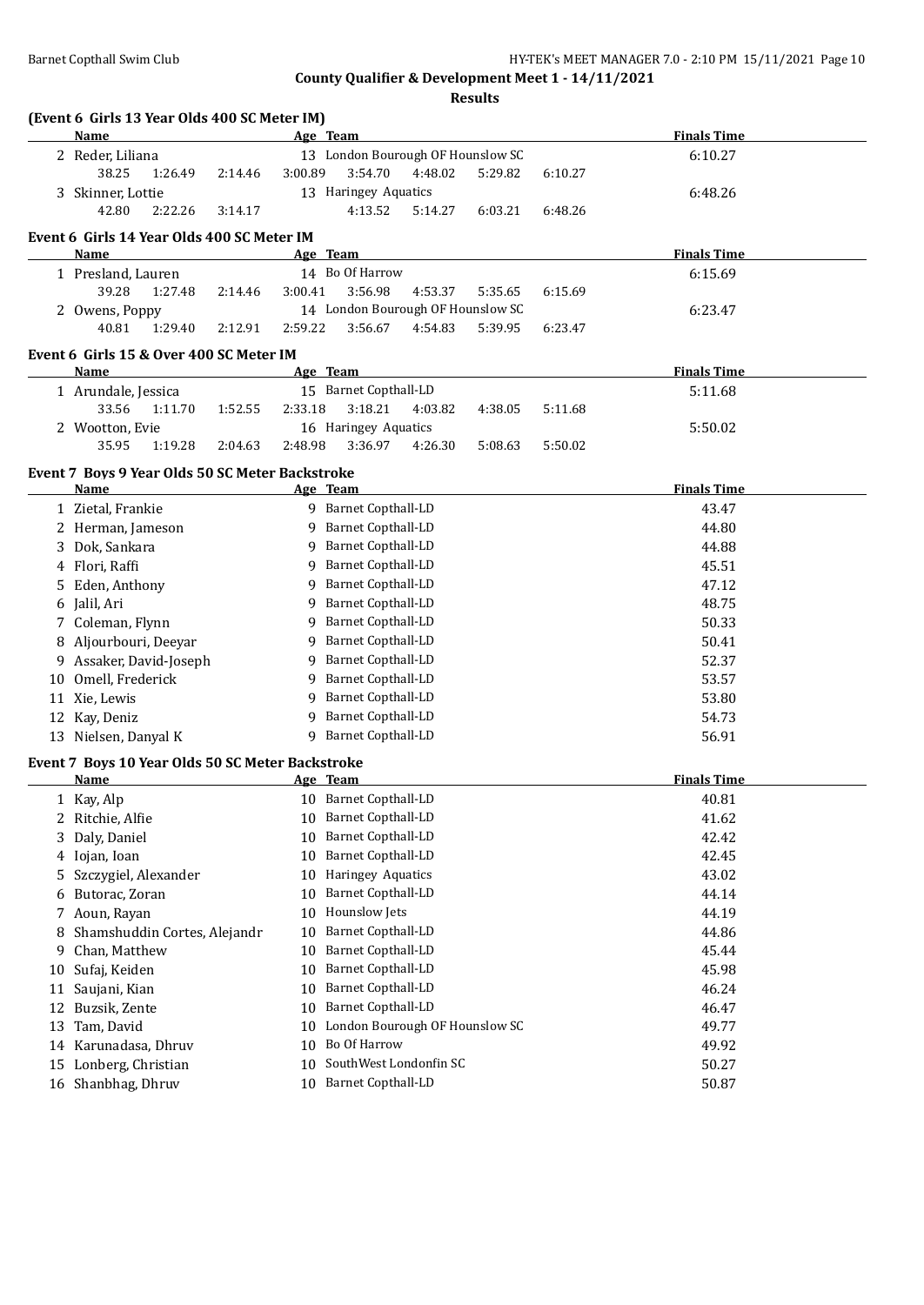**Results**

### **(Event 7 Boys 10 Year Olds 50 SC Meter Backstroke)**

|                   | <b>Name</b>                                      |          | Age Team                          | <b>Finals Time</b> |  |  |  |  |
|-------------------|--------------------------------------------------|----------|-----------------------------------|--------------------|--|--|--|--|
| 17 Iliev, Dimitar |                                                  |          | 10 Barnet Copthall-LD             | 54.05              |  |  |  |  |
|                   | Event 7 Boys 11 Year Olds 50 SC Meter Backstroke |          |                                   |                    |  |  |  |  |
|                   | <b>Name</b>                                      | Age Team | <b>Finals Time</b>                |                    |  |  |  |  |
|                   | 1 Selmani, Amar                                  |          | 11 Barnet Copthall-LD             | 37.97              |  |  |  |  |
|                   | 2 Redford, Jack                                  |          | 11 Barnet Copthall-LD             | 38.97              |  |  |  |  |
|                   | 3 Weerasinghe, Seth                              |          | 11 Barnet Copthall-LD             | 40.38              |  |  |  |  |
| 4                 | Yalovets, Timofiy                                |          | 11 London Bourough OF Hounslow SC | 41.53              |  |  |  |  |
| 5                 | Tang, Alfred Loktin                              |          | 11 Hounslow Jets                  | 41.78              |  |  |  |  |
|                   | Epstein-Richmond, Curtis                         |          | 11 Barnet Copthall-LD             | 41.94              |  |  |  |  |
| 7                 | Zeqiri, Gert                                     |          | 11 Bo Of Harrow                   | 42.58              |  |  |  |  |
|                   | 8 Patel, Henley                                  | 11       | Bo Of Harrow                      | 57.81              |  |  |  |  |
|                   | 9 Patel, Eston                                   |          | 11 Bo Of Harrow                   | 59.84              |  |  |  |  |
|                   | Event 7 Boys 12 Year Olds 50 SC Meter Backstroke |          |                                   |                    |  |  |  |  |
|                   | Name                                             |          | Age Team                          | <b>Finals Time</b> |  |  |  |  |
|                   | 1 Lam, Yin Fung                                  |          | 12 Bo Of Harrow                   | 34.32              |  |  |  |  |
|                   | 2 Ukeje, Elendu                                  | 12       | SouthWest Londonfin SC            | 36.99              |  |  |  |  |
|                   | 3 Croke, Tom                                     | 12       | <b>Barnet Copthall-LD</b>         | 37.24              |  |  |  |  |
| 4                 | Carstairs, Adam                                  | 12       | Bo Of Harrow                      | 37.77              |  |  |  |  |
| 5                 | Kaye, Joe                                        | 12       | <b>Barnet Copthall-LD</b>         | 37.85              |  |  |  |  |
|                   | 6 Lonnen, Frederick                              | 12       | Hounslow Jets                     | 39.43              |  |  |  |  |
| 7                 | Takemoto, Yuto                                   | 12       | <b>Barnet Copthall-LD</b>         | 42.46              |  |  |  |  |
| 8                 | Moretti, Enrico                                  | 12       | <b>Barnet Copthall-LD</b>         | 43.76              |  |  |  |  |
| 9.                | Hillman, Henry                                   | 12       | Hounslow Jets                     | 45.69              |  |  |  |  |
|                   | 10 Dhir, Aarav                                   |          | 12 Bo Of Harrow                   | 49.08              |  |  |  |  |
|                   | Event 7 Boys 13 Year Olds 50 SC Meter Backstroke |          |                                   |                    |  |  |  |  |
|                   | Name                                             |          | Age Team                          | <b>Finals Time</b> |  |  |  |  |
|                   | 1 Lembac, Razvan V                               |          | 13 Bo Of Harrow                   | 32.58              |  |  |  |  |
|                   | 2 Jelbaoui, Amir                                 |          | 13 Barnet Copthall-LD             | 33.01              |  |  |  |  |
| 3                 | Selmani, Yassin                                  |          | 13 Barnet Copthall-LD             | 33.51              |  |  |  |  |
| 4                 | Eler, Aslan M                                    | 13       | Chelsea and Westminster Swimmi-LD | 34.93              |  |  |  |  |
| 5.                | Lesesne, Eric                                    | 13       | Chelsea and Westminster Swimmi-LD | 35.14              |  |  |  |  |
| 6                 | Kostrzak, Filip                                  | 13       | Chelsea and Westminster Swimmi-LD | 35.39              |  |  |  |  |
| 7                 | Lorenzim, Damiano                                | 13       | <b>Barnet Copthall-LD</b>         | 37.12              |  |  |  |  |
|                   | Hiotis-Sclavenitis, Romanos                      |          | 13 Barnet Copthall-LD             | 39.28              |  |  |  |  |
| 9                 | Belhadi, Ali                                     |          | 13 Bo Of Harrow                   | 48.46              |  |  |  |  |
|                   | 10 Karunadasa, Arun                              |          | 13 Bo Of Harrow                   | 49.60              |  |  |  |  |
|                   | Event 7 Boys 14 Year Olds 50 SC Meter Backstroke |          |                                   |                    |  |  |  |  |
|                   | <u>Name</u>                                      |          | Age Team                          | <b>Finals Time</b> |  |  |  |  |
|                   | 1 Flynn, Thomas                                  |          | 14 Barnet Copthall-LD             | 29.82              |  |  |  |  |
|                   | 2 Harris-Eze, Kene                               |          | 14 Barnet Copthall-LD             | 33.76              |  |  |  |  |
| 3                 | Nunes Teixeira, Cristovao                        |          | 14 SouthWest Londonfin SC         | 35.47              |  |  |  |  |
| 4                 | Paduraru, Luca                                   |          | 14 Haringey Aquatics              | 36.95              |  |  |  |  |
| 5                 | Rabenda, Olivier                                 |          | 14 Hounslow Jets                  | 38.61              |  |  |  |  |
| 6                 | Patel, Arjan                                     |          | 14 Bo Of Harrow                   | 41.74              |  |  |  |  |
|                   | --- Agache, Gabriel                              |          | 14 Bo Of Harrow                   | DQ                 |  |  |  |  |

6.2 Left position on the back (other than to initiate a turn)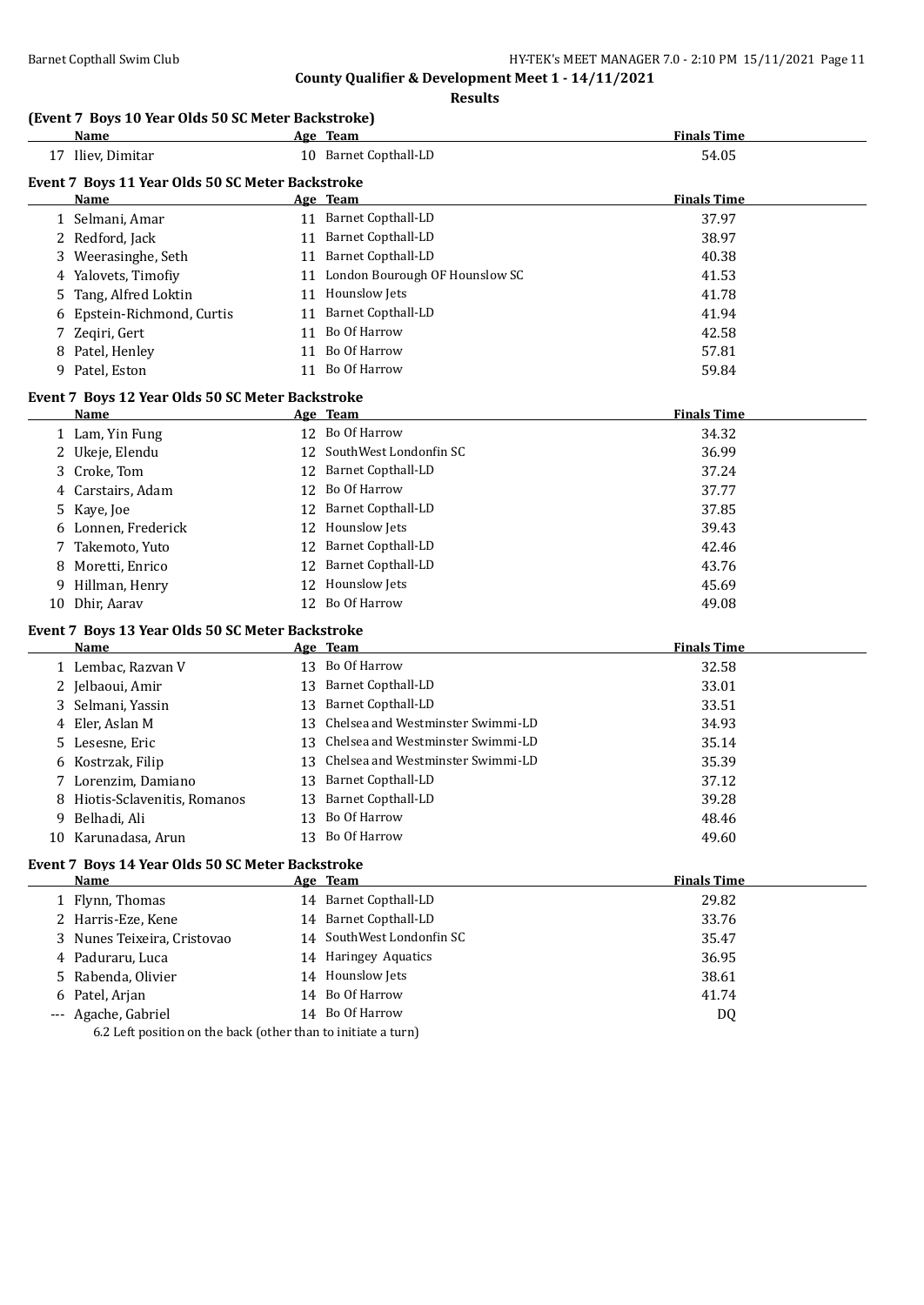**Results**

### **Event 7 Boys 15 & Over 50 SC Meter Backstroke**

| <b>Name</b>                 | Age Team                |                                      | <b>Finals Time</b> |  |
|-----------------------------|-------------------------|--------------------------------------|--------------------|--|
| 1 Hoole, Haydn              | Haringey Aquatics<br>17 |                                      | 28.53              |  |
| 2 Sesson-Farre, Nicolas     |                         | 15 Chelsea and Westminster Swimmi-LD | 28.84              |  |
| 3 Beardwell, Nathan         | 20 Barnet Copthall-LD   |                                      | 29.66              |  |
| 4 Griffith-Preprah, Kyrique | 15 Haringey Aquatics    |                                      | 32.64              |  |
| 5 Wavamuno, Dylan           |                         | 15 London Bourough OF Hounslow SC    | 34.92              |  |
| 6 Carstairs, Ryan           | 16 Bo Of Harrow         |                                      | 35.70              |  |

### **Event 8 Girls 9 Year Olds 50 SC Meter Backstroke**

|    | Name                    |   | Age Team                  | <b>Finals Time</b> |
|----|-------------------------|---|---------------------------|--------------------|
|    | 1 Mirza, Amelie         | 9 | <b>Barnet Copthall-LD</b> | 41.27              |
|    | Muralidhar, Violet      | 9 | Hounslow Jets             | 43.77              |
|    | 3 Peet, Indigo          | 9 | Barnet Copthall-LD        | 47.59              |
| 4  | Escobar Reina, Kayla S  | 9 | Barnet Copthall-LD        | 48.85              |
|    | 5 Osele, Isabella       | 9 | <b>Barnet Copthall-LD</b> | 49.95              |
| 6  | Shah, Sareena           | 9 | Barnet Copthall-LD        | 51.03              |
|    | 7 Onobrauche, Sara      | 9 | Barnet Copthall-LD        | 51.46              |
| 8  | Nolan, Taylor           | 9 | Hounslow Jets             | 51.70              |
| 9  | Evans, Florence         | 9 | Hounslow Jets             | 51.85              |
| 10 | Takemoto, Kanon         | 9 | Barnet Copthall-LD        | 52.41              |
|    | 11 Rybarova, Olivia     | q | Hounslow Jets             | 52.50              |
| 12 | Kotak, Aarya            | 9 | <b>Barnet Copthall-LD</b> | 52.64              |
| 13 | Soni, Gia               | 9 | Barnet Copthall-LD        | 53.37              |
| 14 | Kazazi, Roniya          | 9 | Barnet Copthall-LD        | 53.38              |
| 15 | Chrostophorou, Isabella | 9 | Barnet Copthall-LD        | 53.47              |
| 16 | Patel, Miraya           | 9 | Bo Of Harrow              | 55.28              |
| 17 | Lutescu, Rebecca        | q | <b>Barnet Copthall-LD</b> | 57.09              |

### **Event 8 Girls 10 Year Olds 50 SC Meter Backstroke**

 $\overline{\phantom{0}}$ 

|              | <b>Name</b>             |    | Age Team                       | <b>Finals Time</b> |  |
|--------------|-------------------------|----|--------------------------------|--------------------|--|
|              | 1 Garner, Mia J         | 10 | Bo Of Harrow                   | 38.53              |  |
| $\mathbf{z}$ | Nosinova, Sofia         | 10 | <b>Barnet Copthall-LD</b>      | 40.26              |  |
| 3            | Jelbaoui, Leyla         | 10 | Barnet Copthall-LD             | 40.54              |  |
| 4            | Hayakawa, Jui           | 10 | Barnet Copthall-LD             | 42.13              |  |
| 5.           | Adebola-Lawal, Tishe    | 10 | Barnet Copthall-LD             | 42.76              |  |
| 6            | Hurcombe, Lulu          | 10 | Haringey Aquatics              | 42.78              |  |
|              | Harris, Amy             | 10 | Barnet Copthall-LD             | 43.65              |  |
|              | Anyanwu, Greatwin       | 10 | <b>Barnet Copthall-LD</b>      | 44.27              |  |
| 9            | Nastiuc Blanar, Roberta | 10 | Barnet Copthall-LD             | 44.74              |  |
| 10           | Livina, Elize           | 10 | SouthWest Londonfin SC         | 45.21              |  |
| 11           | Oyekanmi, Olivia        | 10 | Barnet Copthall-LD             | 46.04              |  |
| 12           | Demetriou, Sofia        | 10 | Barnet Copthall-LD             | 46.24              |  |
| 13           | Cracknell, Trixie       | 10 | Hounslow Jets                  | 46.61              |  |
| 14           | Mew, Ellie              | 10 | <b>Barnet Copthall-LD</b>      | 47.03              |  |
| 15           | Lazarevic, Sofia        | 10 | Barnet Copthall-LD             | 47.78              |  |
| 16           | Kent, Isla              | 10 | <b>Barnet Copthall-LD</b>      | 51.03              |  |
| 17           | Weclewska, Natalia      | 10 | London Bourough OF Hounslow SC | 52.36              |  |
| 18           | Shah, Alina             | 10 | Bo Of Harrow                   | 52.67              |  |
| 19           | Kaye, Ava               | 10 | Barnet Copthall-LD             | 53.18              |  |
| 20           | Shah, Alisa             | 10 | Bo Of Harrow                   | 53.23              |  |
| 21           | Denis-Hajali, Nolwen    | 10 | <b>Barnet Copthall-LD</b>      | 53.64              |  |
| 22           | Kent, Amelie            | 10 | <b>Barnet Copthall-LD</b>      | 56.73              |  |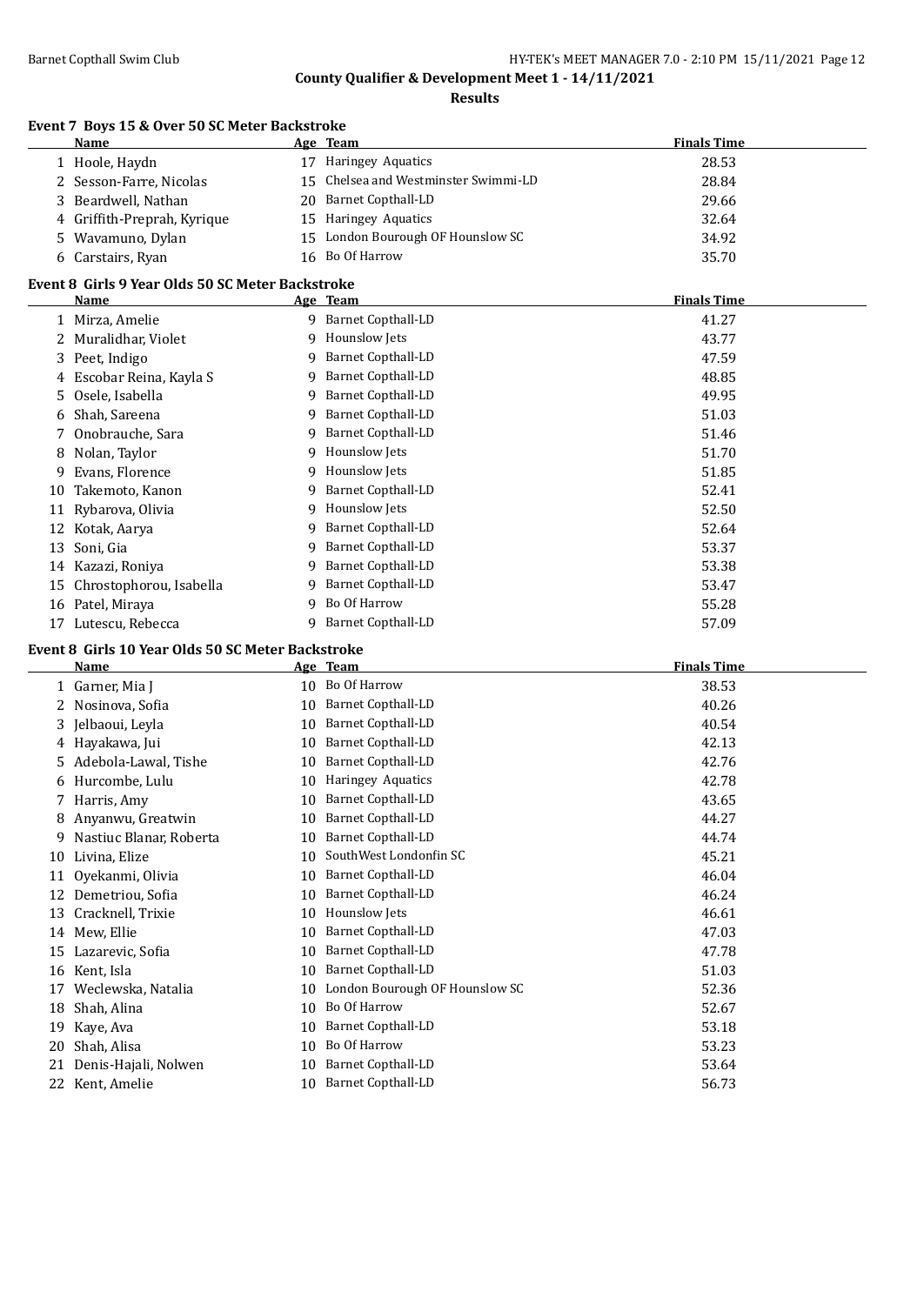**Results**

### **(Event 8 Girls 10 Year Olds 50 SC Meter Backstroke)**

|       | (Event 8 Girls 10 year Olds 50 SC Meter Backstroke)<br><b>Name</b> |    | Age Team                  | <b>Finals Time</b> |
|-------|--------------------------------------------------------------------|----|---------------------------|--------------------|
|       | 23 Makhammadieva, Sophie                                           |    | 10 Barnet Copthall-LD     | 1:03.17            |
|       | 24 Lekach, Shahar                                                  |    | 10 Barnet Copthall-LD     | 1:06.10            |
|       | Event 8 Girls 11 Year Olds 50 SC Meter Backstroke                  |    |                           |                    |
|       | <b>Name</b>                                                        |    | Age Team                  | <b>Finals Time</b> |
|       | 1 Hayakawa, Mei                                                    | 11 | Barnet Copthall-LD        | 37.49              |
| 2     | Olszewska, Nadia                                                   | 11 | <b>Barnet Copthall-LD</b> | 38.85              |
| 3     | Longhurst, Freya                                                   | 11 | <b>Barnet Copthall-LD</b> | 39.16              |
| 4     | Snow, Theresa                                                      | 11 | Hounslow Jets             | 40.02              |
| 5.    | Alden, Amelia                                                      | 11 | <b>Barnet Copthall-LD</b> | 40.70              |
| 6     | Byron Nour, Laila                                                  | 11 | Bo Of Harrow              | 40.77              |
|       | Meges, Olivia                                                      | 11 | Barnet Copthall-LD        | 41.52              |
| 8     | Veingard, Amelia                                                   | 11 | Barnet Copthall-LD        | 42.73              |
| 9     | Ajala, Lola                                                        | 11 | Bo Of Harrow              | 43.19              |
| 10    | Clarke, Romilly                                                    | 11 | Hounslow Jets             | 44.74              |
| 11    | Reindorf Asamoah Dan, Victoria-l                                   | 11 | <b>Barnet Copthall-LD</b> | 44.91              |
| 12    | Woolfe, Sophia                                                     | 11 | <b>Barnet Copthall-LD</b> | 44.97              |
| 13    | Zietal, Sophie                                                     | 11 | Barnet Copthall-LD        | 45.42              |
| 14    | Barrett, Aneira                                                    | 11 | Hounslow Jets             | 47.06              |
| 15    | Ellis, Saoirse                                                     | 11 | <b>Haringey Aquatics</b>  | 47.24              |
| 16    | Perex-Badalbit, Claudia                                            | 11 | SouthWest Londonfin SC    | 47.66              |
| 17    | Dharmaraja, Aanya                                                  | 11 | Bo Of Harrow              | 47.94              |
| 18    | Martin, Bernadette                                                 | 11 | Hounslow Jets             | 49.19              |
| 19    | Davison, Ella                                                      | 11 | Hounslow Jets             | 49.31              |
| 20    | Shah, Jhanvi                                                       | 11 | Bo Of Harrow              | 52.08              |
| $---$ | Patel, Henna                                                       | 11 | Bo Of Harrow              | DQ                 |
|       | 6.2 Left position on the back (other than to initiate a turn)      |    |                           |                    |
|       | Jide-Ajagbe, Dara                                                  |    | 11 Barnet Copthall-LD     | DQ                 |
|       | 6.5 Not on the back at finish                                      |    |                           |                    |
|       | --- Van den Brink, Livia                                           |    | 11 Hounslow Jets          | DQ                 |

6.5 Not on the back at finish

### **Event 8 Girls 12 Year Olds 50 SC Meter Backstroke**

|    | Name                  |    | Age Team                          | <b>Finals Time</b> |
|----|-----------------------|----|-----------------------------------|--------------------|
|    | 1 Popovici, Ioana     | 12 | Bo Of Harrow                      | 37.05              |
|    | 2 Kurati, Kaltra      | 12 | Chelsea and Westminster Swimmi-LD | 37.68              |
|    | 3 Livina, Luize       | 12 | SouthWest Londonfin SC            | 39.00              |
|    | 4 Sopala, Ellie       | 12 | Hertford Swimming Club            | 39.05              |
|    | 5 Bavishi, Shreya     | 12 | Barnet Copthall-LD                | 39.14              |
|    | 6 Bostan, Crina       | 12 | Barnet Copthall-LD                | 39.43              |
|    | 7 Elias, Antonia      | 12 | <b>Barnet Copthall-LD</b>         | 40.01              |
|    | 8 Cucu, Olivia        | 12 | Barnet Copthall-LD                | 40.49              |
| 9. | Fairbairn, Khai       | 12 | Haringey Aquatics                 | 41.39              |
| 10 | Panayi, Zoe           | 12 | Barnet Copthall-LD                | 41.41              |
| 11 | Bilici, Dilara        | 12 | Haringey Aquatics                 | 42.62              |
| 12 | Martin, Niamh         | 12 | Hounslow Jets                     | 43.86              |
| 13 | Daley, Penelope       | 12 | Hounslow Jets                     | 44.82              |
| 14 | Chudasama, Jiya       | 12 | Bo Of Harrow                      | 45.10              |
| 15 | Hindawi, Sarah        | 12 | Bo Of Harrow                      | 49.58              |
|    | 16 Elmadiova, Jasmine | 12 | Bo Of Harrow                      | 53.06              |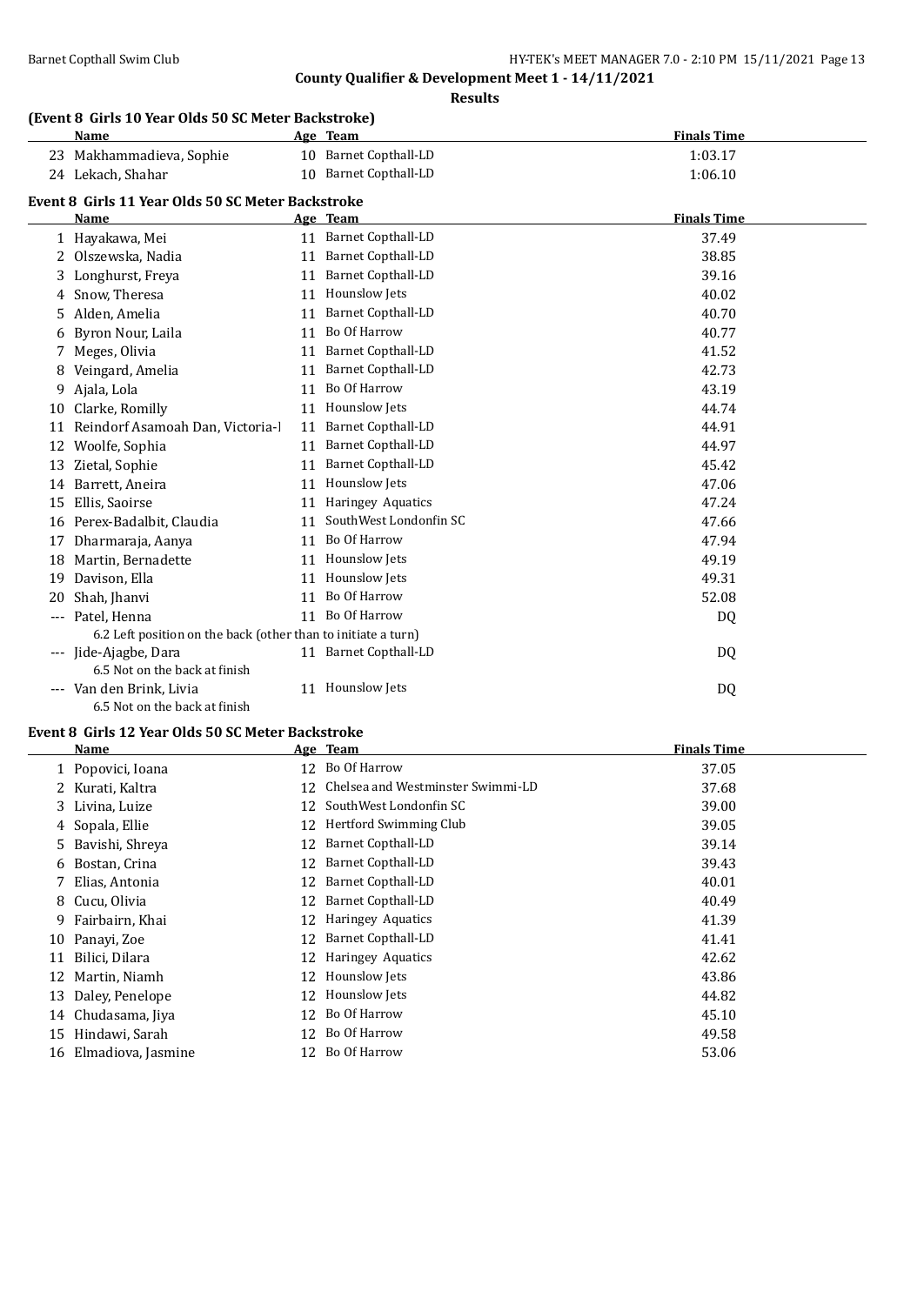**Results**

### **Event 8 Girls 13 Year Olds 50 SC Meter Backstroke**

|      | Name                                                                 |           | Age Team                                | <b>Finals Time</b> |
|------|----------------------------------------------------------------------|-----------|-----------------------------------------|--------------------|
|      | 1 Smethurst, Evelyn                                                  |           | 13 Hounslow Jets                        | 35.18              |
| 2    | Down, Alexandra                                                      |           | 13 Hounslow Jets                        | 35.57              |
| 3    | Bonfiglio, Dahlia I                                                  | 13        | Chelsea and Westminster Swimmi-LD       | 36.00              |
| 4    | Leksander, Laura                                                     | 13        | Bo Of Harrow                            | 36.25              |
| 5    | Karagianni, Anisa                                                    | 13        | London Bourough OF Hounslow SC          | 36.58              |
| 6    | Carlos, Isabelle                                                     | 13        | <b>Barnet Copthall-LD</b>               | 36.62              |
| 7    | Pacyniak, Olivia                                                     | 13        | London Bourough OF Hounslow SC          | 37.85              |
| 8    | Wavamuno, Chantelle                                                  |           | 13 London Bourough OF Hounslow SC       | 37.91              |
| 9    | Weclewska, Olivia                                                    |           | 13 London Bourough OF Hounslow SC       | 38.85              |
| 10   | Skinner, Lottie                                                      | 13        | Haringey Aquatics                       | 39.73              |
| 11   | Cracknell, Kiki                                                      | 13        | Hounslow Jets                           | 40.01              |
| 12   | Manlegro, Gianna                                                     | 13        | <b>Barnet Copthall-LD</b>               | 41.20              |
| 13   | Sakhuja, Mehar                                                       | 13        | Bo Of Harrow                            | 45.21              |
|      | 14 Lennon, Zoe                                                       |           | 13 Hounslow Jets                        | 46.40              |
|      |                                                                      |           |                                         |                    |
|      | Event 8 Girls 14 Year Olds 50 SC Meter Backstroke<br>Name            |           | Age Team                                | <b>Finals Time</b> |
|      | 1 Chadwick, Ellie                                                    |           | 14 Barnet Copthall-LD                   | 31.53              |
| 2    | Martin, Faith                                                        |           | 14 Hounslow Jets                        | 34.76              |
| 3    | Fazzani, Adriana                                                     |           | 14 Haringey Aquatics                    | 37.10              |
|      | *4 Grzybek, Maja                                                     |           | 14 Haringey Aquatics                    | 37.16              |
| $*4$ | Shah, Mahi                                                           |           | 14 Bo Of Harrow                         | 37.16              |
|      |                                                                      |           | 14 SouthWest Londonfin SC               | 37.29              |
| 6    | Ukeje, Leah<br>Bilici, Elif                                          |           | 14 Haringey Aquatics                    |                    |
| 7    |                                                                      |           | 14 London Bourough OF Hounslow SC       | 37.57              |
| 8    | Owens, Poppy                                                         |           |                                         | 37.99              |
| 9    | Whittaker, Martha                                                    |           | 14 London Bourough OF Hounslow SC       | 38.91              |
|      | 10 Spyrou, Isabel                                                    |           | 14 Haringey Aquatics<br>14 Bo Of Harrow | 42.37              |
|      | 11 Karthikeyan, Bhavanaa C                                           |           |                                         | 46.37              |
|      | Event 8 Girls 15 & Over 50 SC Meter Backstroke                       |           |                                         |                    |
|      | Name                                                                 |           | Age Team                                | <b>Finals Time</b> |
|      | 1 Adelaja, Toluwani                                                  |           | 15 Barnet Copthall-LD                   | 30.97              |
| 2    | Guellal, Nora                                                        |           | 15 Hounslow Jets                        | 39.15              |
| 3    | Gomez-Velasco, Miranda                                               |           | 17 Haringey Aquatics                    | 40.93              |
|      | 4 Jakupi, Alvina                                                     |           | 15 Haringey Aquatics                    | 44.04              |
|      | Event 9 Boys 9 Year Olds 200 SC Meter IM                             |           |                                         |                    |
|      | <u>Name</u>                                                          |           | Age Team                                | <b>Finals Time</b> |
|      | 1 Herman, Jameson                                                    |           | 9 Barnet Copthall-LD                    | 3:15.22            |
|      | 47.96<br>1:39.34<br>2:33.24                                          | 3:15.22   |                                         |                    |
|      | 2 Dok, Sankara                                                       |           | 9 Barnet Copthall-LD                    | 3:32.82            |
|      | 53.30<br>1:43.43<br>2:46.27                                          | 3:32.82   |                                         |                    |
|      | 3 Zietal, Frankie                                                    |           | 9 Barnet Copthall-LD                    | 3:45.98            |
|      | 54.04<br>1:48.81<br>2:55.71                                          | 3:45.98   |                                         |                    |
|      | --- Omell, Frederick                                                 |           | 9 Barnet Copthall-LD                    | DQ                 |
|      | --- Flori, Raffi                                                     |           | 9 Barnet Copthall-LD                    | <b>DQ</b>          |
|      | 9.1 Incorrect individual stroke order (Fly, Back, Breast, Free) - IM |           |                                         |                    |
|      | 53.51<br>2:51.75<br>1:44.89                                          | <b>DQ</b> |                                         |                    |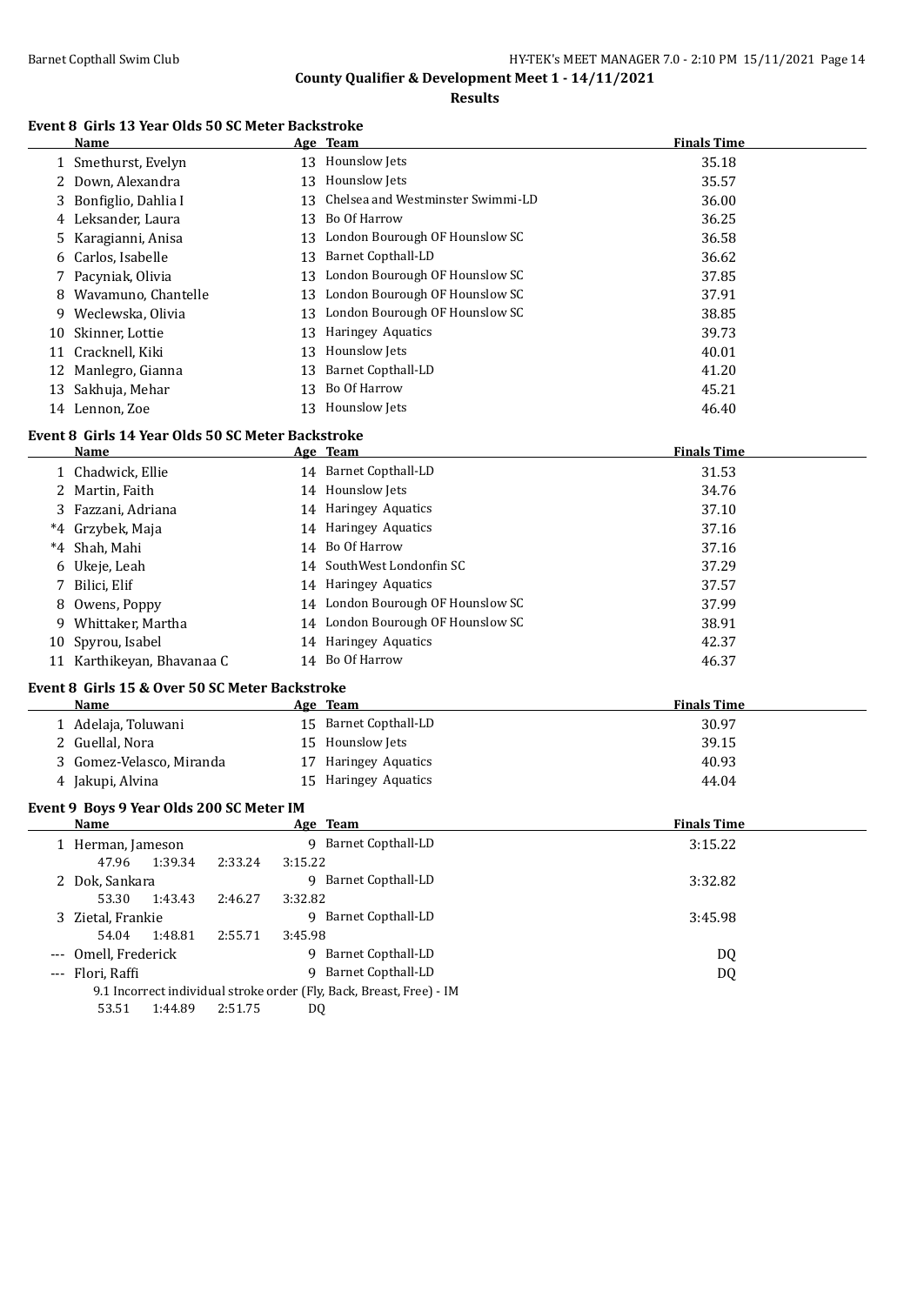**Results**

#### **Event 9 Boys 10 Year Olds 200 SC Meter IM**

|       | <b>Name</b>                    |         | Age Team                                                                                   | <b>Finals Time</b> |  |
|-------|--------------------------------|---------|--------------------------------------------------------------------------------------------|--------------------|--|
|       | 1 Ritchie, Alfie               |         | 10 Barnet Copthall-LD                                                                      | 3:17.68            |  |
|       | 1:37.70<br>48.50               | 2:36.45 | 3:17.68                                                                                    |                    |  |
|       | 2 Szczygiel, Alexander         |         | 10 Haringey Aquatics                                                                       | 3:18.84            |  |
|       | 41.44<br>1:33.32               | 2:30.68 | 3:18.84                                                                                    |                    |  |
|       | 3 Iojan, Ioan                  |         | 10 Barnet Copthall-LD                                                                      | 3:23.62            |  |
|       | 44.27<br>1:33.34               | 2:37.88 | 3:23.62                                                                                    |                    |  |
|       | 4 Shamshuddin Cortes, Alejandr |         | 10 Barnet Copthall-LD                                                                      | 3:24.41            |  |
|       | 46.65<br>1:40.99               | 2:41.05 | 3:24.41                                                                                    |                    |  |
|       | 5 Daly, Daniel                 |         | 10 Barnet Copthall-LD                                                                      | 3:26.34            |  |
|       | 43.89<br>1:36.60               | 2:40.68 | 3:26.34                                                                                    |                    |  |
| 6     | Buzsik, Zente                  |         | 10 Barnet Copthall-LD                                                                      | 3:37.35            |  |
|       | 55.04<br>1:47.81               | 2:51.40 | 3:37.35                                                                                    |                    |  |
|       | 7 Saujani, Kian                |         | 10 Barnet Copthall-LD                                                                      | 3:49.44            |  |
|       | 58.13<br>1:53.66               | 2:55.77 | 3:49.44                                                                                    |                    |  |
| 8     | Tam, David                     |         | 10 London Bourough OF Hounslow SC                                                          | 4:12.59            |  |
|       | 53.95<br>1:57.56               | 3:02.25 | 4:12.59                                                                                    |                    |  |
| $---$ | Kay, Alp                       |         | 10 Barnet Copthall-LD                                                                      | DQ                 |  |
|       |                                |         | 6.2 Left position on the back (other than to initiate a turn) - back                       |                    |  |
|       | 1:30.65<br>43.89               | 2:26.29 | DQ                                                                                         |                    |  |
| $---$ | Butorac, Zoran                 |         | 10 Barnet Copthall-LD                                                                      | DQ.                |  |
|       |                                |         | 8.3 Movements of the legs not simultaneous or alternating movement of legs or feet - fly   |                    |  |
|       | 44.44<br>1:33.73               | 2:27.51 | DQ                                                                                         |                    |  |
|       | Sufaj, Keiden                  |         | 10 Barnet Copthall-LD                                                                      | DQ                 |  |
|       | 50.52<br>1:47.28               | 2:48.56 | 8.2 Arms not brought forward simultaneously or arms not brought forward over the water - f |                    |  |
|       |                                |         | DQ                                                                                         |                    |  |

#### **Event 9 Boys 11 Year Olds 200 SC Meter IM**

| Name                                                                                       |         | Age Team                 | <b>Finals Time</b> |  |  |  |
|--------------------------------------------------------------------------------------------|---------|--------------------------|--------------------|--|--|--|
| 1 Selmani, Amar                                                                            |         | 11 Barnet Copthall-LD    | 2:54.23            |  |  |  |
| 1:21.31<br>37.26                                                                           | 2:16.24 | 2:54.23                  |                    |  |  |  |
| 2 Redford, Jack                                                                            |         | Barnet Copthall-LD<br>11 | 3:01.34            |  |  |  |
| 1:28.51<br>41.36                                                                           | 2:23.77 | 3:01.34                  |                    |  |  |  |
| --- Weerasinghe, Seth                                                                      |         | Barnet Copthall-LD<br>11 | DQ                 |  |  |  |
| 8.2 Arms not brought forward simultaneously or arms not brought forward over the water - f |         |                          |                    |  |  |  |
| 1:36.69<br>48.61                                                                           | 2:31.64 | DQ                       |                    |  |  |  |

### **Event 9 Boys 12 Year Olds 200 SC Meter IM**

|                     | Name                        |         |         | Age Team                                                                                   | <b>Finals Time</b> |  |
|---------------------|-----------------------------|---------|---------|--------------------------------------------------------------------------------------------|--------------------|--|
|                     | 1 Croke, Tom                |         |         | 12 Barnet Copthall-LD                                                                      | 2:41.17            |  |
|                     | 34.88                       | 1:18.19 | 2:06.65 | 2:41.17                                                                                    |                    |  |
|                     | 2 Danilet, Victor Vasile    |         |         | 12 Barnet Copthall-LD                                                                      | 2:49.84            |  |
|                     | 37.62                       | 1:20.97 | 2:11.99 | 2:49.84                                                                                    |                    |  |
|                     | 3 Carreiras-Rebelo, Gabriel |         |         | Barnet Copthall-LD<br>12                                                                   | 2:52.05            |  |
|                     | 38.22                       | 1:24.60 | 2:14.40 | 2:52.05                                                                                    |                    |  |
|                     | 4 Kaye, Joe                 |         |         | Barnet Copthall-LD<br>12 <sup>1</sup>                                                      | 3:00.97            |  |
|                     | 41.48                       | 1:24.32 | 2:22.59 | 3:00.97                                                                                    |                    |  |
|                     | 5 Takemoto, Yuto            |         |         | 12 Barnet Copthall-LD                                                                      | 3:16.85            |  |
|                     | 43.89                       | 1:32.15 | 2:31.49 | 3:16.85                                                                                    |                    |  |
| $\qquad \qquad - -$ | Ionel-Asauleac, Andrew      |         |         | 12 Barnet Copthall-LD                                                                      | DQ                 |  |
|                     |                             |         |         | 8.4 Did not touch at turn or finish with both hands or touch not simultaneous or hands sep |                    |  |
|                     | 40.89                       | 1:25.63 | 2:19.92 | DO                                                                                         |                    |  |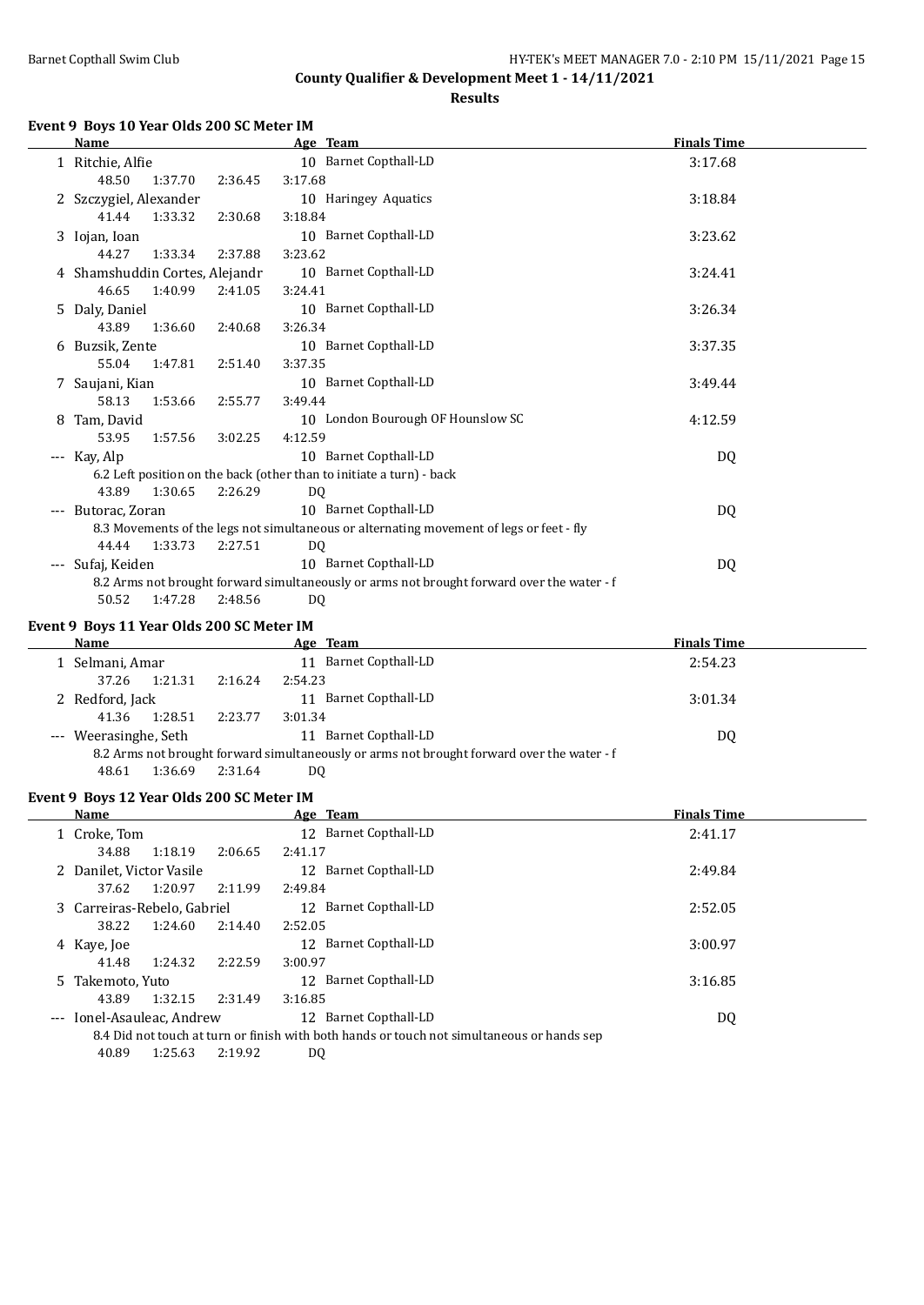**Results**

#### **Event 9 Boys 13 Year Olds 200 SC Meter IM**

| Name                          |         |         | Age Team                                | <b>Finals Time</b> |  |
|-------------------------------|---------|---------|-----------------------------------------|--------------------|--|
| 1 Selmani, Yassin             |         |         | <b>Barnet Copthall-LD</b><br>13         | 2:38.94            |  |
| 32.53                         | 1:15.53 | 2:04.51 | 2:38.94                                 |                    |  |
| 2 Eler, Aslan M               |         |         | Chelsea and Westminster Swimmi-LD<br>13 | 2:49.32            |  |
| 37.15                         | 1:20.84 | 2:12.30 | 2:49.32                                 |                    |  |
| 3 Jelbaoui, Amir              |         |         | Barnet Copthall-LD<br>13                | 2:49.75            |  |
| 34.97                         | 1:16.17 | 2:11.66 | 2:49.75                                 |                    |  |
| 4 Lorenzim, Damiano           |         |         | Barnet Copthall-LD<br>13                | 2:49.83            |  |
| 37.63                         | 1:21.82 | 2:14.78 | 2:49.83                                 |                    |  |
| 5 Sharma, Aditya              |         |         | Bo Of Harrow<br>13                      | 2:54.75            |  |
| 35.60                         | 1:22.00 | 2:19.00 | 2:54.75                                 |                    |  |
| 6 Lui, Maxwell                |         |         | Chelsea and Westminster Swimmi-LD<br>13 | 2:55.15            |  |
| 40.04                         | 1:26.73 | 2:17.69 | 2:55.15                                 |                    |  |
| 7 Hiotis-Sclavenitis, Romanos |         |         | Barnet Copthall-LD<br>13                | 2:56.12            |  |
| 38.45                         | 1:23.93 | 2:20.44 | 2:56.12                                 |                    |  |

### **Event 9 Boys 14 Year Olds 200 SC Meter IM**

 $\frac{1}{1}$ 

|                     | Name                        |         |                                                                                   | Age Team                                                             | <b>Finals Time</b> |
|---------------------|-----------------------------|---------|-----------------------------------------------------------------------------------|----------------------------------------------------------------------|--------------------|
|                     | 1 Flynn, Thomas             |         |                                                                                   | 14 Barnet Copthall-LD                                                | 2:21.82            |
|                     | 28.72                       | 1:05.25 | 1:49.88                                                                           | 2:21.82                                                              |                    |
|                     | 2 Daryanani, Jai            |         |                                                                                   | 14 Barnet Copthall-LD                                                | 2:26.19            |
|                     | 32.77                       | 1:09.84 | 1:55.27                                                                           | 2:26.19                                                              |                    |
|                     | 3 Sinnott, Dante            |         |                                                                                   | 14 Barnet Copthall-LD                                                | 2:27.42            |
|                     | 31.70                       | 1:09.97 | 1:55.34                                                                           | 2:27.42                                                              |                    |
|                     | 4 Otulak, Dawid             |         |                                                                                   | 14 Bo Of Harrow                                                      | 2:49.74            |
|                     | 34.55                       | 1:18.35 | 2:09.59                                                                           | 2:49.74                                                              |                    |
|                     | 5 Clayton, Thomas           |         |                                                                                   | 14 Haringey Aquatics                                                 | 3:01.72            |
|                     | 39.96                       | 1:26.94 | 2:18.59                                                                           | 3:01.72                                                              |                    |
|                     | 6 Nunes Teixeira, Cristovao |         |                                                                                   | 14 SouthWest Londonfin SC                                            | 3:05.67            |
|                     | 40.79                       | 1:26.01 | 2:21.92                                                                           | 3:05.67                                                              |                    |
| $\qquad \qquad - -$ | Patel, Arjan                |         |                                                                                   | 14 Bo Of Harrow                                                      | DQ                 |
|                     |                             |         |                                                                                   | 6.2 Left position on the back (other than to initiate a turn) - back |                    |
|                     |                             |         | $\mathbf{r} = \mathbf{r}$ . $\mathbf{r} = \mathbf{r}$ . $\mathbf{r} = \mathbf{r}$ | $\sim$ $\sim$ $\sim$                                                 |                    |

### 45.52 1:32.91 2:27.95 DQ

### **Event 9 Boys 15 & Over 200 SC Meter IM**

| Name                     |         | Age Team                          | <b>Finals Time</b> |
|--------------------------|---------|-----------------------------------|--------------------|
| 1 Beardwell, Nathan      |         | 20 Barnet Copthall-LD             | 2:25.94            |
| 1:08.22<br>30.75         | 1:52.62 | 2:25.94                           |                    |
| 2 Ellingham, Luke        |         | Haringey Aquatics<br>17           | 2:27.89            |
| 1:10.90<br>32.02         | 1:54.40 | 2:27.89                           |                    |
| 3 Reder, Gabriel         |         | 15 London Bourough OF Hounslow SC | 2:33.57            |
| 1:12.42<br>32.16         | 1:55.76 | 2:33.57                           |                    |
| 4 Simpson, Alexander     |         | 15 Hounslow Jets                  | 2:46.74            |
| 1:15.63<br>34.05         | 2:05.44 | 2:46.74                           |                    |
| 5 Caravati-Pringle, Elia |         | 15 Haringey Aquatics              | 2:48.85            |
| 1:18.15<br>37.51         | 2:10.59 | 2:48.85                           |                    |

### **Event 10 Girls 9 Year Olds 200 SC Meter IM**

| Name              | Age Team             | <b>Finals Time</b> |
|-------------------|----------------------|--------------------|
| l) Mirza, Amelie  | 9 Barnet Copthall-LD | 3:19.06            |
| 1:35.61<br>46.94  | 2:38.07<br>3:19.06   |                    |
| 2 Osele, Isabella | 9 Barnet Copthall-LD | 3:42.18            |
| 1:48.49<br>52.54  | 2:55.93<br>3:42.18   |                    |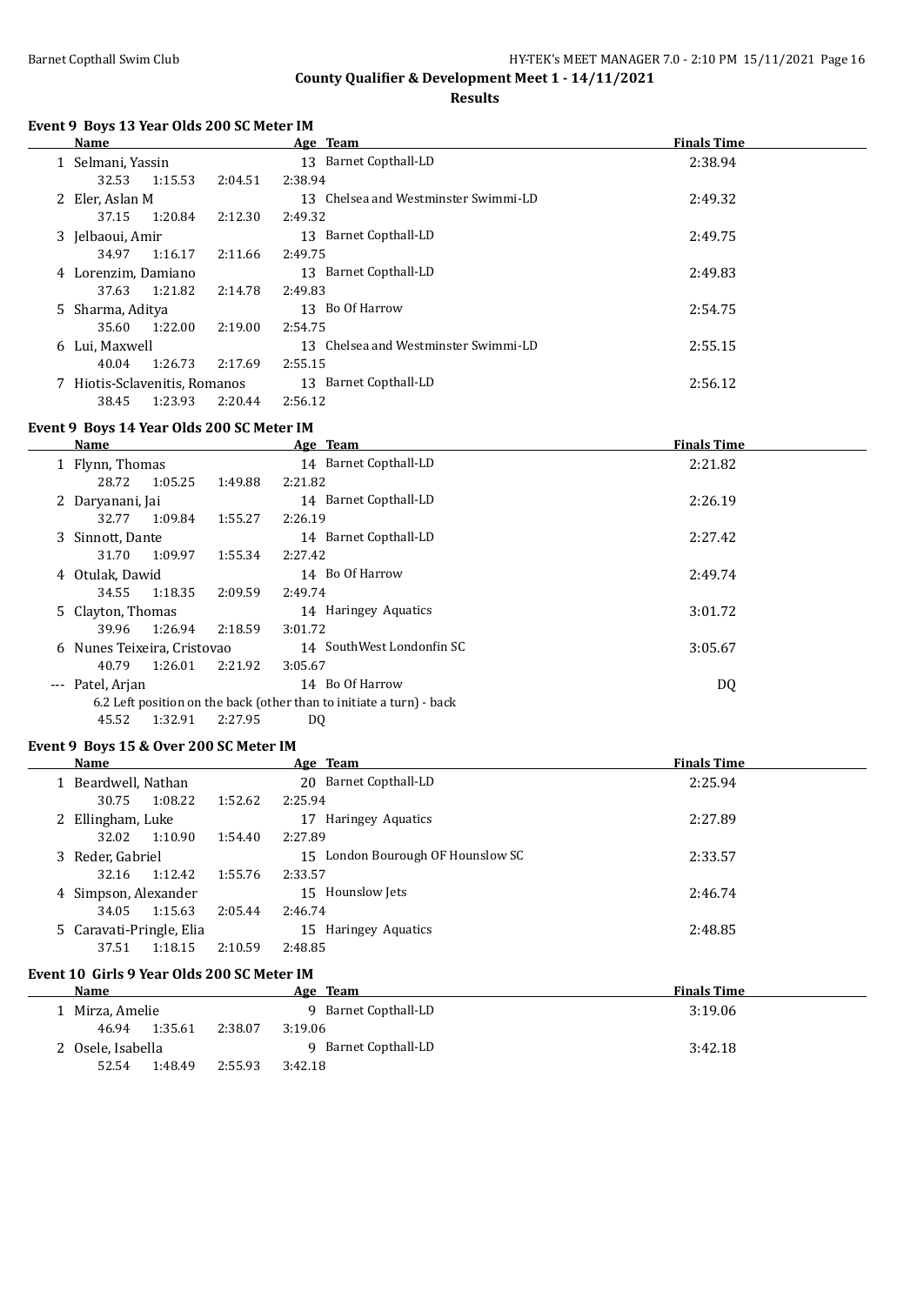**Results**

### **(Event 10 Girls 9 Year Olds 200 SC Meter IM)**

| <b>Name</b>              |         |         | Age Team                                                                                   | <b>Finals Time</b> |
|--------------------------|---------|---------|--------------------------------------------------------------------------------------------|--------------------|
| 3 Onobrauche, Sara       |         |         | Barnet Copthall-LD<br>9                                                                    | 3:55.87            |
| 54.34                    | 1:56.32 | 3:07.48 | 3:55.87                                                                                    |                    |
| 4 Escobar Reina, Kayla S |         |         | Barnet Copthall-LD<br>9                                                                    | 3:58.08            |
| 50.73                    | 1:50.45 | 3:03.95 | 3:58.08                                                                                    |                    |
| 5 Shah, Sareena          |         |         | Barnet Copthall-LD<br>9                                                                    | 3:58.53            |
| 58.08                    | 1:58.33 | 3:07.32 | 3:58.53                                                                                    |                    |
| 6 Takemoto, Kanon        |         |         | Barnet Copthall-LD<br>9                                                                    | 4:00.30            |
| 1:55.02                  |         | 3:03.09 | 4:00.30                                                                                    |                    |
| --- Kazazi, Roniya       |         |         | Barnet Copthall-LD<br>9                                                                    | DQ                 |
|                          |         |         | 8.2 Arms not brought forward simultaneously or arms not brought forward over the water - f |                    |
| 1:05.01                  | 2:10.19 | 3:19.31 | DQ                                                                                         |                    |
| --- Kotak, Aarya         |         |         | Barnet Copthall-LD<br>q                                                                    | DQ                 |
|                          |         |         | 7.6 Did not touch at turn or finish with both hands, or touch not simultaneous or hands no |                    |
| 1:09.58                  | 2:07.61 | 3:17.04 | D <sub>0</sub>                                                                             |                    |

### **Event 10 Girls 10 Year Olds 200 SC Meter IM**

|       | Name                       |         | Age Team                                                                                 | <b>Finals Time</b> |
|-------|----------------------------|---------|------------------------------------------------------------------------------------------|--------------------|
|       | 1 Nosinova, Sofia          |         | 10 Barnet Copthall-LD                                                                    | 3:06.09            |
|       | 41.99<br>1:28.00           | 2:24.57 | 3:06.09                                                                                  |                    |
|       | 2 Hayakawa, Jui            |         | 10 Barnet Copthall-LD                                                                    | 3:25.09            |
|       | 1:35.04<br>47.16           | 2:38.48 | 3:25.09                                                                                  |                    |
|       | 3 Hurcombe, Lulu           |         | 10 Haringey Aquatics                                                                     | 3:27.05            |
|       | 54.07<br>1:44.55           | 2:43.71 | 3:27.05                                                                                  |                    |
|       | 4 Harris, Amy              |         | 10 Barnet Copthall-LD                                                                    | 3:32.95            |
|       | 51.02<br>1:46.25           | 2:48.88 | 3:32.95                                                                                  |                    |
|       | 5 Anyanwu, Greatwin        |         | 10 Barnet Copthall-LD                                                                    | 3:33.66            |
|       | 45.61<br>1:39.15           | 2:44.85 | 3:33.66                                                                                  |                    |
|       | 6 Demetriou, Sofia         |         | 10 Barnet Copthall-LD                                                                    | 3:36.76            |
|       | 51.01<br>1:42.79           | 2:50.47 | 3:36.76                                                                                  |                    |
|       | 7 Lazarevic, Sofia         |         | 10 Barnet Copthall-LD                                                                    | 3:42.89            |
|       | 1:00.38<br>1:54.77         | 2:53.19 | 3:42.89                                                                                  |                    |
|       | 8 Oyekanmi, Olivia         |         | 10 Barnet Copthall-LD                                                                    | 3:55.09            |
|       | 1:02.64<br>1:58.62         | 3:02.79 | 3:55.09                                                                                  |                    |
| $---$ | Taylor-Billington, Georgia |         | 10 London Bourough OF Hounslow SC                                                        | DQ                 |
|       |                            |         | 8.5 More than one arm pull under water (following start or turn) - fly                   |                    |
|       | 54.13<br>1:50.39           | 2:56.78 | DQ                                                                                       |                    |
|       | --- Kaye, Ava              |         | 10 Barnet Copthall-LD                                                                    | DQ                 |
|       |                            |         | 8.3 Movements of the legs not simultaneous or alternating movement of legs or feet - fly |                    |
|       | 2:03.16<br>59.77           | 3:12.48 | DQ                                                                                       |                    |

### **Event 10 Girls 11 Year Olds 200 SC Meter IM**

| <b>Name</b>         |                    | Age Team                 | <b>Finals Time</b> |
|---------------------|--------------------|--------------------------|--------------------|
| 1 Olszewska, Nadia  |                    | Barnet Copthall-LD<br>11 | 2:59.64            |
| 42.76               | 1:29.32<br>2:25.97 | 2:59.64                  |                    |
| 2 Longhurst, Freya  |                    | Barnet Copthall-LD<br>11 | 3:03.73            |
| 41.52               | 1:28.95<br>2:25.54 | 3:03.73                  |                    |
| 3 Hayakawa, Mei     |                    | Barnet Copthall-LD<br>11 | 3:09.63            |
| 43.33               | 1:30.74<br>2:28.51 | 3:09.63                  |                    |
| 4 Alden, Amelia     |                    | Barnet Copthall-LD<br>11 | 3:12.36            |
| 43.62               | 1:30.03<br>2:28.09 | 3:12.36                  |                    |
| 5 Meges, Olivia     |                    | Barnet Copthall-LD<br>11 | 3:14.20            |
| 44.73               | 1:35.40<br>2:35.32 | 3:14.20                  |                    |
| 6 Byron Nour, Laila |                    | Bo Of Harrow<br>11       | 3:17.63            |
| 42.37               | 1:30.55<br>2:29.94 | 3:17.63                  |                    |
|                     |                    |                          |                    |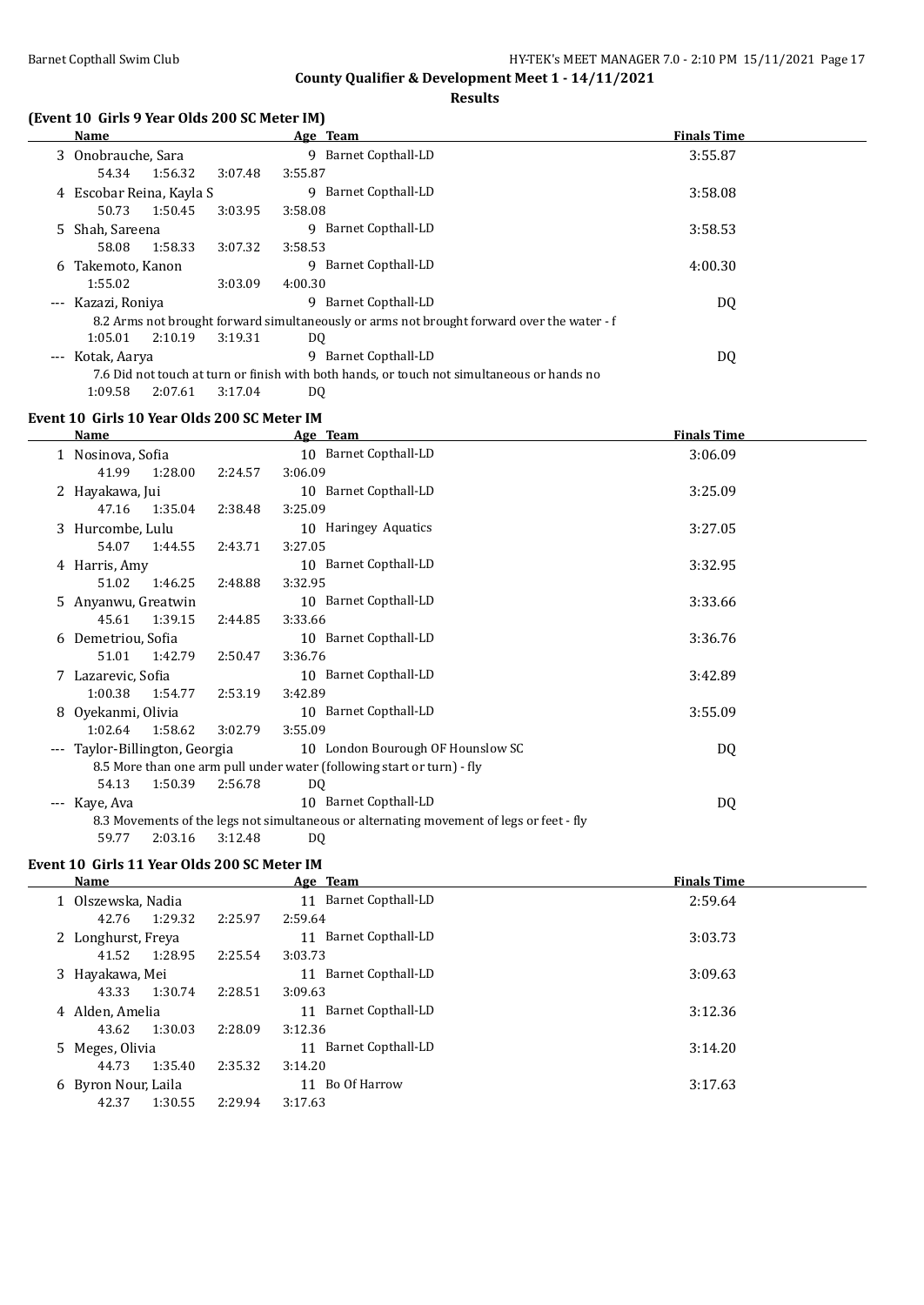**Results**

### **(Event 10 Girls 11 Year Olds 200 SC Meter IM)**

| <b>Name</b>                          |         | Age Team                                                                                   | <b>Finals Time</b> |
|--------------------------------------|---------|--------------------------------------------------------------------------------------------|--------------------|
| 7 Veingard, Amelia                   |         | 11 Barnet Copthall-LD                                                                      | 3:42.01            |
| 1:47.22<br>51.73                     | 2:53.79 | 3:42.01                                                                                    |                    |
| --- Woolfe, Sophia                   |         | Barnet Copthall-LD<br>11                                                                   | DQ                 |
|                                      |         | 6.2 Left position on the back (other than to initiate a turn) - back                       |                    |
| 1:43.43<br>49.47                     | 2:47.31 | DQ                                                                                         |                    |
| --- Reindorf Asamoah Dan, Victoria-l |         | 11 Barnet Copthall-LD                                                                      | DQ                 |
|                                      |         | 8.2 Arms not brought forward simultaneously or arms not brought forward over the water - f |                    |
| 1:42.51<br>50.09                     | 2:38.67 | DO.                                                                                        |                    |
| --- Jide-Ajagbe, Dara                |         | Barnet Copthall-LD<br>11                                                                   | DQ                 |
| 6.5 Not on the back at finish - back |         |                                                                                            |                    |
| 2:04.60                              | 3:13.32 | DO                                                                                         |                    |

### **Event 10 Girls 12 Year Olds 200 SC Meter IM**

|    | <b>Name</b>                          |         | Age Team                             | <b>Finals Time</b> |
|----|--------------------------------------|---------|--------------------------------------|--------------------|
|    | 1 Kurati, Kaltra                     |         | 12 Chelsea and Westminster Swimmi-LD | 2:54.75            |
|    | 1:22.81<br>36.61                     | 2:13.39 | 2:54.75                              |                    |
|    | 2 Hudszky, Emily                     |         | 12 Barnet Copthall-LD                | 2:55.84            |
|    | 38.64<br>1:23.52                     | 2:16.07 | 2:55.84                              |                    |
|    | 3 Livina, Luize                      |         | 12 SouthWest Londonfin SC            | 2:57.35            |
|    | 1:27.63<br>41.65                     | 2:18.39 | 2:57.35                              |                    |
|    | 4 Bostan, Crina                      |         | 12 Barnet Copthall-LD                | 2:57.90            |
|    | 38.12<br>1:23.66                     | 2:18.63 | 2:57.90                              |                    |
| 5. | Cucu, Olivia                         |         | 12 Barnet Copthall-LD                | 2:58.59            |
|    | 38.47<br>1:22.80                     | 2:18.16 | 2:58.59                              |                    |
|    | 6 Panayi, Zoe                        |         | 12 Barnet Copthall-LD                | 2:59.69            |
|    | 1:28.08<br>39.40                     | 2:22.64 | 2:59.69                              |                    |
| 7  | Elias, Antonia                       |         | 12 Barnet Copthall-LD                | 2:59.94            |
|    | 1:25.83                              | 2:23.99 | 2:59.94                              |                    |
| 8  | Bavishi, Shreya                      |         | 12 Barnet Copthall-LD                | 3:02.00            |
|    | 41.12                                | 2:22.94 | 3:02.00                              |                    |
| 9  | Hadjiandreou, Lilia                  |         | Hounslow Jets<br>12                  | 3:05.44            |
|    | 39.26<br>1:25.64                     | 2:18.77 | 3:05.44                              |                    |
|    | Bilici, Dilara                       |         | 12 Haringey Aquatics                 | DQ                 |
|    | 6.5 Not on the back at finish - back |         |                                      |                    |
|    |                                      | 2:49.36 | DQ                                   |                    |

#### **Event 10 Girls 13 Year Olds 200 SC Meter IM**

|    | Name                  |         |         | Age Team                             | <b>Finals Time</b> |
|----|-----------------------|---------|---------|--------------------------------------|--------------------|
|    | 1 Carlos, Isabelle    |         |         | 13 Barnet Copthall-LD                | 2:44.54            |
|    | 35.76                 | 1:18.01 | 2:08.35 | 2:44.54                              |                    |
|    | 2 Karagianni, Anisa   |         |         | 13 London Bourough OF Hounslow SC    | 2:47.86            |
|    | 36.52                 | 1:19.97 | 2:08.25 | 2:47.86                              |                    |
|    | 3 Down, Alexandra     |         |         | 13 Hounslow Jets                     | 2:52.50            |
|    | 36.48                 | 1:19.55 | 2:15.50 | 2:52.50                              |                    |
|    | 4 Bonfiglio, Dahlia I |         |         | 13 Chelsea and Westminster Swimmi-LD | 2:52.54            |
|    | 37.08                 | 1:20.84 | 2:15.23 | 2:52.54                              |                    |
|    | 5 Wavamuno, Chantelle |         |         | 13 London Bourough OF Hounslow SC    | 2:58.21            |
|    | 39.05                 | 1:24.24 | 2:19.29 | 2:58.21                              |                    |
|    | 6 Moore, Saide        |         |         | 13 Hertford Swimming Club            | 2:58.22            |
|    | 39.24                 | 1:25.69 | 2:18.41 | 2:58.22                              |                    |
|    | 7 Smethurst, Evelyn   |         |         | 13 Hounslow Jets                     | 3:02.11            |
|    | 42.16                 | 1:26.12 | 2:21.41 | 3:02.11                              |                    |
| 8. | Leksander, Laura      |         |         | 13 Bo Of Harrow                      | 3:02.59            |
|    | 38.47                 | 1:22.32 | 2:17.80 | 3:02.59                              |                    |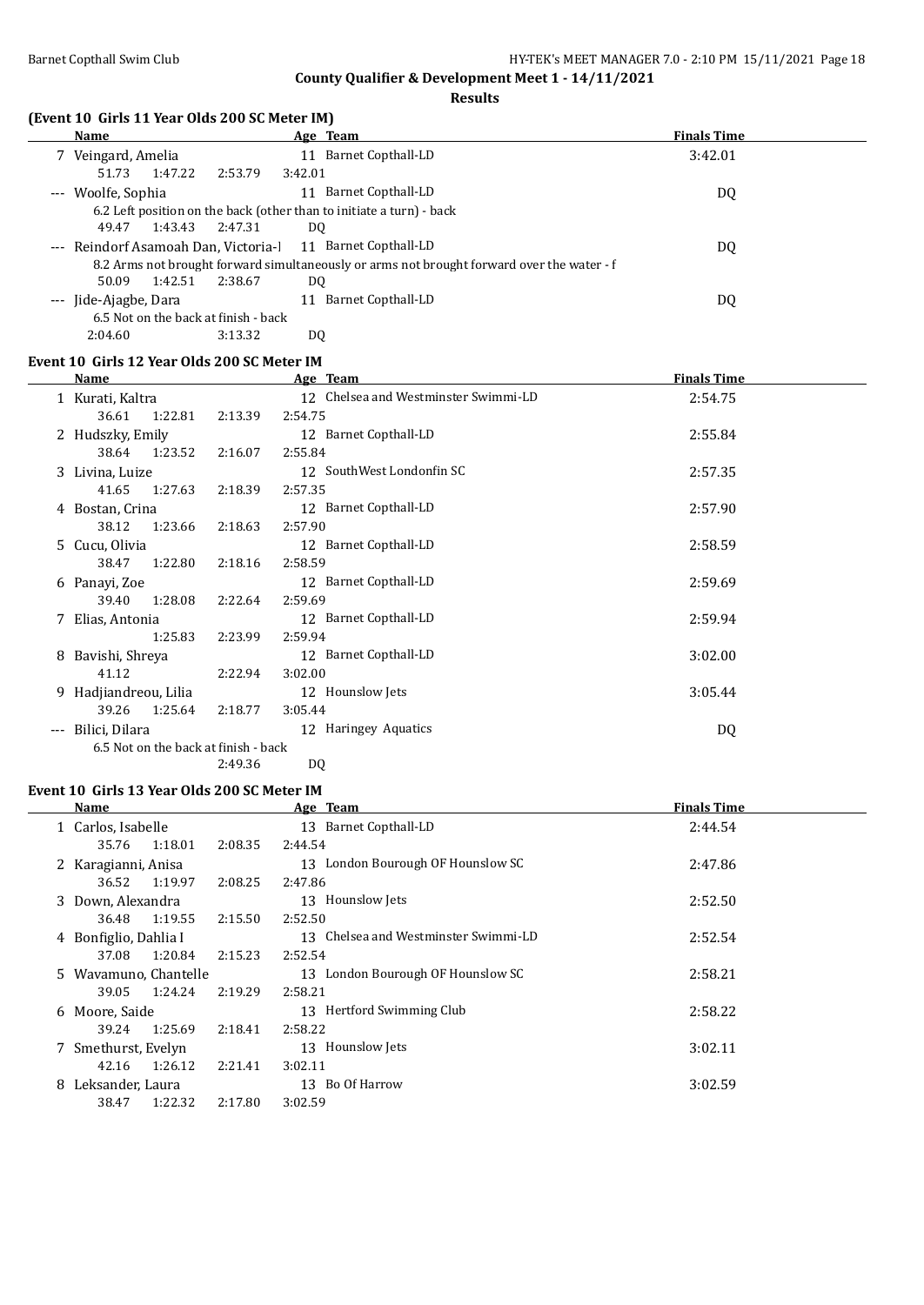**Results**

| (Event 10 Girls 13 Year Olds 200 SC Meter IM) |                       |                    |
|-----------------------------------------------|-----------------------|--------------------|
| Name                                          | Age Team              | <b>Finals Time</b> |
| 9 Manlegro, Gianna                            | 13 Barnet Copthall-LD | 3:16.54            |

| 13 Barnet Copthall-LD<br>3:16.54<br>9 Manlegro, Gianna<br>45.60<br>1:33.99<br>3:16.54<br>2:31.34<br>13 Bo Of Harrow<br>3:22.57<br>10 Masterson, Erin T<br>45.62<br>2:33.97<br>3:22.57<br>1:36.02<br>Age Team<br><b>Finals Time</b><br>Name<br>14 London Bourough OF Hounslow SC<br>2:58.75<br>1 Owens, Poppy<br>38.74<br>1:23.10<br>2:19.07<br>2:58.75<br>2 Bilici, Elif<br>14 Haringey Aquatics<br>3:00.16<br>41.99<br>1:27.27<br>2:20.93<br>3:00.16<br>14 Haringey Aquatics<br>3 Fazzani, Adriana<br>3:02.34<br>39.99<br>1:25.81<br>2:21.96<br>3:02.34<br>14 London Bourough OF Hounslow SC<br>4 Whittaker, Martha<br>3:05.35<br>39.00<br>1:22.91<br>2:20.84<br>3:05.35<br>14 Hounslow Jets<br>5 Davison, Zoe<br>3:09.00<br>2:22.80<br>40.21<br>1:27.88<br>3:09.00<br><b>Finals Time</b><br>Name<br>Age Team<br>16 Haringey Aquatics<br>2:38.61<br>1 Wootton, Evie<br>34.69<br>2:38.61<br>1:15.57<br>2:01.60<br>2 Guellal, Nora<br>15 Hounslow Jets<br>3:10.30<br>41.47<br>1:30.70<br>2:28.11<br>3:10.30<br>17 Haringey Aquatics<br>3 Gomez-Velasco, Miranda<br>3:24.94<br>39.85<br>1:30.31<br>2:38.09<br>3:24.94<br><b>Finals Time</b><br>Name<br>Age Team<br>9 Barnet Copthall-LD<br>46.12<br>1 Herman, Jameson<br>9 Barnet Copthall-LD<br>2 Aljourbouri, Deeyar<br>53.23<br>9 Barnet Copthall-LD<br>3 Dok, Sankara<br>53.74<br>9 Barnet Copthall-LD<br>Omell, Frederick<br>58.19<br>4<br>9 Barnet Copthall-LD<br>Flori, Raffi<br>59.32<br>5.<br>9 Barnet Copthall-LD<br>6 Zietal, Frankie<br>59.99<br>9 Barnet Copthall-LD<br>1:02.07<br>7 Assaker, David-Joseph<br>9 Barnet Copthall-LD<br>1:02.08<br>8 Kay, Deniz<br>9 Barnet Copthall-LD<br>9 Xie, Lewis<br>1:03.64<br>9 Barnet Copthall-LD<br>10 Jalil, Ari<br>1:04.29<br>9 Barnet Copthall-LD<br>11 Nielsen, Danyal K<br>1:05.41<br><b>Barnet Copthall-LD</b><br>12 Eden, Anthony<br>1:07.50<br>9<br>SouthWest Londonfin SC<br>--- Laszlo, Oliver<br>X50.89<br>q<br><b>Barnet Copthall-LD</b><br>--- Coleman, Flynn<br>9<br>DQ<br>4.4 Start before starting signal<br>Bo Of Harrow<br>9 |                   |    |  |
|---------------------------------------------------------------------------------------------------------------------------------------------------------------------------------------------------------------------------------------------------------------------------------------------------------------------------------------------------------------------------------------------------------------------------------------------------------------------------------------------------------------------------------------------------------------------------------------------------------------------------------------------------------------------------------------------------------------------------------------------------------------------------------------------------------------------------------------------------------------------------------------------------------------------------------------------------------------------------------------------------------------------------------------------------------------------------------------------------------------------------------------------------------------------------------------------------------------------------------------------------------------------------------------------------------------------------------------------------------------------------------------------------------------------------------------------------------------------------------------------------------------------------------------------------------------------------------------------------------------------------------------------------------------------------------------------------------------------------------------------------------------------------------------------------------------------------------------------------------------------------------------------------------------------------------------------------------------------------------------------------------------------------------------------------|-------------------|----|--|
|                                                                                                                                                                                                                                                                                                                                                                                                                                                                                                                                                                                                                                                                                                                                                                                                                                                                                                                                                                                                                                                                                                                                                                                                                                                                                                                                                                                                                                                                                                                                                                                                                                                                                                                                                                                                                                                                                                                                                                                                                                                   |                   |    |  |
|                                                                                                                                                                                                                                                                                                                                                                                                                                                                                                                                                                                                                                                                                                                                                                                                                                                                                                                                                                                                                                                                                                                                                                                                                                                                                                                                                                                                                                                                                                                                                                                                                                                                                                                                                                                                                                                                                                                                                                                                                                                   |                   |    |  |
|                                                                                                                                                                                                                                                                                                                                                                                                                                                                                                                                                                                                                                                                                                                                                                                                                                                                                                                                                                                                                                                                                                                                                                                                                                                                                                                                                                                                                                                                                                                                                                                                                                                                                                                                                                                                                                                                                                                                                                                                                                                   |                   |    |  |
| Event 10 Girls 14 Year Olds 200 SC Meter IM<br>Event 10  Girls 15 & Over 200 SC Meter IM<br>Event 11 Boys 9 Year Olds 50 SC Meter Breaststroke                                                                                                                                                                                                                                                                                                                                                                                                                                                                                                                                                                                                                                                                                                                                                                                                                                                                                                                                                                                                                                                                                                                                                                                                                                                                                                                                                                                                                                                                                                                                                                                                                                                                                                                                                                                                                                                                                                    |                   |    |  |
|                                                                                                                                                                                                                                                                                                                                                                                                                                                                                                                                                                                                                                                                                                                                                                                                                                                                                                                                                                                                                                                                                                                                                                                                                                                                                                                                                                                                                                                                                                                                                                                                                                                                                                                                                                                                                                                                                                                                                                                                                                                   |                   |    |  |
|                                                                                                                                                                                                                                                                                                                                                                                                                                                                                                                                                                                                                                                                                                                                                                                                                                                                                                                                                                                                                                                                                                                                                                                                                                                                                                                                                                                                                                                                                                                                                                                                                                                                                                                                                                                                                                                                                                                                                                                                                                                   |                   |    |  |
|                                                                                                                                                                                                                                                                                                                                                                                                                                                                                                                                                                                                                                                                                                                                                                                                                                                                                                                                                                                                                                                                                                                                                                                                                                                                                                                                                                                                                                                                                                                                                                                                                                                                                                                                                                                                                                                                                                                                                                                                                                                   |                   |    |  |
|                                                                                                                                                                                                                                                                                                                                                                                                                                                                                                                                                                                                                                                                                                                                                                                                                                                                                                                                                                                                                                                                                                                                                                                                                                                                                                                                                                                                                                                                                                                                                                                                                                                                                                                                                                                                                                                                                                                                                                                                                                                   |                   |    |  |
|                                                                                                                                                                                                                                                                                                                                                                                                                                                                                                                                                                                                                                                                                                                                                                                                                                                                                                                                                                                                                                                                                                                                                                                                                                                                                                                                                                                                                                                                                                                                                                                                                                                                                                                                                                                                                                                                                                                                                                                                                                                   |                   |    |  |
|                                                                                                                                                                                                                                                                                                                                                                                                                                                                                                                                                                                                                                                                                                                                                                                                                                                                                                                                                                                                                                                                                                                                                                                                                                                                                                                                                                                                                                                                                                                                                                                                                                                                                                                                                                                                                                                                                                                                                                                                                                                   |                   |    |  |
|                                                                                                                                                                                                                                                                                                                                                                                                                                                                                                                                                                                                                                                                                                                                                                                                                                                                                                                                                                                                                                                                                                                                                                                                                                                                                                                                                                                                                                                                                                                                                                                                                                                                                                                                                                                                                                                                                                                                                                                                                                                   |                   |    |  |
|                                                                                                                                                                                                                                                                                                                                                                                                                                                                                                                                                                                                                                                                                                                                                                                                                                                                                                                                                                                                                                                                                                                                                                                                                                                                                                                                                                                                                                                                                                                                                                                                                                                                                                                                                                                                                                                                                                                                                                                                                                                   |                   |    |  |
|                                                                                                                                                                                                                                                                                                                                                                                                                                                                                                                                                                                                                                                                                                                                                                                                                                                                                                                                                                                                                                                                                                                                                                                                                                                                                                                                                                                                                                                                                                                                                                                                                                                                                                                                                                                                                                                                                                                                                                                                                                                   |                   |    |  |
|                                                                                                                                                                                                                                                                                                                                                                                                                                                                                                                                                                                                                                                                                                                                                                                                                                                                                                                                                                                                                                                                                                                                                                                                                                                                                                                                                                                                                                                                                                                                                                                                                                                                                                                                                                                                                                                                                                                                                                                                                                                   |                   |    |  |
|                                                                                                                                                                                                                                                                                                                                                                                                                                                                                                                                                                                                                                                                                                                                                                                                                                                                                                                                                                                                                                                                                                                                                                                                                                                                                                                                                                                                                                                                                                                                                                                                                                                                                                                                                                                                                                                                                                                                                                                                                                                   |                   |    |  |
|                                                                                                                                                                                                                                                                                                                                                                                                                                                                                                                                                                                                                                                                                                                                                                                                                                                                                                                                                                                                                                                                                                                                                                                                                                                                                                                                                                                                                                                                                                                                                                                                                                                                                                                                                                                                                                                                                                                                                                                                                                                   |                   |    |  |
|                                                                                                                                                                                                                                                                                                                                                                                                                                                                                                                                                                                                                                                                                                                                                                                                                                                                                                                                                                                                                                                                                                                                                                                                                                                                                                                                                                                                                                                                                                                                                                                                                                                                                                                                                                                                                                                                                                                                                                                                                                                   |                   |    |  |
|                                                                                                                                                                                                                                                                                                                                                                                                                                                                                                                                                                                                                                                                                                                                                                                                                                                                                                                                                                                                                                                                                                                                                                                                                                                                                                                                                                                                                                                                                                                                                                                                                                                                                                                                                                                                                                                                                                                                                                                                                                                   |                   |    |  |
|                                                                                                                                                                                                                                                                                                                                                                                                                                                                                                                                                                                                                                                                                                                                                                                                                                                                                                                                                                                                                                                                                                                                                                                                                                                                                                                                                                                                                                                                                                                                                                                                                                                                                                                                                                                                                                                                                                                                                                                                                                                   |                   |    |  |
|                                                                                                                                                                                                                                                                                                                                                                                                                                                                                                                                                                                                                                                                                                                                                                                                                                                                                                                                                                                                                                                                                                                                                                                                                                                                                                                                                                                                                                                                                                                                                                                                                                                                                                                                                                                                                                                                                                                                                                                                                                                   |                   |    |  |
|                                                                                                                                                                                                                                                                                                                                                                                                                                                                                                                                                                                                                                                                                                                                                                                                                                                                                                                                                                                                                                                                                                                                                                                                                                                                                                                                                                                                                                                                                                                                                                                                                                                                                                                                                                                                                                                                                                                                                                                                                                                   |                   |    |  |
|                                                                                                                                                                                                                                                                                                                                                                                                                                                                                                                                                                                                                                                                                                                                                                                                                                                                                                                                                                                                                                                                                                                                                                                                                                                                                                                                                                                                                                                                                                                                                                                                                                                                                                                                                                                                                                                                                                                                                                                                                                                   |                   |    |  |
|                                                                                                                                                                                                                                                                                                                                                                                                                                                                                                                                                                                                                                                                                                                                                                                                                                                                                                                                                                                                                                                                                                                                                                                                                                                                                                                                                                                                                                                                                                                                                                                                                                                                                                                                                                                                                                                                                                                                                                                                                                                   |                   |    |  |
|                                                                                                                                                                                                                                                                                                                                                                                                                                                                                                                                                                                                                                                                                                                                                                                                                                                                                                                                                                                                                                                                                                                                                                                                                                                                                                                                                                                                                                                                                                                                                                                                                                                                                                                                                                                                                                                                                                                                                                                                                                                   |                   |    |  |
|                                                                                                                                                                                                                                                                                                                                                                                                                                                                                                                                                                                                                                                                                                                                                                                                                                                                                                                                                                                                                                                                                                                                                                                                                                                                                                                                                                                                                                                                                                                                                                                                                                                                                                                                                                                                                                                                                                                                                                                                                                                   |                   |    |  |
|                                                                                                                                                                                                                                                                                                                                                                                                                                                                                                                                                                                                                                                                                                                                                                                                                                                                                                                                                                                                                                                                                                                                                                                                                                                                                                                                                                                                                                                                                                                                                                                                                                                                                                                                                                                                                                                                                                                                                                                                                                                   |                   |    |  |
|                                                                                                                                                                                                                                                                                                                                                                                                                                                                                                                                                                                                                                                                                                                                                                                                                                                                                                                                                                                                                                                                                                                                                                                                                                                                                                                                                                                                                                                                                                                                                                                                                                                                                                                                                                                                                                                                                                                                                                                                                                                   |                   |    |  |
|                                                                                                                                                                                                                                                                                                                                                                                                                                                                                                                                                                                                                                                                                                                                                                                                                                                                                                                                                                                                                                                                                                                                                                                                                                                                                                                                                                                                                                                                                                                                                                                                                                                                                                                                                                                                                                                                                                                                                                                                                                                   |                   |    |  |
|                                                                                                                                                                                                                                                                                                                                                                                                                                                                                                                                                                                                                                                                                                                                                                                                                                                                                                                                                                                                                                                                                                                                                                                                                                                                                                                                                                                                                                                                                                                                                                                                                                                                                                                                                                                                                                                                                                                                                                                                                                                   |                   |    |  |
|                                                                                                                                                                                                                                                                                                                                                                                                                                                                                                                                                                                                                                                                                                                                                                                                                                                                                                                                                                                                                                                                                                                                                                                                                                                                                                                                                                                                                                                                                                                                                                                                                                                                                                                                                                                                                                                                                                                                                                                                                                                   |                   |    |  |
|                                                                                                                                                                                                                                                                                                                                                                                                                                                                                                                                                                                                                                                                                                                                                                                                                                                                                                                                                                                                                                                                                                                                                                                                                                                                                                                                                                                                                                                                                                                                                                                                                                                                                                                                                                                                                                                                                                                                                                                                                                                   |                   |    |  |
|                                                                                                                                                                                                                                                                                                                                                                                                                                                                                                                                                                                                                                                                                                                                                                                                                                                                                                                                                                                                                                                                                                                                                                                                                                                                                                                                                                                                                                                                                                                                                                                                                                                                                                                                                                                                                                                                                                                                                                                                                                                   |                   |    |  |
|                                                                                                                                                                                                                                                                                                                                                                                                                                                                                                                                                                                                                                                                                                                                                                                                                                                                                                                                                                                                                                                                                                                                                                                                                                                                                                                                                                                                                                                                                                                                                                                                                                                                                                                                                                                                                                                                                                                                                                                                                                                   |                   |    |  |
|                                                                                                                                                                                                                                                                                                                                                                                                                                                                                                                                                                                                                                                                                                                                                                                                                                                                                                                                                                                                                                                                                                                                                                                                                                                                                                                                                                                                                                                                                                                                                                                                                                                                                                                                                                                                                                                                                                                                                                                                                                                   |                   |    |  |
|                                                                                                                                                                                                                                                                                                                                                                                                                                                                                                                                                                                                                                                                                                                                                                                                                                                                                                                                                                                                                                                                                                                                                                                                                                                                                                                                                                                                                                                                                                                                                                                                                                                                                                                                                                                                                                                                                                                                                                                                                                                   |                   |    |  |
|                                                                                                                                                                                                                                                                                                                                                                                                                                                                                                                                                                                                                                                                                                                                                                                                                                                                                                                                                                                                                                                                                                                                                                                                                                                                                                                                                                                                                                                                                                                                                                                                                                                                                                                                                                                                                                                                                                                                                                                                                                                   |                   |    |  |
|                                                                                                                                                                                                                                                                                                                                                                                                                                                                                                                                                                                                                                                                                                                                                                                                                                                                                                                                                                                                                                                                                                                                                                                                                                                                                                                                                                                                                                                                                                                                                                                                                                                                                                                                                                                                                                                                                                                                                                                                                                                   |                   |    |  |
|                                                                                                                                                                                                                                                                                                                                                                                                                                                                                                                                                                                                                                                                                                                                                                                                                                                                                                                                                                                                                                                                                                                                                                                                                                                                                                                                                                                                                                                                                                                                                                                                                                                                                                                                                                                                                                                                                                                                                                                                                                                   |                   |    |  |
|                                                                                                                                                                                                                                                                                                                                                                                                                                                                                                                                                                                                                                                                                                                                                                                                                                                                                                                                                                                                                                                                                                                                                                                                                                                                                                                                                                                                                                                                                                                                                                                                                                                                                                                                                                                                                                                                                                                                                                                                                                                   |                   |    |  |
|                                                                                                                                                                                                                                                                                                                                                                                                                                                                                                                                                                                                                                                                                                                                                                                                                                                                                                                                                                                                                                                                                                                                                                                                                                                                                                                                                                                                                                                                                                                                                                                                                                                                                                                                                                                                                                                                                                                                                                                                                                                   |                   |    |  |
|                                                                                                                                                                                                                                                                                                                                                                                                                                                                                                                                                                                                                                                                                                                                                                                                                                                                                                                                                                                                                                                                                                                                                                                                                                                                                                                                                                                                                                                                                                                                                                                                                                                                                                                                                                                                                                                                                                                                                                                                                                                   |                   |    |  |
|                                                                                                                                                                                                                                                                                                                                                                                                                                                                                                                                                                                                                                                                                                                                                                                                                                                                                                                                                                                                                                                                                                                                                                                                                                                                                                                                                                                                                                                                                                                                                                                                                                                                                                                                                                                                                                                                                                                                                                                                                                                   | --- Patel, Shayan | DQ |  |
| 7.2 Arm movements not simultaneous or not in the same horizontal plane                                                                                                                                                                                                                                                                                                                                                                                                                                                                                                                                                                                                                                                                                                                                                                                                                                                                                                                                                                                                                                                                                                                                                                                                                                                                                                                                                                                                                                                                                                                                                                                                                                                                                                                                                                                                                                                                                                                                                                            |                   |    |  |
| Event 11 Boys 10 Year Olds 50 SC Meter Breaststroke                                                                                                                                                                                                                                                                                                                                                                                                                                                                                                                                                                                                                                                                                                                                                                                                                                                                                                                                                                                                                                                                                                                                                                                                                                                                                                                                                                                                                                                                                                                                                                                                                                                                                                                                                                                                                                                                                                                                                                                               |                   |    |  |
|                                                                                                                                                                                                                                                                                                                                                                                                                                                                                                                                                                                                                                                                                                                                                                                                                                                                                                                                                                                                                                                                                                                                                                                                                                                                                                                                                                                                                                                                                                                                                                                                                                                                                                                                                                                                                                                                                                                                                                                                                                                   |                   |    |  |
| <b>Finals Time</b><br>Age Team<br><u>Name</u>                                                                                                                                                                                                                                                                                                                                                                                                                                                                                                                                                                                                                                                                                                                                                                                                                                                                                                                                                                                                                                                                                                                                                                                                                                                                                                                                                                                                                                                                                                                                                                                                                                                                                                                                                                                                                                                                                                                                                                                                     |                   |    |  |
| 10 Barnet Copthall-LD<br>1 Butorac, Zoran<br>46.72                                                                                                                                                                                                                                                                                                                                                                                                                                                                                                                                                                                                                                                                                                                                                                                                                                                                                                                                                                                                                                                                                                                                                                                                                                                                                                                                                                                                                                                                                                                                                                                                                                                                                                                                                                                                                                                                                                                                                                                                |                   |    |  |
| 10 Barnet Copthall-LD<br>2 Shamshuddin Cortes, Alejandr<br>48.46                                                                                                                                                                                                                                                                                                                                                                                                                                                                                                                                                                                                                                                                                                                                                                                                                                                                                                                                                                                                                                                                                                                                                                                                                                                                                                                                                                                                                                                                                                                                                                                                                                                                                                                                                                                                                                                                                                                                                                                  |                   |    |  |

4 Aoun, Rayan 10 Hounslow Jets 50.36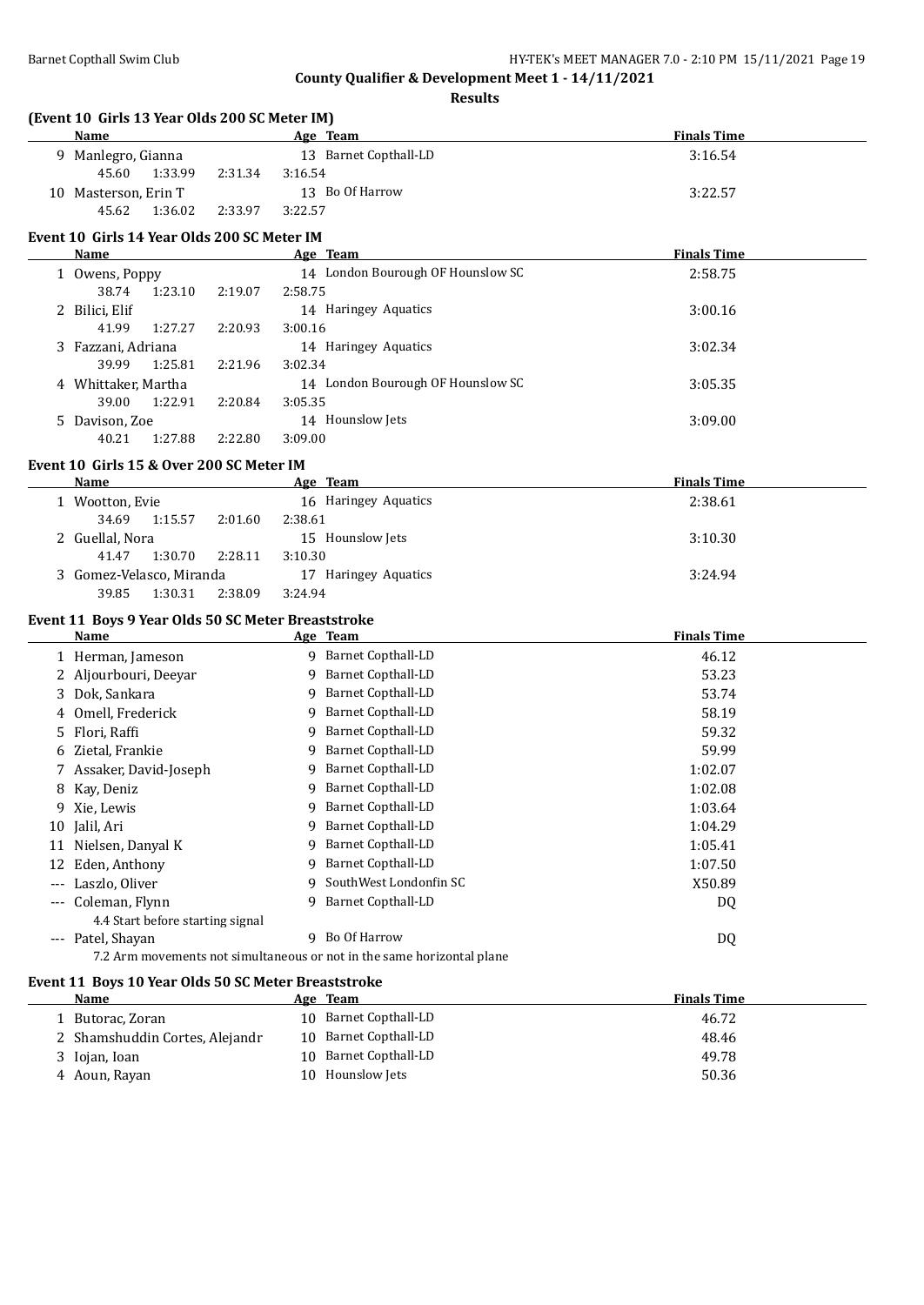**County Qualifier & Development Meet 1 - 14/11/2021 Results**

### **(Event 11 Boys 10 Year Olds 50 SC Meter Breaststroke)**

|    | <b>Name</b>             |    | Age Team                                                                                   | <b>Finals Time</b> |
|----|-------------------------|----|--------------------------------------------------------------------------------------------|--------------------|
|    | 5 Tramontano Wells, Rex |    | 10 Hertford Swimming Club                                                                  | 52.17              |
|    | 6 Ritchie, Alfie        | 10 | <b>Barnet Copthall-LD</b>                                                                  | 53.28              |
|    | 7 Daly, Daniel          | 10 | <b>Barnet Copthall-LD</b>                                                                  | 53.39              |
| 8  | Shanbhag, Dhruv         | 10 | <b>Barnet Copthall-LD</b>                                                                  | 53.95              |
| 9. | Tam, David              | 10 | London Bourough OF Hounslow SC                                                             | 54.41              |
| 10 | Sufaj, Keiden           | 10 | <b>Barnet Copthall-LD</b>                                                                  | 54.72              |
| 11 | Buzsik, Zente           | 10 | <b>Barnet Copthall-LD</b>                                                                  | 55.12              |
| 12 | Clark, Sebastian        | 10 | <b>Haringey Aquatics</b>                                                                   | 55.26              |
| 13 | Lonberg, Christian      | 10 | SouthWest Londonfin SC                                                                     | 55.34              |
|    | 14 Chan, Matthew        | 10 | Barnet Copthall-LD                                                                         | 56.21              |
| 15 | Saujani, Kian           | 10 | <b>Barnet Copthall-LD</b>                                                                  | 58.02              |
| 16 | McKEEVER, Flynn         | 10 | London Bourough OF Hounslow SC                                                             | 59.60              |
| 17 | Karunadasa, Dhruv       | 10 | Bo Of Harrow                                                                               | 59.67              |
|    | --- Kay, Alp            | 10 | Barnet Copthall-LD                                                                         | DQ                 |
|    | --- Iliev, Dimitar      | 10 | Barnet Copthall-LD                                                                         | DQ                 |
|    |                         |    | 7.6 Did not touch at turn or finish with both hands, or touch not simultaneous or hands no |                    |

### **Event 11 Boys 11 Year Olds 50 SC Meter Breaststroke**

| <b>Name</b>                | Age Team |                                | <b>Finals Time</b> |
|----------------------------|----------|--------------------------------|--------------------|
| 1 Selmani, Amar            |          | 11 Barnet Copthall-LD          | 42.97              |
| 2 Tang, Alfred Loktin      |          | 11 Hounslow Jets               | 43.98              |
| 3 Redford, Jack            |          | 11 Barnet Copthall-LD          | 45.10              |
| 4 Weerasinghe, Seth        | 11       | Barnet Copthall-LD             | 46.57              |
| 5 Epstein-Richmond, Curtis |          | 11 Barnet Copthall-LD          | 49.78              |
| 6 Zegiri, Gert             |          | 11 Bo Of Harrow                | 51.75              |
| 7 McKeever, Rian           | 11       | London Bourough OF Hounslow SC | 52.77              |
| 8 Yalovets, Timofiy        | 11       | London Bourough OF Hounslow SC | 52.82              |
| 9 Patel, Eston             |          | Bo Of Harrow                   | 59.88              |

### **Event 11 Boys 12 Year Olds 50 SC Meter Breaststroke**

|       | <b>Name</b>                                                            |    | Age Team                                                                                   | <b>Finals Time</b> |
|-------|------------------------------------------------------------------------|----|--------------------------------------------------------------------------------------------|--------------------|
|       | 1 Carreiras-Rebelo, Gabriel                                            | 12 | <b>Barnet Copthall-LD</b>                                                                  | 41.12              |
| 2     | Ukeje, Elendu                                                          | 12 | SouthWest Londonfin SC                                                                     | 41.97              |
| 3.    | Danilet, Victor Vasile                                                 | 12 | Barnet Copthall-LD                                                                         | 42.95              |
| 4     | Lam, Yin Fung                                                          | 12 | Bo Of Harrow                                                                               | 42.97              |
| 5     | Carstairs, Adam                                                        | 12 | Bo Of Harrow                                                                               | 44.23              |
|       | 6 Lonnen, Frederick                                                    | 12 | Hounslow Jets                                                                              | 44.94              |
|       | 7 Moretti, Enrico                                                      | 12 | <b>Barnet Copthall-LD</b>                                                                  | 47.62              |
|       | 8 Cox, Jasper                                                          | 12 | SouthWest Londonfin SC                                                                     | 47.76              |
| 9     | Aleksandrov, Aleksandar                                                | 12 | London Bourough OF Hounslow SC                                                             | 48.34              |
| 10    | Wadsworth, Harrison                                                    | 12 | Hounslow Jets                                                                              | 48.41              |
| 11    | Hilmy, Stefan                                                          | 12 | London Bourough OF Hounslow SC                                                             | 50.75              |
| 12    | Veitman, Michael                                                       | 12 | Hounslow Jets                                                                              | 51.46              |
| 13    | MacDonald, Alex                                                        | 12 | Hounslow Jets                                                                              | 54.05              |
| ---   | Takemoto, Yuto                                                         | 12 | Barnet Copthall-LD                                                                         | DQ                 |
|       | 7.2 Arm movements not simultaneous or not in the same horizontal plane |    |                                                                                            |                    |
| $---$ | Mohamed Anise, Ashfaq                                                  |    | 12 Bo Of Harrow                                                                            | DQ                 |
|       |                                                                        |    | 7.6 Did not touch at turn or finish with both hands, or touch not simultaneous or hands no |                    |
|       | Event 11 Boys 13 Year Olds 50 SC Meter Breaststroke                    |    |                                                                                            |                    |
|       | Name                                                                   |    | Age Team                                                                                   | <b>Finals Time</b> |
|       | 1 Lembac, Razvan V                                                     |    | 13 Bo Of Harrow                                                                            | 38.22              |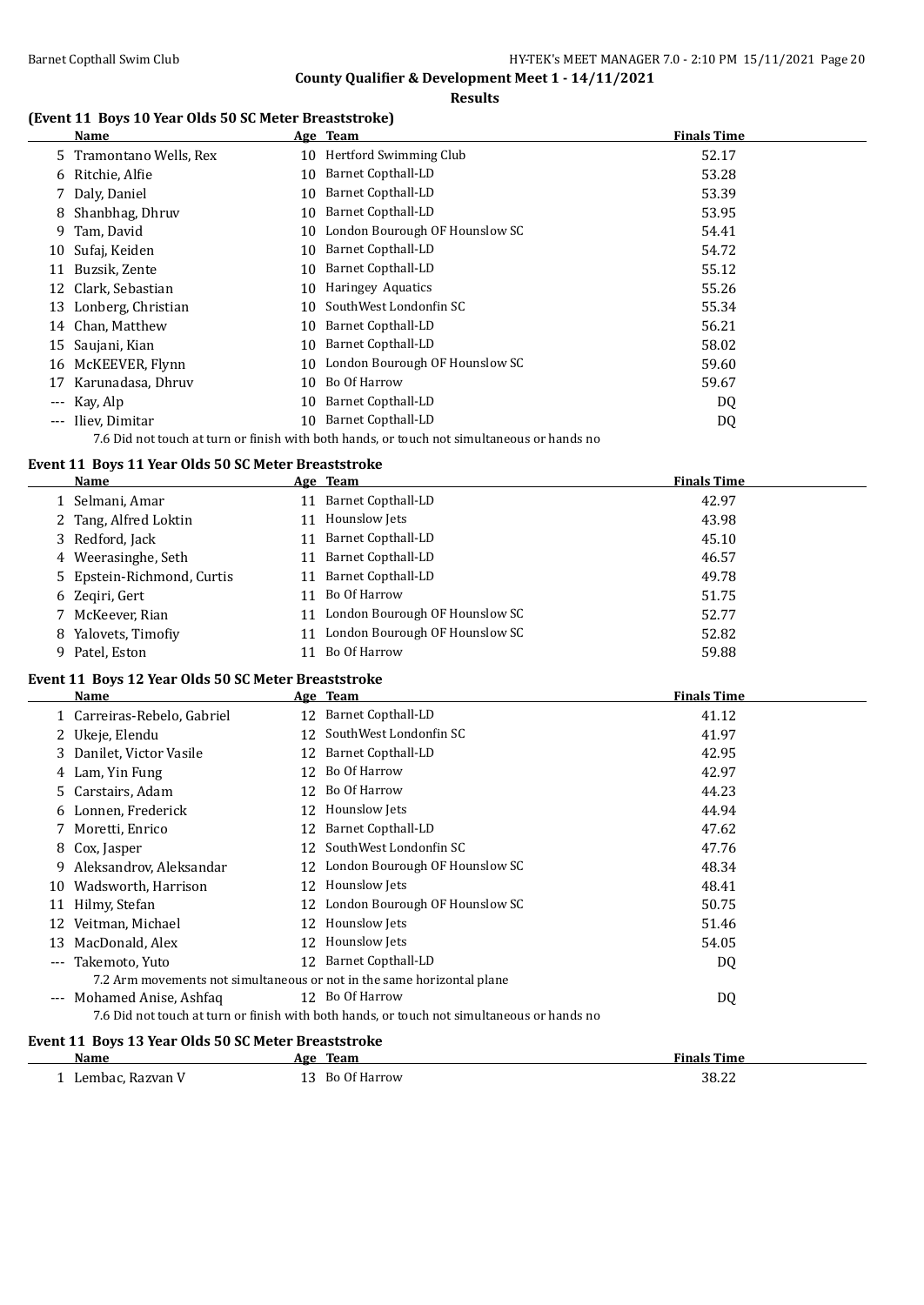**Results**

#### **(Event 11 Boys 13 Year Olds 50 SC Meter Breaststroke)**

| <b>Name</b>             |                                                                                                                                                                             |                                   | <b>Finals Time</b>                                                                                                                                                                                                                                                                                                                                                                                                                                                                                                                                                                                                                                                                                                         |
|-------------------------|-----------------------------------------------------------------------------------------------------------------------------------------------------------------------------|-----------------------------------|----------------------------------------------------------------------------------------------------------------------------------------------------------------------------------------------------------------------------------------------------------------------------------------------------------------------------------------------------------------------------------------------------------------------------------------------------------------------------------------------------------------------------------------------------------------------------------------------------------------------------------------------------------------------------------------------------------------------------|
| 2 Belhadi, Ali          |                                                                                                                                                                             |                                   | 49.82                                                                                                                                                                                                                                                                                                                                                                                                                                                                                                                                                                                                                                                                                                                      |
| 3 Karunadasa, Arun      |                                                                                                                                                                             |                                   | 56.21                                                                                                                                                                                                                                                                                                                                                                                                                                                                                                                                                                                                                                                                                                                      |
|                         |                                                                                                                                                                             |                                   | <b>Finals Time</b>                                                                                                                                                                                                                                                                                                                                                                                                                                                                                                                                                                                                                                                                                                         |
|                         |                                                                                                                                                                             |                                   | 39.39                                                                                                                                                                                                                                                                                                                                                                                                                                                                                                                                                                                                                                                                                                                      |
|                         |                                                                                                                                                                             |                                   | 39.94                                                                                                                                                                                                                                                                                                                                                                                                                                                                                                                                                                                                                                                                                                                      |
|                         |                                                                                                                                                                             |                                   | 43.50                                                                                                                                                                                                                                                                                                                                                                                                                                                                                                                                                                                                                                                                                                                      |
|                         |                                                                                                                                                                             |                                   | 44.04                                                                                                                                                                                                                                                                                                                                                                                                                                                                                                                                                                                                                                                                                                                      |
|                         |                                                                                                                                                                             |                                   |                                                                                                                                                                                                                                                                                                                                                                                                                                                                                                                                                                                                                                                                                                                            |
|                         |                                                                                                                                                                             |                                   | 44.30                                                                                                                                                                                                                                                                                                                                                                                                                                                                                                                                                                                                                                                                                                                      |
|                         |                                                                                                                                                                             |                                   | 46.00                                                                                                                                                                                                                                                                                                                                                                                                                                                                                                                                                                                                                                                                                                                      |
|                         |                                                                                                                                                                             |                                   | 47.73                                                                                                                                                                                                                                                                                                                                                                                                                                                                                                                                                                                                                                                                                                                      |
|                         |                                                                                                                                                                             |                                   | 48.26                                                                                                                                                                                                                                                                                                                                                                                                                                                                                                                                                                                                                                                                                                                      |
|                         |                                                                                                                                                                             |                                   |                                                                                                                                                                                                                                                                                                                                                                                                                                                                                                                                                                                                                                                                                                                            |
| <b>Name</b>             |                                                                                                                                                                             |                                   | <b>Finals Time</b>                                                                                                                                                                                                                                                                                                                                                                                                                                                                                                                                                                                                                                                                                                         |
| 1 Sesson-Farre, Nicolas |                                                                                                                                                                             |                                   | 31.95                                                                                                                                                                                                                                                                                                                                                                                                                                                                                                                                                                                                                                                                                                                      |
| Hoole, Haydn            | 17                                                                                                                                                                          | Haringey Aquatics                 | 32.07                                                                                                                                                                                                                                                                                                                                                                                                                                                                                                                                                                                                                                                                                                                      |
| Elesin, Tolu J          | 19                                                                                                                                                                          |                                   | 32.85                                                                                                                                                                                                                                                                                                                                                                                                                                                                                                                                                                                                                                                                                                                      |
| Ellingham, Luke         | 17                                                                                                                                                                          |                                   | 33.53                                                                                                                                                                                                                                                                                                                                                                                                                                                                                                                                                                                                                                                                                                                      |
| English, Goerge A       | 17                                                                                                                                                                          | Chelsea and Westminster Swimmi-LD | 34.06                                                                                                                                                                                                                                                                                                                                                                                                                                                                                                                                                                                                                                                                                                                      |
| Reder, Gabriel          | 15                                                                                                                                                                          |                                   | 34.60                                                                                                                                                                                                                                                                                                                                                                                                                                                                                                                                                                                                                                                                                                                      |
| Simpson, Alexander      | 15                                                                                                                                                                          |                                   | 37.97                                                                                                                                                                                                                                                                                                                                                                                                                                                                                                                                                                                                                                                                                                                      |
| Patel, Kishan           | 15                                                                                                                                                                          | Bo Of Harrow                      | 39.34                                                                                                                                                                                                                                                                                                                                                                                                                                                                                                                                                                                                                                                                                                                      |
| Carstairs, Ryan         |                                                                                                                                                                             |                                   | 40.93                                                                                                                                                                                                                                                                                                                                                                                                                                                                                                                                                                                                                                                                                                                      |
|                         |                                                                                                                                                                             |                                   |                                                                                                                                                                                                                                                                                                                                                                                                                                                                                                                                                                                                                                                                                                                            |
| Name                    |                                                                                                                                                                             |                                   | <b>Finals Time</b>                                                                                                                                                                                                                                                                                                                                                                                                                                                                                                                                                                                                                                                                                                         |
| 1 Veitman, Polina       |                                                                                                                                                                             |                                   | 55.28                                                                                                                                                                                                                                                                                                                                                                                                                                                                                                                                                                                                                                                                                                                      |
| Osele, Isabella         | 9                                                                                                                                                                           | Barnet Copthall-LD                | 56.03                                                                                                                                                                                                                                                                                                                                                                                                                                                                                                                                                                                                                                                                                                                      |
| Kotak, Aarya            | 9                                                                                                                                                                           |                                   | 58.88                                                                                                                                                                                                                                                                                                                                                                                                                                                                                                                                                                                                                                                                                                                      |
|                         |                                                                                                                                                                             |                                   |                                                                                                                                                                                                                                                                                                                                                                                                                                                                                                                                                                                                                                                                                                                            |
|                         | <b>Name</b><br>1 Otulak, Dawid<br>Paduraru, Luca<br>Nunes Teixeira, Cristovao<br>Clayton, Thomas<br>Rabenda, Olivier<br>Veitman, Nikolai<br>Patel, Arjan<br>Agache, Gabriel |                                   | (Event 11 Boys 13 Year Olds 50 SC Meter Breaststroke)<br>Age Team<br>13 Bo Of Harrow<br>13 Bo Of Harrow<br>Event 11 Boys 14 Year Olds 50 SC Meter Breaststroke<br>Age Team<br>14 Bo Of Harrow<br>14 Haringey Aquatics<br>14 SouthWest Londonfin SC<br>14 Haringey Aquatics<br>14 Hounslow Jets<br>14 Hounslow Jets<br>14 Bo Of Harrow<br>14 Bo Of Harrow<br>Event 11 Boys 15 & Over 50 SC Meter Breaststroke<br>Age Team<br>15 Chelsea and Westminster Swimmi-LD<br>Chelsea and Westminster Swimmi-LD<br><b>Haringey Aquatics</b><br>London Bourough OF Hounslow SC<br>Hounslow Jets<br>16 Bo Of Harrow<br>Event 12 Girls 9 Year Olds 50 SC Meter Breaststroke<br>Age Team<br>9 Hounslow Jets<br><b>Barnet Copthall-LD</b> |

|          | $110$ turn is $101$ y to                                               |   |                           |         |
|----------|------------------------------------------------------------------------|---|---------------------------|---------|
|          | Nolan, Taylor                                                          | 9 | Hounslow Jets             | 59.40   |
| *5       | Peet, Indigo                                                           | 9 | Barnet Copthall-LD        | 59.61   |
| *5.      | Rybarova, Olivia                                                       | 9 | Hounslow Jets             | 59.61   |
|          | 7 Rayan, Aleeza                                                        |   | 9 Barnet Copthall-LD      | 59.67   |
| 8        | Cohen, Tianna                                                          | 9 | <b>Barnet Copthall-LD</b> | 1:00.01 |
| 9        | Kazazi, Roniya                                                         | 9 | <b>Barnet Copthall-LD</b> | 1:00.78 |
|          | 10 Escobar Reina, Kayla S                                              | q | Barnet Copthall-LD        | 1:02.09 |
| 11       | Lutescu, Rebecca                                                       | 9 | <b>Barnet Copthall-LD</b> | 1:02.32 |
|          | 12 Soni, Gia                                                           | 9 | Barnet Copthall-LD        | 1:03.26 |
| 13       | Takemoto, Kanon                                                        | 9 | <b>Barnet Copthall-LD</b> | 1:03.71 |
| 14       | Hillman, Charlotte                                                     | 9 | Hounslow Jets             | 1:03.93 |
| 15       | Onobrauche, Sara                                                       | 9 | <b>Barnet Copthall-LD</b> | 1:04.85 |
| 16       | Chandrashekar, Mahika                                                  |   | 9 Bo Of Harrow            | 1:05.84 |
| 17       | Patel, Miraya                                                          | 9 | Bo Of Harrow              | 1:06.46 |
| 18       | Evans, Florence                                                        | 9 | Hounslow Jets             | 1:07.10 |
| $\cdots$ | Mirza, Amelie                                                          | 9 | <b>Barnet Copthall-LD</b> | DQ      |
|          | 7.4 Leg movements not on the same plane                                |   |                           |         |
|          | Chrostophorou, Isabella                                                |   | 9 Barnet Copthall-LD      | DQ      |
|          | 7.2 Arm movements not simultaneous or not in the same horizontal plane |   |                           |         |
| ---      | Shah, Sareena                                                          | 9 | <b>Barnet Copthall-LD</b> | DQ      |
|          | 4.4 Start before starting signal                                       |   |                           |         |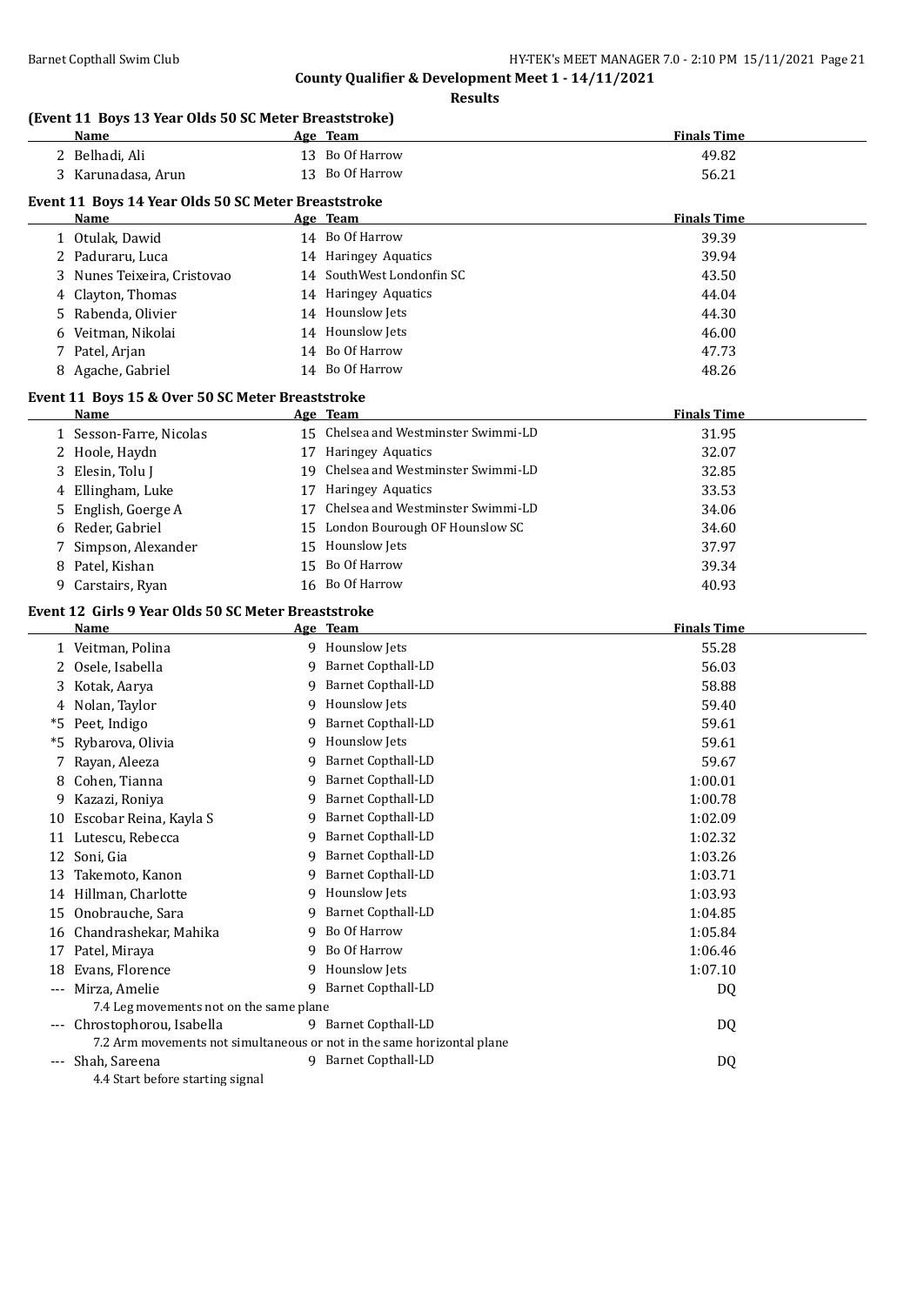**Results**

#### **Event 12 Girls 10 Year Olds 50 SC Meter Breaststroke**

|       | Name                       |    | Age Team                       | <b>Finals Time</b> |
|-------|----------------------------|----|--------------------------------|--------------------|
|       | 1 Garner, Mia J            | 10 | Bo Of Harrow                   | 45.77              |
|       | Lazarevic, Sofia           | 10 | <b>Barnet Copthall-LD</b>      | 48.35              |
| 3.    | Adebola-Lawal, Tishe       | 10 | Barnet Copthall-LD             | 49.56              |
| 4     | Nosinova, Sofia            | 10 | <b>Barnet Copthall-LD</b>      | 51.34              |
| 5.    | Cracknell, Trixie          | 10 | Hounslow Jets                  | 51.35              |
| 6     | Nastiuc Blanar, Roberta    | 10 | Barnet Copthall-LD             | 52.35              |
|       | Harris, Amy                | 10 | <b>Barnet Copthall-LD</b>      | 53.21              |
| 8     | Mew, Ellie                 | 10 | Barnet Copthall-LD             | 53.44              |
| 9.    | Ovekanmi, Olivia           | 10 | <b>Barnet Copthall-LD</b>      | 53.53              |
| 10    | Anyanwu, Greatwin          | 10 | Barnet Copthall-LD             | 53.64              |
| 11    | Livina, Elize              | 10 | SouthWest Londonfin SC         | 53.68              |
| 12    | Hayakawa, Jui              | 10 | Barnet Copthall-LD             | 55.10              |
| 13    | Taylor-Billington, Georgia | 10 | London Bourough OF Hounslow SC | 55.18              |
| 14    | Demetriou, Sofia           | 10 | Barnet Copthall-LD             | 56.66              |
| 15    | Kaye, Ava                  | 10 | <b>Barnet Copthall-LD</b>      | 59.24              |
| 16    | Kent, Isla                 | 10 | <b>Barnet Copthall-LD</b>      | 1:04.94            |
| 17    | Makhammadieva, Sophie      | 10 | Barnet Copthall-LD             | 1:06.94            |
| 18    | Lekach, Shahar             | 10 | <b>Barnet Copthall-LD</b>      | 1:18.91            |
| $---$ | Kent, Amelie               | 10 | <b>Barnet Copthall-LD</b>      | DQ                 |

7.4 Leg movements not on the same plane

# **Event 12 Girls 11 Year Olds 50 SC Meter Breaststroke**

|     | Name                             |    | Age Team                      | <b>Finals Time</b> |
|-----|----------------------------------|----|-------------------------------|--------------------|
|     | 1 Tramontano Wells, Matilda      |    | 11 Hertford Swimming Club     | 41.10              |
| 2   | Hanson, Amy                      | 11 | Haringey Aquatics             | 42.56              |
| 3   | Byron Nour, Laila                | 11 | Bo Of Harrow                  | 44.82              |
| 4   | Snow, Theresa                    | 11 | Hounslow Jets                 | 45.04              |
| 5   | Sopala, Lilanna                  | 11 | <b>Hertford Swimming Club</b> | 45.87              |
| 6   | Reindorf Asamoah Dan, Victoria-l | 11 | <b>Barnet Copthall-LD</b>     | 47.50              |
| 7   | Longhurst, Freya                 | 11 | Barnet Copthall-LD            | 47.55              |
| 8   | Olszewska, Nadia                 | 11 | <b>Barnet Copthall-LD</b>     | 48.44              |
| 9   | Alden, Amelia                    | 11 | <b>Barnet Copthall-LD</b>     | 48.83              |
| 10  | Hayakawa, Mei                    | 11 | <b>Barnet Copthall-LD</b>     | 49.49              |
| 11  | Barrett, Aneira                  | 11 | Hounslow Jets                 | 50.33              |
| 12  | Ajala, Lola                      | 11 | <b>Bo Of Harrow</b>           | 50.69              |
| 13  | Meges, Olivia                    | 11 | <b>Barnet Copthall-LD</b>     | 50.94              |
| 14  | Dharmaraja, Aanya                | 11 | <b>Bo Of Harrow</b>           | 52.31              |
| 15  | Ellis, Saoirse                   | 11 | Haringey Aquatics             | 53.53              |
| 16  | Chenery, Grace-Mae               | 11 | Hounslow Jets                 | 53.90              |
| 17  | Perex-Badalbit, Claudia          | 11 | SouthWest Londonfin SC        | 54.54              |
| 18  | Woolfe, Sophia                   | 11 | <b>Barnet Copthall-LD</b>     | 55.21              |
| 19  | Clarke, Romilly                  | 11 | Hounslow Jets                 | 55.45              |
| 20  | Davison, Ella                    | 11 | Hounslow Jets                 | 57.19              |
| 21  | Zietal, Sophie                   | 11 | <b>Barnet Copthall-LD</b>     | 57.40              |
| 22  | Veingard, Amelia                 | 11 | <b>Barnet Copthall-LD</b>     | 59.39              |
| 23  | Jide-Ajagbe, Dara                | 11 | <b>Barnet Copthall-LD</b>     | 59.62              |
| 24  | Shah, Jhanvi                     | 11 | Bo Of Harrow                  | 1:05.15            |
| 25  | Patel, Henna                     | 11 | <b>Bo Of Harrow</b>           | 1:07.10            |
| --- | Martin, Bernadette               | 11 | Hounslow Jets                 | DQ                 |

7.2 Arm movements not simultaneous or not in the same horizontal plane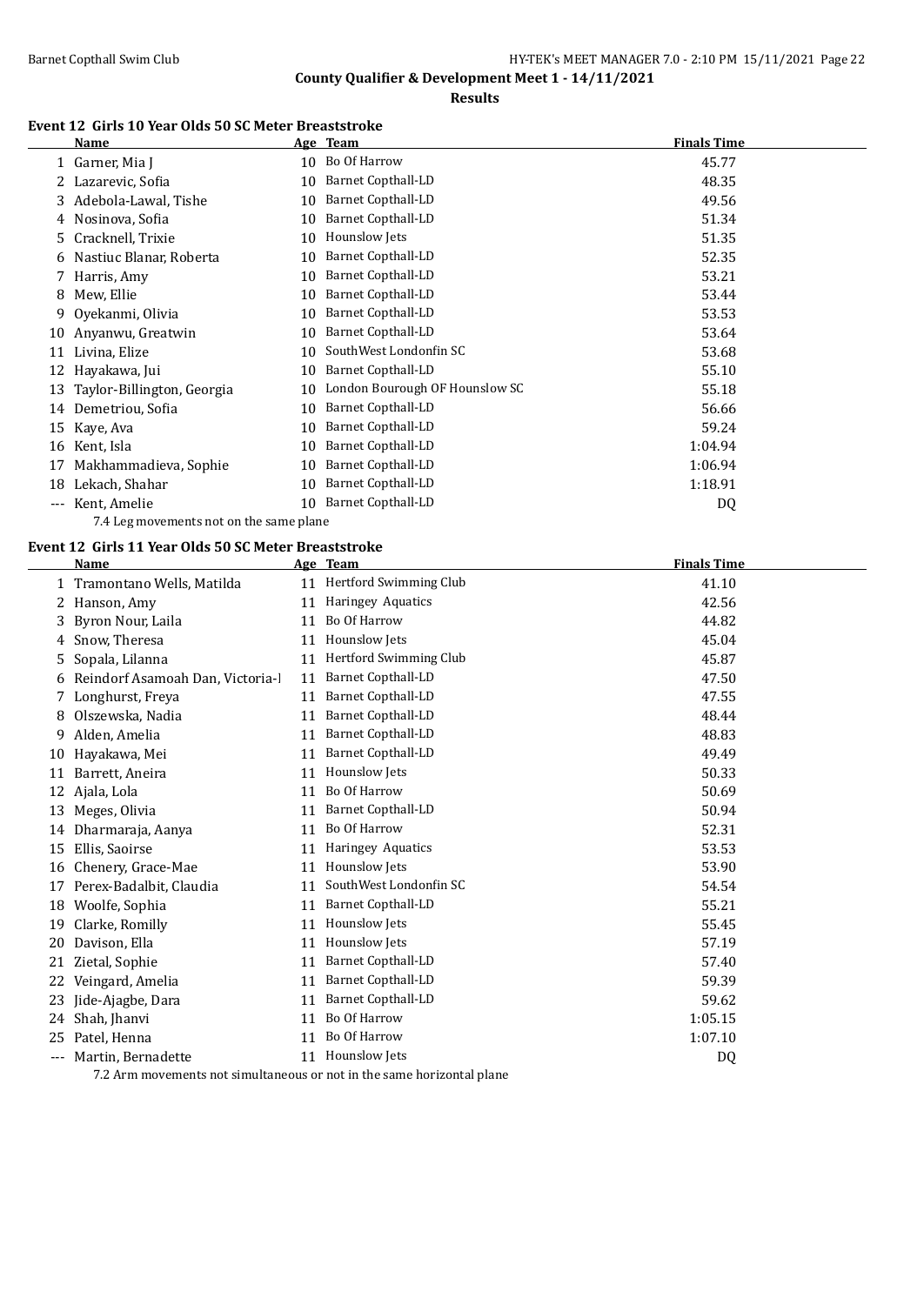**Results**

### **Event 12 Girls 12 Year Olds 50 SC Meter Breaststroke**

|                     | <b>Name</b>                                          |                 | Age Team                                                                                  | <b>Finals Time</b> |
|---------------------|------------------------------------------------------|-----------------|-------------------------------------------------------------------------------------------|--------------------|
|                     | 1 Zobek, Olivia                                      | 12              | Chelsea and Westminster Swimmi-LD                                                         | 38.16              |
|                     | Hadjiandreou, Lilia                                  | 12              | Hounslow Jets                                                                             | 41.42              |
| 3                   | Charalambous, Selena                                 | 12              | Haringey Aquatics                                                                         | 41.89              |
| 4                   | Sopala, Ellie                                        | 12              | Hertford Swimming Club                                                                    | 41.93              |
| 5.                  | Kurati, Kaltra                                       | 12              | Chelsea and Westminster Swimmi-LD                                                         | 42.72              |
| 6                   | Terranova, Emma                                      | 12              | London Bourough OF Hounslow SC                                                            | 43.09              |
|                     | Popovici, Ioana                                      | 12              | Bo Of Harrow                                                                              | 44.07              |
| 8                   | Yildirim, Ecrin Eylul                                | 12              | Hounslow Jets                                                                             | 45.70              |
| 9                   | Barrios, Hannah                                      | 12              | Bo Of Harrow                                                                              | 46.13              |
| 10                  | Sinclair, Rachel                                     | 12              | Barnet Copthall-LD                                                                        | 46.27              |
| 11                  | Colombre, Mia                                        | 12              | SouthWest Londonfin SC                                                                    | 47.56              |
| 12                  | Bilici, Dilara                                       | 12              | Haringey Aquatics                                                                         | 47.79              |
| 13                  | Chudasama, Jiya                                      | 12              | Bo Of Harrow                                                                              | 48.40              |
| 14                  | Bhonsle, Nina                                        | 12              | Haringey Aquatics                                                                         | 50.79              |
| 15                  | Hindawi, Sarah                                       | 12              | Bo Of Harrow                                                                              | 51.95              |
| 16                  | Elmadiova, Jasmine                                   | 12              | Bo Of Harrow                                                                              | 58.88              |
| ---                 | Livina, Luize                                        | 12 <sup>°</sup> | SouthWest Londonfin SC                                                                    | DQ                 |
|                     |                                                      |                 | 7.1 After the start or after each turn single butterfly kick not performed before the 1st |                    |
| $\qquad \qquad - -$ | Kerai, Divya                                         |                 | 12 Bo Of Harrow                                                                           | DQ                 |
|                     |                                                      |                 | 7.1 After the start or after each turn single butterfly kick not performed before the 1st |                    |
|                     | Event 12 Girls 13 Year Olds 50 SC Meter Breaststroke |                 |                                                                                           |                    |
|                     | Name                                                 |                 | Age Team                                                                                  | <b>Finals Time</b> |

|    | Name                  |    | лее теаш                          | гицанэ гипе |
|----|-----------------------|----|-----------------------------------|-------------|
|    | 1 Reder, Liliana      |    | 13 London Bourough OF Hounslow SC | 38.93       |
|    | 2 Karagianni, Anisa   | 13 | London Bourough OF Hounslow SC    | 39.59       |
|    | 3 Leksander, Laura    | 13 | Bo Of Harrow                      | 40.62       |
|    | 4 Pacyniak, Olivia    | 13 | London Bourough OF Hounslow SC    | 42.16       |
|    | 5 Smethurst, Evelyn   | 13 | Hounslow Jets                     | 42.88       |
|    | 6 Bonfiglio, Dahlia I | 13 | Chelsea and Westminster Swimmi-LD | 44.93       |
|    | 7 Lennon, Zoe         | 13 | Hounslow Jets                     | 45.42       |
|    | 8 Manlegro, Gianna    | 13 | <b>Barnet Copthall-LD</b>         | 46.16       |
|    | 9 Masterson, Erin T   | 13 | Bo Of Harrow                      | 46.19       |
|    | 10 Cracknell, Kiki    | 13 | Hounslow Jets                     | 48.45       |
| 11 | McKeever, Darcey      | 13 | London Bourough OF Hounslow SC    | 48.78       |
|    | 12 Karger, Sophia     | 13 | Bo Of Harrow                      | 49.73       |
|    | 13 Sakhuja, Mehar     | 13 | Bo Of Harrow                      | 55.30       |

### **Event 12 Girls 14 Year Olds 50 SC Meter Breaststroke**

| Name                                              |  | Age Team                          | <b>Finals Time</b> |  |  |
|---------------------------------------------------|--|-----------------------------------|--------------------|--|--|
| 1 Ukeje, Leah                                     |  | 14 SouthWest Londonfin SC         | 38.84              |  |  |
| 2 Davison, Zoe                                    |  | 14 Hounslow Jets                  | 41.68              |  |  |
| 3 Dannatt, Zara                                   |  | 14 Hounslow Jets                  | 43.42              |  |  |
| 4 Fazzani, Adriana                                |  | 14 Haringey Aquatics              | 43.46              |  |  |
| 5 Shah, Mahi                                      |  | 14 Bo Of Harrow                   | 44.78              |  |  |
| 6 Whittaker, Martha                               |  | 14 London Bourough OF Hounslow SC | 46.07              |  |  |
| 7 Spyrou, Isabel                                  |  | 14 Haringey Aquatics              | 51.96              |  |  |
| 8 Karthikeyan, Bhayanaa C                         |  | 14 Bo Of Harrow                   | 53.04              |  |  |
| Event 12 Girls 15 & Over 50 SC Meter Breaststroke |  |                                   |                    |  |  |

| Name            | Age Team             | <b>Finals Time</b> |
|-----------------|----------------------|--------------------|
| Wootton, Evie   | 16 Haringey Aquatics | 36.88              |
| 2 Guellal, Nora | 15 Hounslow Jets     | 44.00              |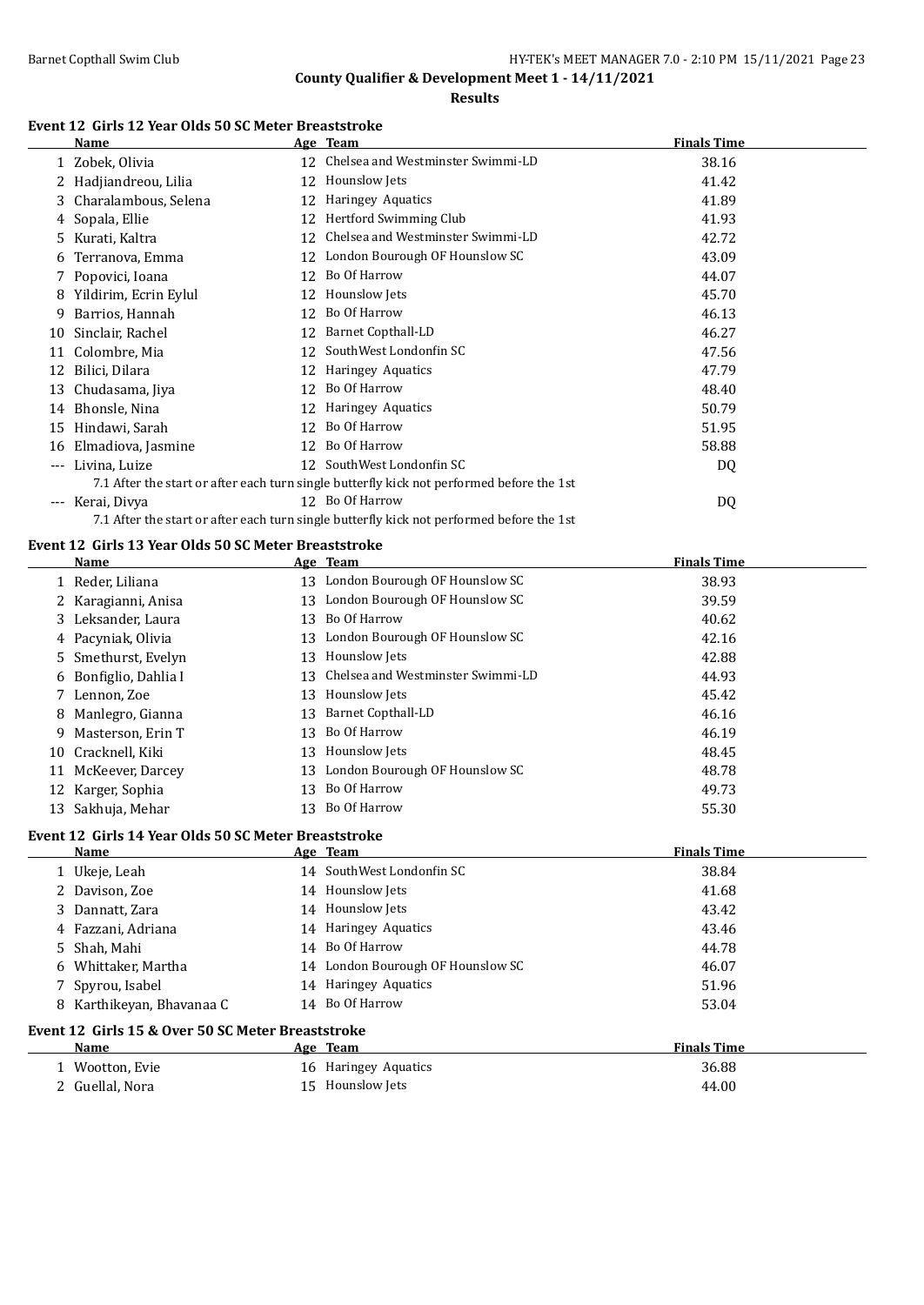### **Results**

### **(Event 12 Girls 15 & Over 50 SC Meter Breaststroke)**

| Name                                             |    | Age Team                       | <b>Finals Time</b> |
|--------------------------------------------------|----|--------------------------------|--------------------|
| 3 Gomez-Velasco, Miranda                         |    | 17 Haringey Aquatics           | 47.20              |
| Event 13 Boys 9 Year Olds 50 SC Meter Freestyle  |    |                                |                    |
| Name                                             |    | Age Team                       | <b>Finals Time</b> |
| 1 Herman, Jameson                                |    | 9 Barnet Copthall-LD           | 36.51              |
| 2 Dok, Sankara                                   | 9  | <b>Barnet Copthall-LD</b>      | 37.98              |
| 3 Flori, Raffi                                   | 9  | <b>Barnet Copthall-LD</b>      | 39.12              |
| 4 Eden, Anthony                                  | 9  | <b>Barnet Copthall-LD</b>      | 39.71              |
| Aljourbouri, Deeyar<br>5.                        | 9  | <b>Barnet Copthall-LD</b>      | 41.85              |
| 6 Assaker, David-Joseph                          | 9  | Barnet Copthall-LD             | 43.06              |
| Zietal, Frankie<br>7                             | 9  | <b>Barnet Copthall-LD</b>      | 43.42              |
| Coleman, Flynn<br>8                              | 9  | <b>Barnet Copthall-LD</b>      | 44.65              |
| Omell, Frederick<br>9                            | 9  | <b>Barnet Copthall-LD</b>      | 44.90              |
| 10 Kay, Deniz                                    | 9  | <b>Barnet Copthall-LD</b>      | 48.03              |
| 11 Jalil, Ari                                    | 9  | <b>Barnet Copthall-LD</b>      | 48.63              |
| 12 Xie, Lewis                                    | 9  | Barnet Copthall-LD             | 51.52              |
| Nielsen, Danyal K<br>13                          | 9  | <b>Barnet Copthall-LD</b>      | 54.90              |
| 14 Patel, Shayan                                 | 9  | Bo Of Harrow                   | 1:00.45            |
| --- Laszlo, Oliver                               | 9  | SouthWest Londonfin SC         | X38.53             |
| Event 13 Boys 10 Year Olds 50 SC Meter Freestyle |    |                                |                    |
| <b>Name</b>                                      |    | Age Team                       | <b>Finals Time</b> |
| 1 Kay, Alp                                       |    | 10 Barnet Copthall-LD          | 35.48              |
| 2 Shamshuddin Cortes, Alejandr                   | 10 | <b>Barnet Copthall-LD</b>      | 35.58              |
| 3 Daly, Daniel                                   | 10 | <b>Barnet Copthall-LD</b>      | 35.71              |
| 4 Iojan, Ioan                                    | 10 | <b>Barnet Copthall-LD</b>      | 36.08              |
| 5 Butorac, Zoran                                 | 10 | Barnet Copthall-LD             | 36.39              |
| Szczygiel, Alexander<br>6                        | 10 | Haringey Aquatics              | 37.14              |
| 7 Aoun, Rayan                                    | 10 | Hounslow Jets                  | 37.69              |
| Ritchie, Alfie<br>8                              | 10 | <b>Barnet Copthall-LD</b>      | 38.41              |
| Sufaj, Keiden<br>9                               | 10 | <b>Barnet Copthall-LD</b>      | 38.69              |
| Chan, Matthew<br>10                              | 10 | Barnet Copthall-LD             | 39.84              |
| Buzsik, Zente<br>11                              | 10 | <b>Barnet Copthall-LD</b>      | 40.16              |
| 12 Tramontano Wells, Rex                         | 10 | Hertford Swimming Club         | 42.06              |
| Clark, Sebastian<br>13                           | 10 | Haringey Aquatics              | 42.10              |
| Saujani, Kian<br>14                              | 10 | <b>Barnet Copthall-LD</b>      | 42.65              |
| 15 Lonberg, Christian                            | 10 | SouthWest Londonfin SC         | 43.26              |
| Shanbhag, Dhruv<br>16                            | 10 | <b>Barnet Copthall-LD</b>      | 43.41              |
| 17 Karunadasa, Dhruv                             | 10 | Bo Of Harrow                   | 43.48              |
| 18 McKEEVER, Flynn                               | 10 | London Bourough OF Hounslow SC | 51.09              |
| --- Iliev, Dimitar                               | 10 | <b>Barnet Copthall-LD</b>      | D <sub>Q</sub>     |

5.2 Did not touch the wall at the turn or finish

# **Event 13 Boys 11 Year Olds 50 SC Meter Freestyle**<br>Name Age Team

| Name                       |    | Age Team                       | <b>Finals Time</b> |
|----------------------------|----|--------------------------------|--------------------|
| 1 Selmani, Amar            | 11 | Barnet Copthall-LD             | 32.05              |
| 2 Redford, Jack            | 11 | Barnet Copthall-LD             | 32.29              |
| 3 Tang, Alfred Loktin      | 11 | Hounslow Jets                  | 33.11              |
| 4 Weerasinghe, Seth        | 11 | Barnet Copthall-LD             | 34.25              |
| 5 Zegiri, Gert             | 11 | Bo Of Harrow                   | 35.79              |
| 6 Yalovets, Timofiy        | 11 | London Bourough OF Hounslow SC | 36.01              |
| 7 Epstein-Richmond, Curtis | 11 | Barnet Copthall-LD             | 36.02              |
|                            |    |                                |                    |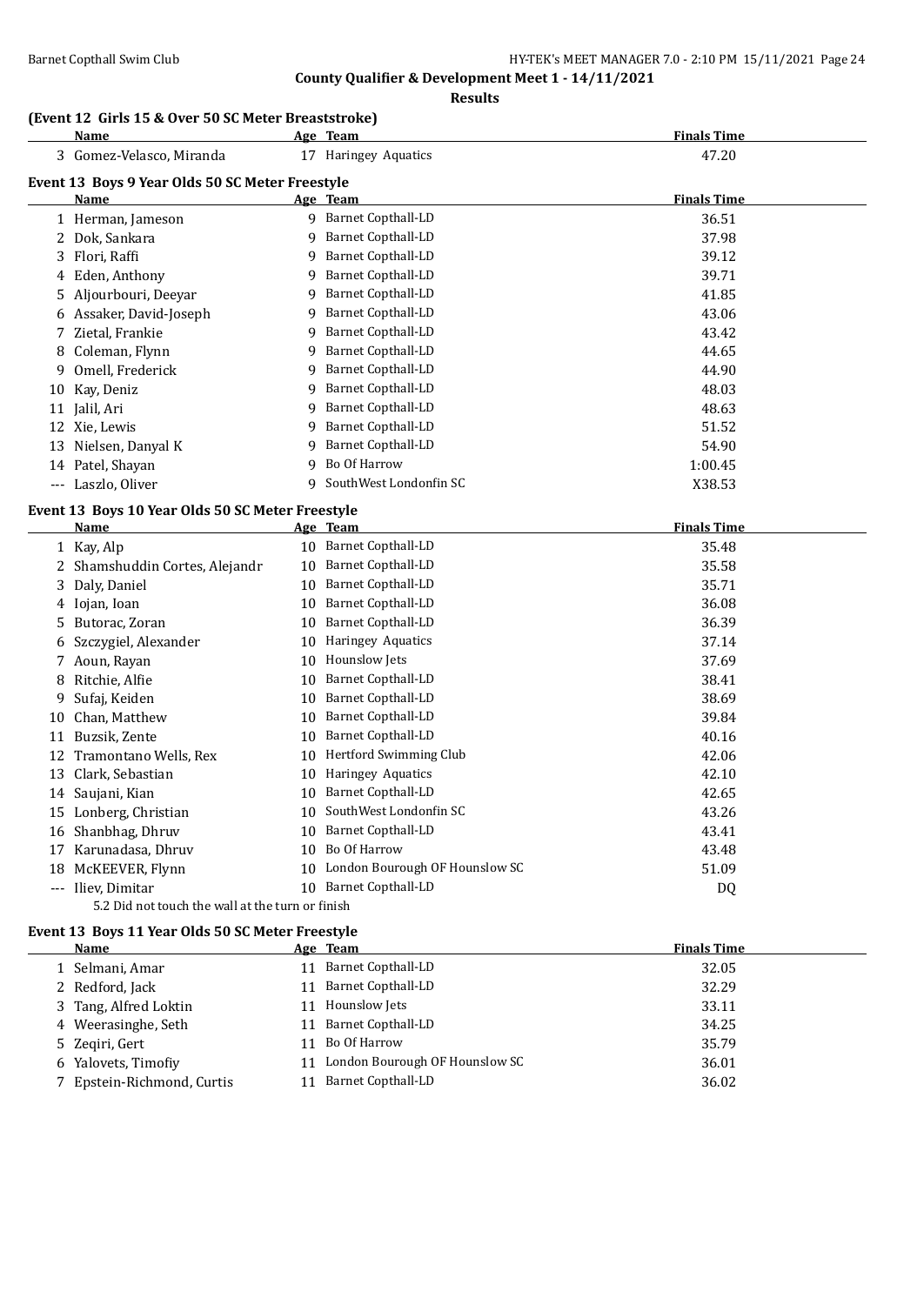**Results**

### **(Event 13 Boys 11 Year Olds 50 SC Meter Freestyle)**

|    | <b>Name</b>                                      |    | Age Team                          | <b>Finals Time</b> |  |
|----|--------------------------------------------------|----|-----------------------------------|--------------------|--|
|    | 8 McKeever, Rian                                 |    | 11 London Bourough OF Hounslow SC | 42.00              |  |
| 9  | Patel, Henley                                    | 11 | Bo Of Harrow                      | 47.60              |  |
| 10 | Patel, Eston                                     | 11 | Bo Of Harrow                      | 50.20              |  |
|    | Event 13 Boys 12 Year Olds 50 SC Meter Freestyle |    |                                   |                    |  |
|    | Name                                             |    | Age Team                          | <b>Finals Time</b> |  |
|    | 1 Ukeje, Elendu                                  |    | SouthWest Londonfin SC            | 29.94              |  |
|    | Lam, Yin Fung                                    | 12 | Bo Of Harrow                      | 30.91              |  |
| 3  | Croke, Tom                                       | 12 | <b>Barnet Copthall-LD</b>         | 30.96              |  |
| 4  | Carreiras-Rebelo, Gabriel                        | 12 | <b>Barnet Copthall-LD</b>         | 32.20              |  |
| 5. | Carstairs, Adam                                  | 12 | Bo Of Harrow                      | 32.25              |  |
| 6  | Lonnen, Frederick                                | 12 | Hounslow Jets                     | 32.47              |  |
|    | Danilet, Victor Vasile                           | 12 | <b>Barnet Copthall-LD</b>         | 32.68              |  |
| 8  | Ionel-Asauleac, Andrew                           | 12 | <b>Barnet Copthall-LD</b>         | 32.75              |  |
| 9  | Kaye, Joe                                        | 12 | <b>Barnet Copthall-LD</b>         | 33.71              |  |
| 10 | Takemoto, Yuto                                   | 12 | <b>Barnet Copthall-LD</b>         | 34.90              |  |
| 11 | Wadsworth, Harrison                              | 12 | Hounslow Jets                     | 35.98              |  |
| 12 | Moretti, Enrico                                  | 12 | <b>Barnet Copthall-LD</b>         | 36.76              |  |
| 13 | Aleksandrov, Aleksandar                          | 12 | London Bourough OF Hounslow SC    | 37.97              |  |
| 14 | Cox, Jasper                                      | 12 | SouthWest Londonfin SC            | 38.27              |  |
| 15 | MacDonald, Alex                                  | 12 | Hounslow Jets                     | 39.32              |  |
| 16 | Hillman, Henry                                   | 12 | Hounslow Jets                     | 39.52              |  |
| 17 | Dhir, Aarav                                      | 12 | Bo Of Harrow                      | 39.81              |  |
| 18 | Hilmy, Stefan                                    | 12 | London Bourough OF Hounslow SC    | 42.41              |  |
| 19 | Mohamed Anise, Ashfaq                            | 12 | Bo Of Harrow                      | 44.55              |  |
| 20 | Veitman, Michael                                 | 12 | <b>Hounslow Jets</b>              | 45.63              |  |

### **Event 13 Boys 13 Year Olds 50 SC Meter Freestyle**

| Name                          |     | Age Team                             | <b>Finals Time</b> |
|-------------------------------|-----|--------------------------------------|--------------------|
| 1 Jelbaoui, Amir              | 13  | Barnet Copthall-LD                   | 28.11              |
| 2 Lembac, Razvan V            |     | 13 Bo Of Harrow                      | 28.37              |
| 3 Selmani, Yassin             | 13. | Barnet Copthall-LD                   | 28.45              |
| 4 Lesesne, Eric               |     | 13 Chelsea and Westminster Swimmi-LD | 29.53              |
| 5 Hiotis-Sclavenitis, Romanos | 13. | Barnet Copthall-LD                   | 31.90              |
| 6 Lorenzim, Damiano           | 13  | <b>Barnet Copthall-LD</b>            | 32.23              |
| 7 Sharma, Aditya              |     | 13 Bo Of Harrow                      | 32.69              |
| 8 Belhadi, Ali                | 13. | Bo Of Harrow                         | 35.94              |
| 9 Karunadasa, Arun            | 13. | Bo Of Harrow                         | 41.59              |

### **Event 13 Boys 14 Year Olds 50 SC Meter Freestyle**

|    | Name                        | Age Team                          | <b>Finals Time</b> |
|----|-----------------------------|-----------------------------------|--------------------|
|    | 1 Flynn, Thomas             | 14 Barnet Copthall-LD             | 26.01              |
|    | 2 Harris-Eze, Kene          | 14 Barnet Copthall-LD             | 27.24              |
|    | 3 Nunes Teixeira, Cristovao | 14 SouthWest Londonfin SC         | 30.14              |
|    | 4 Paduraru, Luca            | 14 Haringey Aquatics              | 30.56              |
|    | 5 Otulak, Dawid             | 14 Bo Of Harrow                   | 31.15              |
|    | 6 Dragicevic, Alexander     | 14 London Bourough OF Hounslow SC | 31.82              |
|    | 7 Clayton, Thomas           | 14 Haringey Aquatics              | 33.79              |
|    | 8 Rabenda, Olivier          | 14 Hounslow Jets                  | 33.81              |
|    | 9 Veitman, Nikolai          | 14 Hounslow Jets                  | 34.13              |
|    | 10 Patel, Arjan             | 14 Bo Of Harrow                   | 36.52              |
| 11 | Agache, Gabriel             | 14 Bo Of Harrow                   | 38.96              |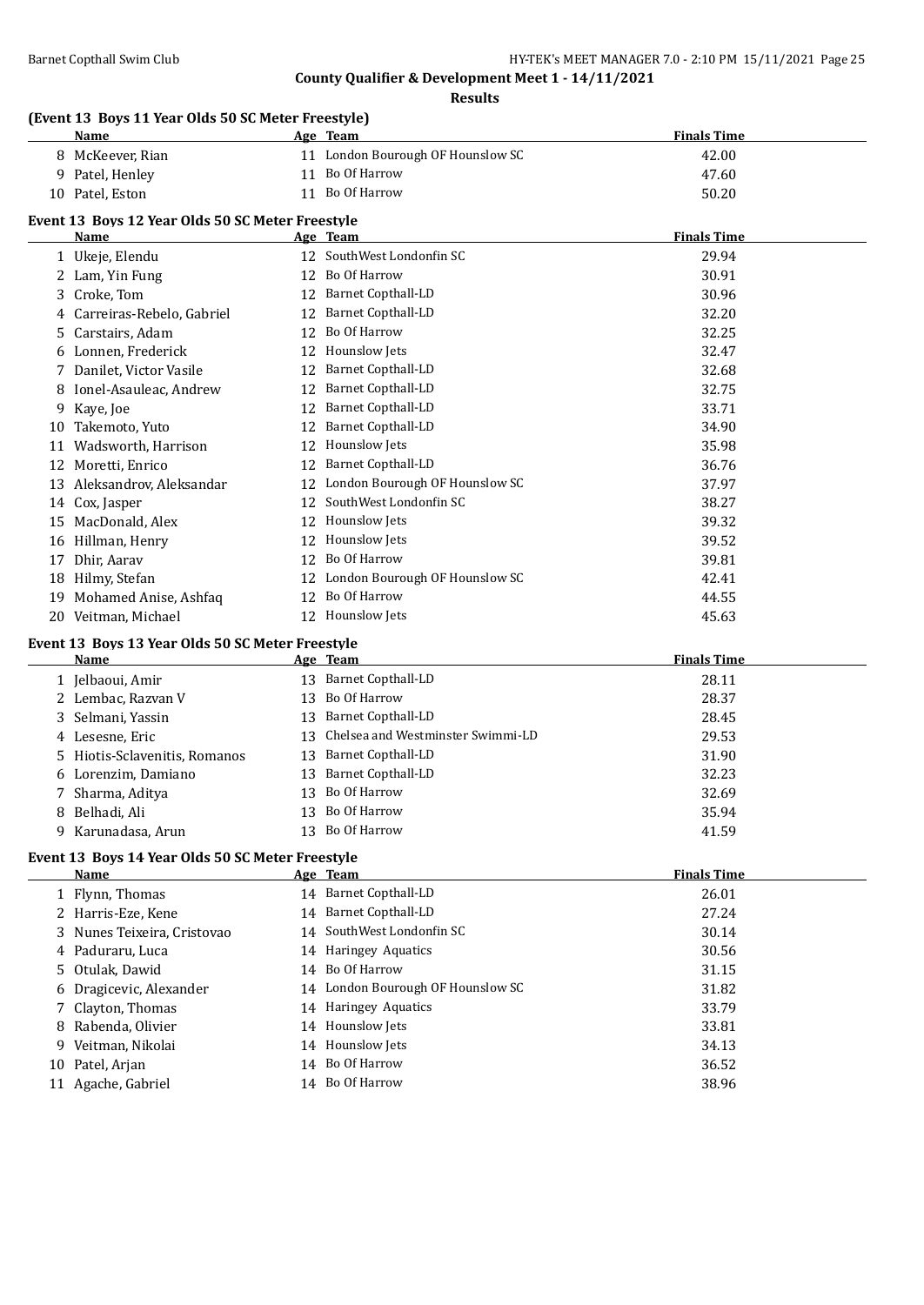$\overline{\phantom{a}}$ 

**County Qualifier & Development Meet 1 - 14/11/2021**

**Results**

### **Event 13 Boys 15 & Over 50 SC Meter Freestyle**

|    | Name                      |    | Age Team                          | <b>Finals Time</b> |
|----|---------------------------|----|-----------------------------------|--------------------|
|    | 1 Hoole, Haydn            | 17 | Haringey Aquatics                 | 24.72              |
|    | 2 Wong, Adam              | 15 | Chelsea and Westminster Swimmi-LD | 25.22              |
|    | 3 Sesson-Farre, Nicolas   | 15 | Chelsea and Westminster Swimmi-LD | 25.66              |
| 4  | Bartos, Matej             | 17 | Barnet Copthall-LD                | 25.94              |
|    | 5 Carlos, Kai             | 16 | Barnet Copthall-LD                | 26.03              |
| 6  | Elesin, Tolu J            | 19 | Chelsea and Westminster Swimmi-LD | 26.37              |
|    | English, Goerge A         | 17 | Chelsea and Westminster Swimmi-LD | 27.10              |
| 8  | Ellingham, Luke           | 17 | Haringey Aquatics                 | 27.28              |
| 9. | Griffith-Preprah, Kyrique | 15 | Haringey Aquatics                 | 27.74              |
|    | 10 Simpson, Alexander     | 15 | Hounslow Jets                     | 29.21              |
|    | 11 Wavamuno, Dylan        | 15 | London Bourough OF Hounslow SC    | 29.24              |
|    | 12 Hilmy, Marco           | 17 | London Bourough OF Hounslow SC    | 29.74              |
|    | 13 Patel, Kishan          | 15 | Bo Of Harrow                      | 30.14              |
|    | 14 Caravati-Pringle, Elia | 15 | Haringey Aquatics                 | 30.40              |
|    | 15 Carstairs, Ryan        | 16 | Bo Of Harrow                      | 31.14              |
|    | 16 Assaker, Brayan        | 15 | Barnet Copthall-LD                | 32.55              |

#### **Event 14 Girls 9 Year Olds 50 SC Meter Freestyle**

|    | <b>Name</b>             |   | Age Team                  | <b>Finals Time</b> |
|----|-------------------------|---|---------------------------|--------------------|
|    | Mirza, Amelie           |   | 9 Barnet Copthall-LD      | 36.61              |
|    | Muralidhar, Violet      | 9 | Hounslow Jets             | 38.31              |
| 3  | Onobrauche, Sara        | 9 | <b>Barnet Copthall-LD</b> | 39.56              |
|    | Osele, Isabella         | 9 | <b>Barnet Copthall-LD</b> | 39.85              |
| 5  | Veitman, Polina         | 9 | Hounslow Jets             | 41.49              |
| 6  | Shah, Sareena           | 9 | <b>Barnet Copthall-LD</b> | 43.71              |
|    | Escobar Reina, Kayla S  | 9 | <b>Barnet Copthall-LD</b> | 44.65              |
|    | Chrostophorou, Isabella | 9 | <b>Barnet Copthall-LD</b> | 45.95              |
| 9  | Nolan, Taylor           | 9 | Hounslow Jets             | 45.98              |
| 10 | Evans, Florence         | 9 | Hounslow Jets             | 46.75              |
| 11 | Takemoto, Kanon         | 9 | <b>Barnet Copthall-LD</b> | 47.30              |
| 12 | Rayan, Aleeza           | 9 | <b>Barnet Copthall-LD</b> | 47.50              |
| 13 | Soni, Gia               | 9 | <b>Barnet Copthall-LD</b> | 47.85              |
| 14 | Peet, Indigo            | 9 | <b>Barnet Copthall-LD</b> | 48.47              |
| 15 | Hillman, Charlotte      | 9 | Hounslow Jets             | 48.77              |
| 16 | Rybarova, Olivia        | 9 | Hounslow Jets             | 49.08              |
| 17 | Patel, Miraya           | 9 | Bo Of Harrow              | 49.09              |
| 18 | Chandrashekar, Mahika   | 9 | Bo Of Harrow              | 51.84              |
| 19 | Kotak, Aarya            | 9 | <b>Barnet Copthall-LD</b> | 52.12              |
| 20 | Kazazi, Roniya          | 9 | <b>Barnet Copthall-LD</b> | 54.51              |
| 21 | Lutescu, Rebecca        | 9 | <b>Barnet Copthall-LD</b> | 54.95              |

### **Event 14 Girls 10 Year Olds 50 SC Meter Freestyle**

| Name                   |     | Age Team                  | <b>Finals Time</b> |
|------------------------|-----|---------------------------|--------------------|
| 1 Garner, Mia J        |     | 10 Bo Of Harrow           | 34.34              |
| 2 Jelbaoui, Leyla      | 10. | Barnet Copthall-LD        | 34.82              |
| 3 Adebola-Lawal, Tishe | 10. | Barnet Copthall-LD        | 35.46              |
| 4 Nosinova, Sofia      | 10. | Barnet Copthall-LD        | 35.72              |
| 5 Harris, Amy          | 10. | Barnet Copthall-LD        | 36.67              |
| 6 Hayakawa, Jui        | 10. | Barnet Copthall-LD        | 37.40              |
| 7 Mew, Ellie           | 10. | Barnet Copthall-LD        | 38.56              |
| 8 Livina, Elize        |     | 10 SouthWest Londonfin SC | 38.92              |
|                        |     |                           |                    |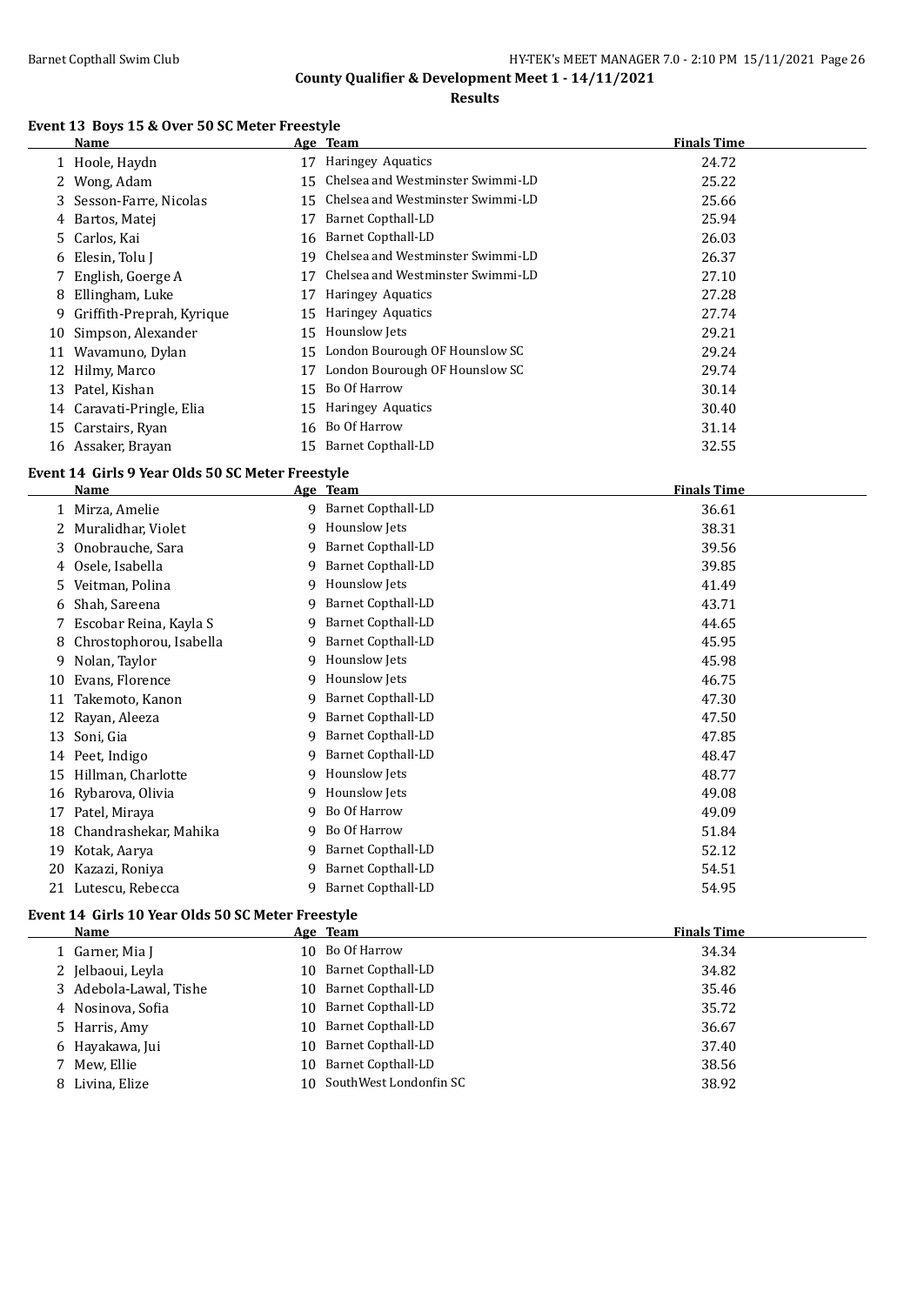**Results**

### **(Event 14 Girls 10 Year Olds 50 SC Meter Freestyle)**

|    | Name                          |    | Age Team                       | <b>Finals Time</b> |  |
|----|-------------------------------|----|--------------------------------|--------------------|--|
| 9. | Demetriou, Sofia              | 10 | <b>Barnet Copthall-LD</b>      | 38.97              |  |
| 10 | Anyanwu, Greatwin             | 10 | <b>Barnet Copthall-LD</b>      | 39.76              |  |
| 11 | Nastiuc Blanar, Roberta       | 10 | <b>Barnet Copthall-LD</b>      | 40.83              |  |
|    | 12 Taylor-Billington, Georgia | 10 | London Bourough OF Hounslow SC | 41.82              |  |
| 13 | Lazarevic, Sofia              | 10 | Barnet Copthall-LD             | 43.27              |  |
| 14 | Oyekanmi, Olivia              | 10 | <b>Barnet Copthall-LD</b>      | 43.39              |  |
|    | 15 Cracknell, Trixie          | 10 | Hounslow Jets                  | 43.61              |  |
| 16 | Weclewska, Natalia            | 10 | London Bourough OF Hounslow SC | 45.07              |  |
| 17 | Jennings-Mace, Lola           | 10 | London Bourough OF Hounslow SC | 45.60              |  |
|    | 18 Kaye, Ava                  | 10 | <b>Barnet Copthall-LD</b>      | 45.84              |  |
| 19 | Kent, Isla                    | 10 | Barnet Copthall-LD             | 51.23              |  |
| 20 | Kent, Amelie                  | 10 | <b>Barnet Copthall-LD</b>      | 52.73              |  |
| 21 | Denis-Hajali, Nolwen          | 10 | <b>Barnet Copthall-LD</b>      | 53.53              |  |
| 22 | Makhammadieva, Sophie         | 10 | <b>Barnet Copthall-LD</b>      | 59.78              |  |
| 23 | Lekach, Shahar                | 10 | <b>Barnet Copthall-LD</b>      | 1:06.64            |  |

### **Event 14 Girls 11 Year Olds 50 SC Meter Freestyle**

|    | Name                            |    | Age Team                  | <b>Finals Time</b> |
|----|---------------------------------|----|---------------------------|--------------------|
|    | Tramontano Wells, Matilda       | 11 | Hertford Swimming Club    | 32.84              |
| 2  | Sopala, Lilanna                 | 11 | Hertford Swimming Club    | 33.10              |
| 3  | Longhurst, Freya                | 11 | <b>Barnet Copthall-LD</b> | 33.37              |
| 4  | Olszewska, Nadia                | 11 | <b>Barnet Copthall-LD</b> | 33.85              |
| 5  | Hayakawa, Mei                   | 11 | <b>Barnet Copthall-LD</b> | 34.30              |
| 6  | Byron Nour, Laila               | 11 | Bo Of Harrow              | 34.96              |
| 7  | Hanson, Amy                     | 11 | Haringey Aquatics         | 35.98              |
| 8  | Snow, Theresa                   | 11 | Hounslow Jets             | 35.99              |
| 9  | Veingard, Amelia                | 11 | <b>Barnet Copthall-LD</b> | 36.42              |
| 10 | Alden, Amelia                   | 11 | <b>Barnet Copthall-LD</b> | 36.85              |
| 11 | Meges, Olivia                   | 11 | <b>Barnet Copthall-LD</b> | 36.90              |
| 12 | Clarke, Romilly                 | 11 | Hounslow Jets             | 37.44              |
| 13 | Reindorf Asamoah Dan, Victoria- | 11 | <b>Barnet Copthall-LD</b> | 37.51              |
| 14 | Zietal, Sophie                  | 11 | <b>Barnet Copthall-LD</b> | 38.07              |
| 15 | Ajala, Lola                     | 11 | <b>Bo Of Harrow</b>       | 38.57              |
| 16 | Chenery, Grace-Mae              | 11 | Hounslow Jets             | 38.66              |
| 17 | Dharmaraja, Aanya               | 11 | <b>Bo Of Harrow</b>       | 39.76              |
| 18 | Ellis, Saoirse                  | 11 | Haringey Aquatics         | 40.04              |
| 19 | Van den Brink, Livia            | 11 | <b>Hounslow Jets</b>      | 40.89              |
| 20 | Perex-Badalbit, Claudia         | 11 | SouthWest Londonfin SC    | 41.41              |
| 21 | Jide-Ajagbe, Dara               | 11 | <b>Barnet Copthall-LD</b> | 42.57              |
| 22 | Woolfe, Sophia                  | 11 | <b>Barnet Copthall-LD</b> | 42.72              |
| 23 | Martin, Bernadette              | 11 | Hounslow Jets             | 43.89              |
| 24 | Davison, Ella                   | 11 | Hounslow Jets             | 46.09              |
| 25 | Shah, Jhanvi                    | 11 | <b>Bo Of Harrow</b>       | 49.98              |
| 26 | Patel, Henna                    | 11 | Bo Of Harrow              | 55.78              |
|    |                                 |    |                           |                    |

### **Event 14 Girls 12 Year Olds 50 SC Meter Freestyle**

| Name                  | Age Team                             | <b>Finals Time</b> |
|-----------------------|--------------------------------------|--------------------|
| 1 Onobrauche, Malaika | 12 Barnet Copthall-LD                | 29.09              |
| 2 Terranova, Emma     | 12 London Bourough OF Hounslow SC    | 30.54              |
| 3 Zobek, Olivia       | 12 Chelsea and Westminster Swimmi-LD | 30.56              |
| 4 Kurati, Kaltra      | 12 Chelsea and Westminster Swimmi-LD | 31.57              |
| 5 Elias, Antonia      | 12 Barnet Copthall-LD                | 32.03              |
|                       |                                      |                    |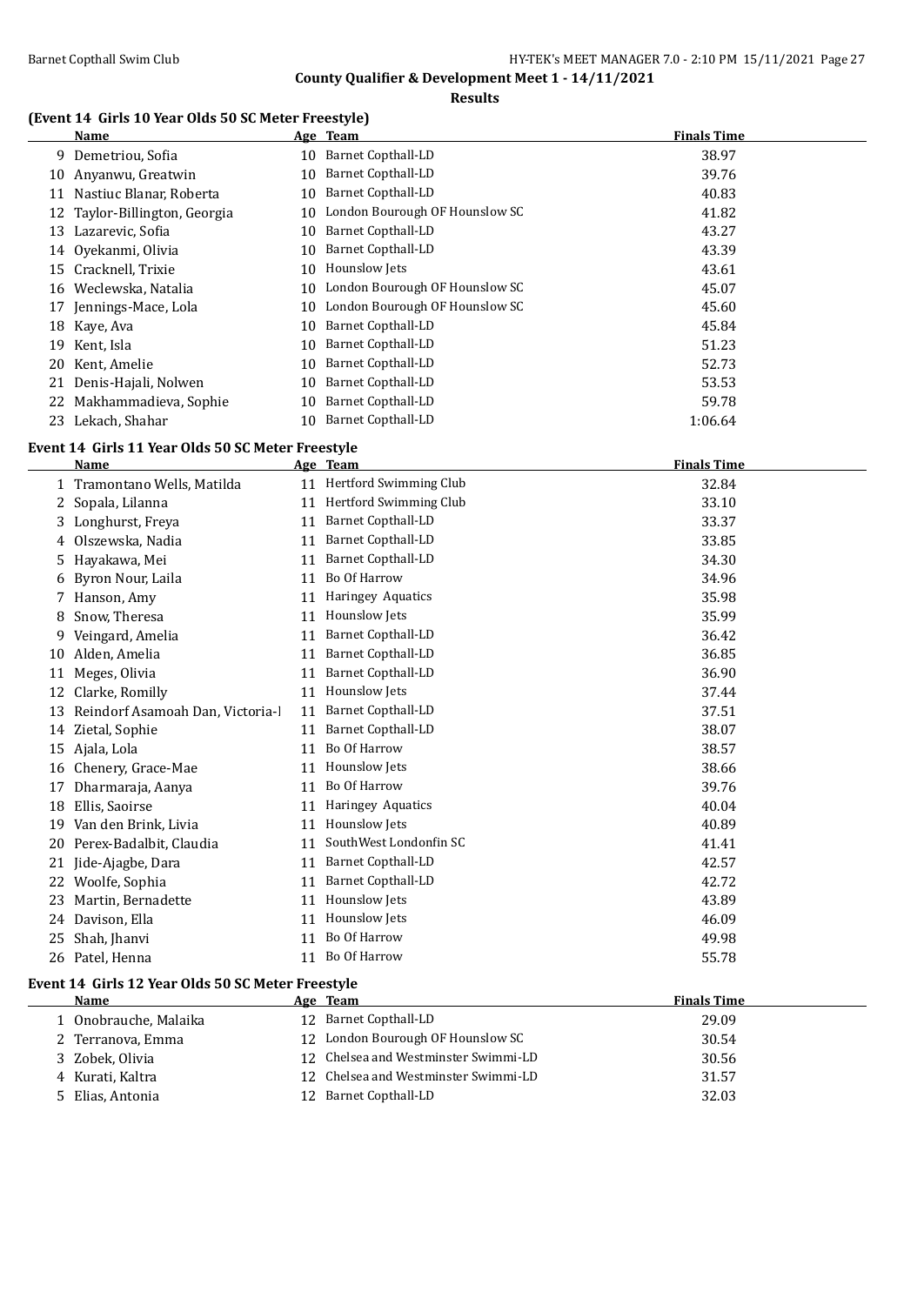### **Results**

### **(Event 14 Girls 12 Year Olds 50 SC Meter Freestyle)**

|    | <b>Name</b>                                       |    | Age Team                          | <b>Finals Time</b> |
|----|---------------------------------------------------|----|-----------------------------------|--------------------|
|    | 6 Charalambous, Selena                            |    | 12 Haringey Aquatics              | 33.13              |
| 7  | Sopala, Ellie                                     | 12 | Hertford Swimming Club            | 33.36              |
| 8  | Livina, Luize                                     | 12 | SouthWest Londonfin SC            | 33.40              |
| 9. | Panayi, Zoe                                       | 12 | <b>Barnet Copthall-LD</b>         | 33.66              |
|    | 10 Cucu, Olivia                                   | 12 | <b>Barnet Copthall-LD</b>         | 33.91              |
| 11 | Barrios, Hannah                                   | 12 | Bo Of Harrow                      | 34.23              |
| 12 | Bavishi, Shreya                                   | 12 | <b>Barnet Copthall-LD</b>         | 34.24              |
| 13 | Popovici, Ioana                                   | 12 | Bo Of Harrow                      | 34.36              |
|    | 14 Fairbairn, Khai                                |    | 12 Haringey Aquatics              | 34.42              |
|    | 15 Hadjiandreou, Lilia                            |    | 12 Hounslow Jets                  | 35.06              |
|    | 16 Colombre, Mia                                  | 12 | SouthWest Londonfin SC            | 36.28              |
| 17 | Bilici, Dilara                                    |    | 12 Haringey Aquatics              | 37.64              |
|    | 18 Bhonsle, Nina                                  |    | 12 Haringey Aquatics              | 37.95              |
| 19 | Elmadiova, Jasmine                                | 12 | Bo Of Harrow                      | 38.61              |
| 20 | Chudasama, Jiya                                   | 12 | Bo Of Harrow                      | 39.43              |
|    | 21 Kerai, Divya                                   | 12 | Bo Of Harrow                      | 39.87              |
| 22 | Mccourt, Jemima                                   | 12 | Haringey Aquatics                 | 41.66              |
|    | 23 Sinclair, Rachel                               | 12 | <b>Barnet Copthall-LD</b>         | 41.69              |
|    | 24 Hindawi, Sarah                                 | 12 | Bo Of Harrow                      | 44.70              |
|    | --- Yildirim, Ecrin Eylul                         |    | 12 Hounslow Jets                  | DQ                 |
|    | Event 14 Girls 13 Year Olds 50 SC Meter Freestyle |    |                                   |                    |
|    | Name                                              |    | Age Team                          | <b>Finals Time</b> |
|    | 1 Reder, Liliana                                  |    | 13 London Bourough OF Hounslow SC | 31.09              |
| 2  | Karagianni, Anisa                                 | 13 | London Bourough OF Hounslow SC    | 31.28              |
| 3  | Carlos, Isabelle                                  | 13 | <b>Barnet Copthall-LD</b>         | 31.52              |
| 4  | Smethurst, Evelyn                                 | 13 | Hounslow Jets                     | 31.90              |
| 5  | Down, Alexandra                                   | 13 | Hounslow Jets                     | 32.23              |
| 6  | Wavamuno, Chantelle                               | 13 | London Bourough OF Hounslow SC    | 32.24              |
| 7  | Leksander, Laura                                  | 13 | Bo Of Harrow                      | 32.30              |
| 8  | Pacyniak, Olivia                                  | 13 | London Bourough OF Hounslow SC    | 32.71              |
|    | 9 Weclewska, Olivia                               | 13 | London Bourough OF Hounslow SC    | 33.87              |
|    | 10 Manlegro, Gianna                               | 13 | <b>Barnet Copthall-LD</b>         | 35.89              |
|    | 11 Masterson, Erin T                              | 13 | Bo Of Harrow                      | 36.04              |
|    | 12 Lennon, Zoe                                    |    | 13 Hounslow Jets                  | 36.58              |
|    | 13 Cracknell, Kiki                                |    | 13 Hounslow Jets                  | 37.76              |
|    | 14 Sakhuja, Mehar                                 |    | 13 Bo Of Harrow                   | 39.69              |
|    | 15 Karger, Sophia                                 |    | 13 Bo Of Harrow                   | 39.86              |
|    | 16 McKeever, Darcey                               |    | 13 London Bourough OF Hounslow SC | 40.18              |
|    | Event 14 Girls 14 Year Olds 50 SC Meter Freestyle |    |                                   |                    |
|    | Name                                              |    | Age Team                          | <b>Finals Time</b> |
|    | 1 Chadwick, Ellie                                 |    | 14 Barnet Copthall-LD             | 28.54              |
|    | 2 Ukeje, Leah                                     |    | 14 SouthWest Londonfin SC         | 28.82              |
|    | 3 Presland, Lauren                                |    | 14 Bo Of Harrow                   | 31.76              |
|    | 4 Fazzani Adriana                                 |    | 14. Haringey Aquatics             | 3375               |

| 4 Fazzani, Adriana  | 14 Haringey Aquatics              | 33.25 |
|---------------------|-----------------------------------|-------|
| 5 Owens, Poppy      | 14 London Bourough OF Hounslow SC | 33.29 |
| 6 Whittaker, Martha | 14 London Bourough OF Hounslow SC | 33.30 |
| 7 Shah, Mahi        | 14 Bo Of Harrow                   | 33.94 |
| 8 Bilici, Elif      | 14 Haringey Aquatics              | 34.00 |
| 9 Davison, Zoe      | 14 Hounslow Jets                  | 34.39 |
| 10 Spyrou, Isabel   | 14 Haringey Aquatics              | 35.89 |